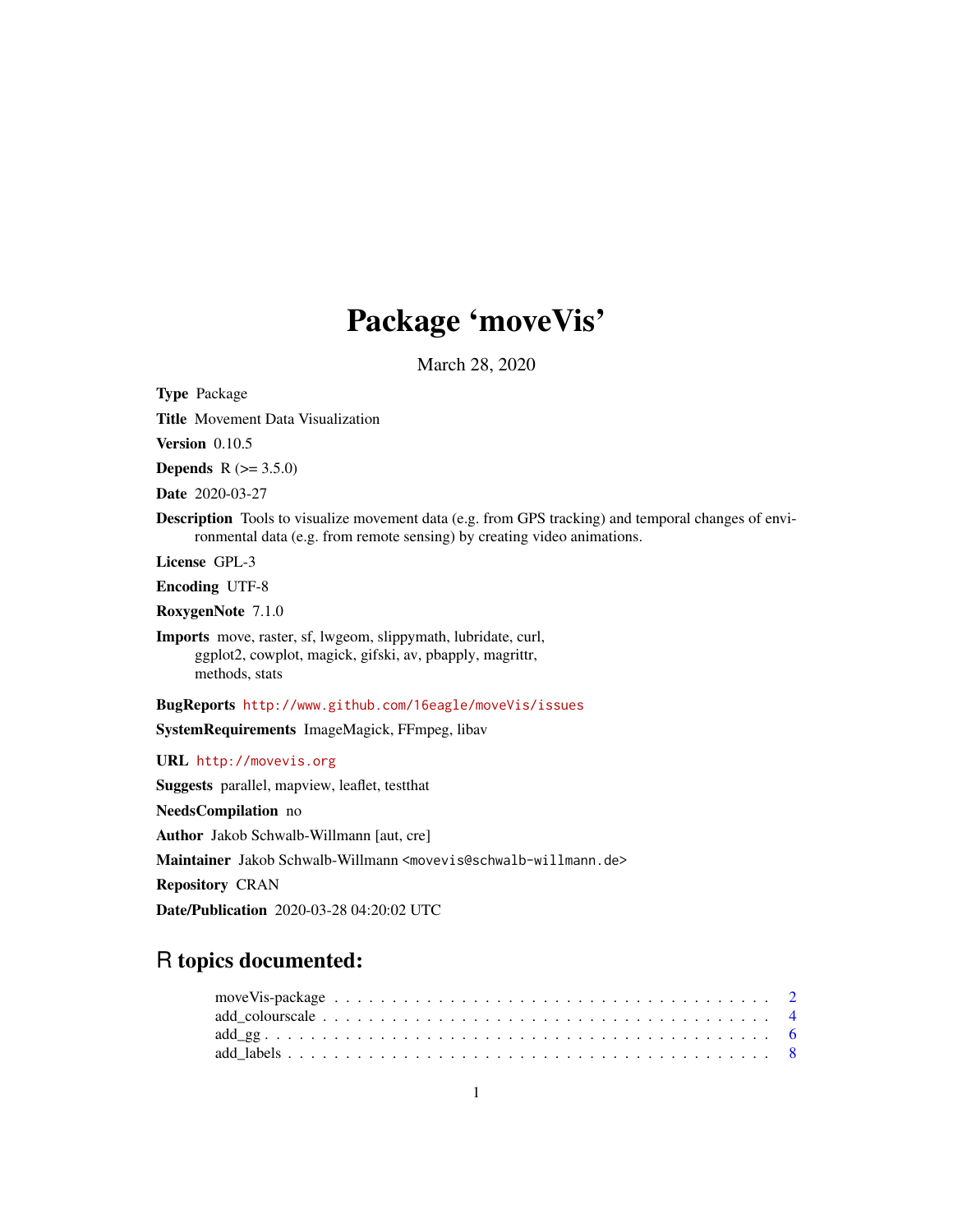<span id="page-1-0"></span>

| Index | 42 |
|-------|----|

moveVis-package *Tools to visualize movement data in R*

#### Description

moveVis provides tools to visualize movement data (e.g. from GPS tracking) and temporal changes of environmental data (e.g. from remote sensing) by creating video animations. The moveVis package is closely connected to the move package and builds up on ggplot2 grammar of graphics.

#### Details

The package includes the following functions, sorted by the order they would be applied to create an animation from movement data:

- [df2move](#page-22-1) converts a data.frame into a move or moveStack object. This is useful if you do not usually work with the move classes and your tracks are present as data.frames.
- [align\\_move](#page-17-1) aligns single and multi-individual movement data to a uniform time scale with a uniform temporal resolution needed for creating an animation from it. Use this function to prepare your movement data for animation depending on the temporal resolution that suits your data.
- [subset\\_move](#page-36-1) subsets a move or moveStack by a given time span. This is useful if you want to create a movement animation of only a temporal subset of your data, e.g. a particular day.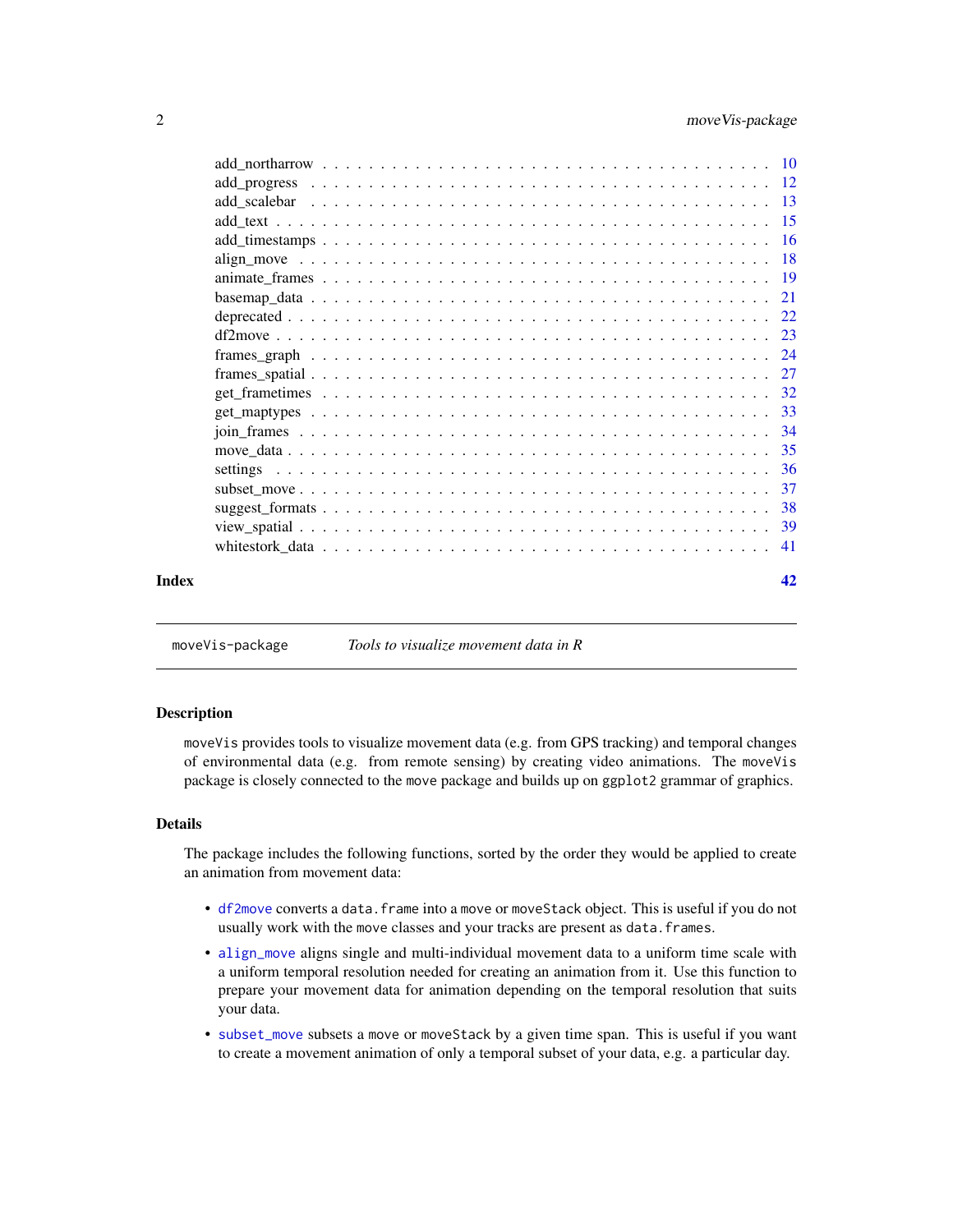- <span id="page-2-0"></span>• [get\\_maptypes](#page-32-1) returns a character vector of available map types that can be used with [frames\\_spatial](#page-26-1). moveVis supports OpenStreetMaps and Mapbox basemap imergay. Alternatively, you can provide custom imagery to [frames\\_spatial](#page-26-1).
- [frames\\_spatial](#page-26-1) creates a list of ggplot2 maps displaying movement. Each object represents a single frame. Each frame can be viewed or modified individually. The returned list of frames can be animated using [animate\\_frames](#page-18-1).
- [frames\\_graph](#page-23-1) creates a list of ggplot2 graphs displaying movement-environment interaction. Each object represents a single frame. Each frame can be viewed or modified individually. The returned list of frames can be animated using [animate\\_frames](#page-18-1).
- [add\\_gg](#page-5-1) adds ggplot2 functions (e.g. to add layers such as points, polygons, lines, or to change scales etc.) to the animation frames created with [frames\\_spatial](#page-26-1) or [frames\\_graph](#page-23-1). Instead of creating your own ggplot2 functions, you can use one of the other moveVis add\_ functions:
- [add\\_labels](#page-7-1) adds character labels such as title or axis labels to animation frames created with [frames\\_spatial](#page-26-1) or [frames\\_graph](#page-23-1).
- [add\\_scalebar](#page-12-1) adds a scalebar to the animation frames created with [frames\\_spatial](#page-26-1) or [frames\\_graph](#page-23-1).
- [add\\_northarrow](#page-9-1) adds a north arrow to the animation frames created with [frames\\_spatial](#page-26-1) or [frames\\_graph](#page-23-1).
- [add\\_progress](#page-11-1) adds a progress bar to animation frames created with [frames\\_spatial](#page-26-1) or [frames\\_graph](#page-23-1).
- [add\\_timestamps](#page-15-1) adds timestamps to animation frames created with [frames\\_spatial](#page-26-1) or [frames\\_graph](#page-23-1).
- [add\\_text](#page-14-1) adds static or dynamically changing text to the animation frames created with [frames\\_spatial](#page-26-1) or [frames\\_graph](#page-23-1).
- [add\\_colourscale](#page-3-1) adjusts the colour scales of the animation frames created with [frames\\_spatial](#page-26-1) and custom map imagery.
- [join\\_frames](#page-33-1) side-by-side joins the ggplot2 objects of two or more frames lists of equal lengths into a single list of ggplot2 objects per frame using [plot\\_grid](#page-0-0). This is useful if you want to side-by-side combine spatial frames returned by [frames\\_spatial](#page-26-1) with graph frames returned by [frames\\_graph](#page-23-1).
- [get\\_frametimes](#page-31-1) extracts the timestamps associated with each frame of a list of frames created using [frames\\_spatial](#page-26-1) or [frames\\_graph](#page-23-1) and returns them as a vector.
- [suggest\\_formats](#page-37-1) returns a selection of suggested file formats that can be used with out\_file of [animate\\_frames](#page-18-1) on your system.
- [animate\\_frames](#page-18-1) creates an animation from a list of frames computed with [frames\\_spatial](#page-26-1) or [frames\\_graph](#page-23-1).
- [view\\_spatial](#page-38-1) displays movement tracks on an interactive mapview or leaflet map.
- [use\\_multicore](#page-35-1) enables multi-core usage for computational expensive processing steps.
- [use\\_disk](#page-35-1) enables the usage of disk space for creating frames, which can prevent memory overload when creating frames for very large animations.

The majority of this functions can be used with the forward pipe operater %>%, which is re-exported by moveVis.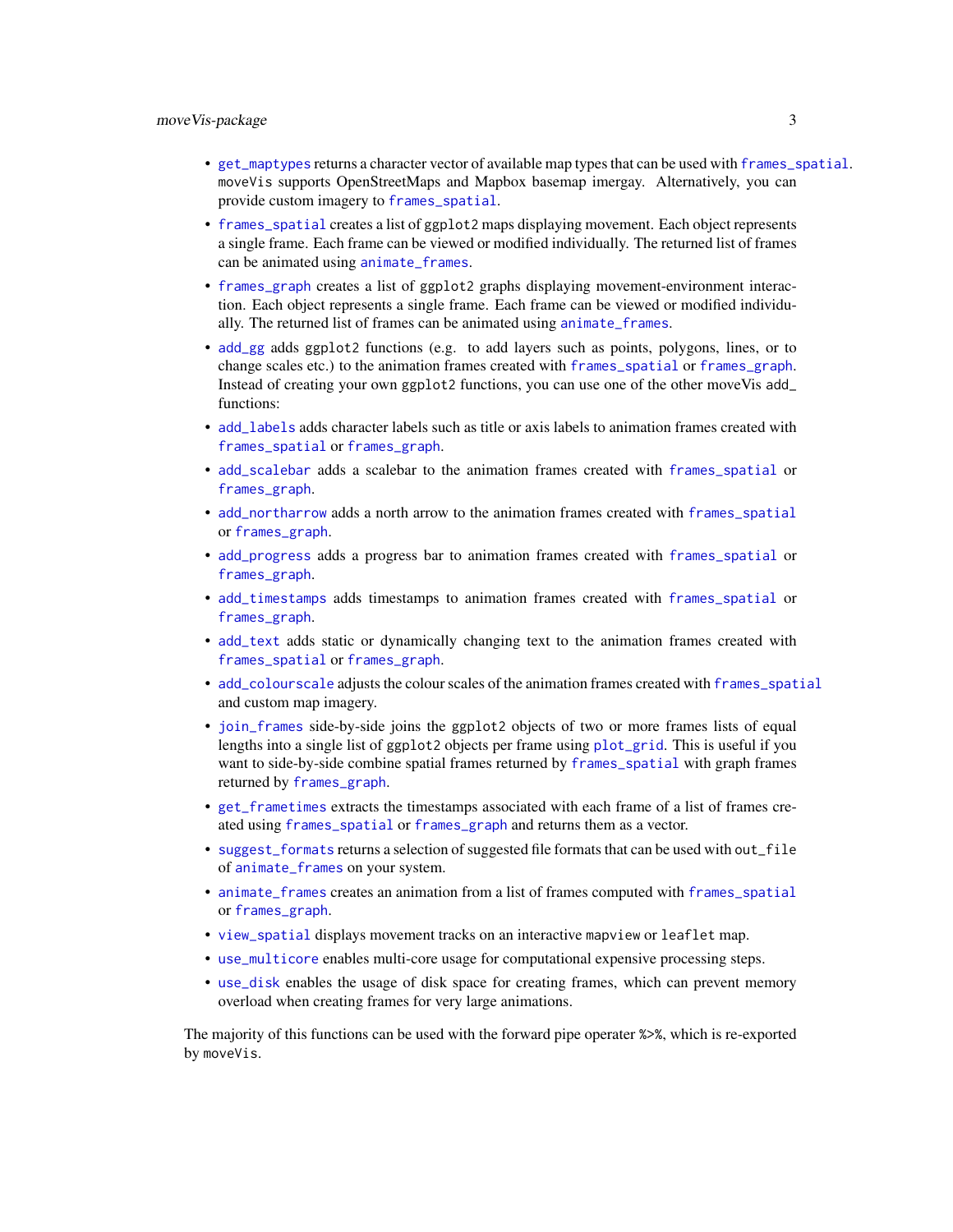# <span id="page-3-0"></span>Author(s)

Jakob Schwalb-Willmann. Maintainer: Jakob Schwalb-Willmann, moveVis@schwalb-willmann.de

### See Also

Useful links:

- <http://movevis.org>
- Report bugs at <http://www.github.com/16eagle/moveVis/issues>

<span id="page-3-1"></span>add\_colourscale *Add scale to frames*

# Description

This function adjusts the colour scales of the animation frames created with [frames\\_spatial](#page-26-1) and custom map imagery.

# Usage

```
add_colourscale(
  frames,
  type,
 colours,
 labels = waiver(),
 na.colour = "grey50",
 na.show = TRUE,legend_title = NULL,
  verbose = TRUE
)
```
## Arguments

| frames    | list of ggplot2 objects, crated with frames_spatial.                                                                                                                                                                                                                                                                                                          |
|-----------|---------------------------------------------------------------------------------------------------------------------------------------------------------------------------------------------------------------------------------------------------------------------------------------------------------------------------------------------------------------|
| type      | character, either "gradient" or "discrete". Must be equal to the defintion of<br>argument r_type with which frames have been created (see frames_spatial).                                                                                                                                                                                                    |
| colours   | character, a vector of colours. If type = "discrete", number of colours must<br>be equal to the number of classes contained in the raster imagery with which<br>frames have been created. Optioanlly, the vector can be named to associate<br>map values with colours and define the scale limits, e.g. $c("-1" = "red", "0" =$<br>"blue", " $1" = "green"$ ) |
| labels    | character, a vector of labels with the same length as colours. Ignored, if type<br>$=$ "gradient".                                                                                                                                                                                                                                                            |
| na.colour | character, colour to use for missing values.                                                                                                                                                                                                                                                                                                                  |
| na.show   | logical, whether to display NA values in discrete scaling. Ignored, if type =<br>"gradient".                                                                                                                                                                                                                                                                  |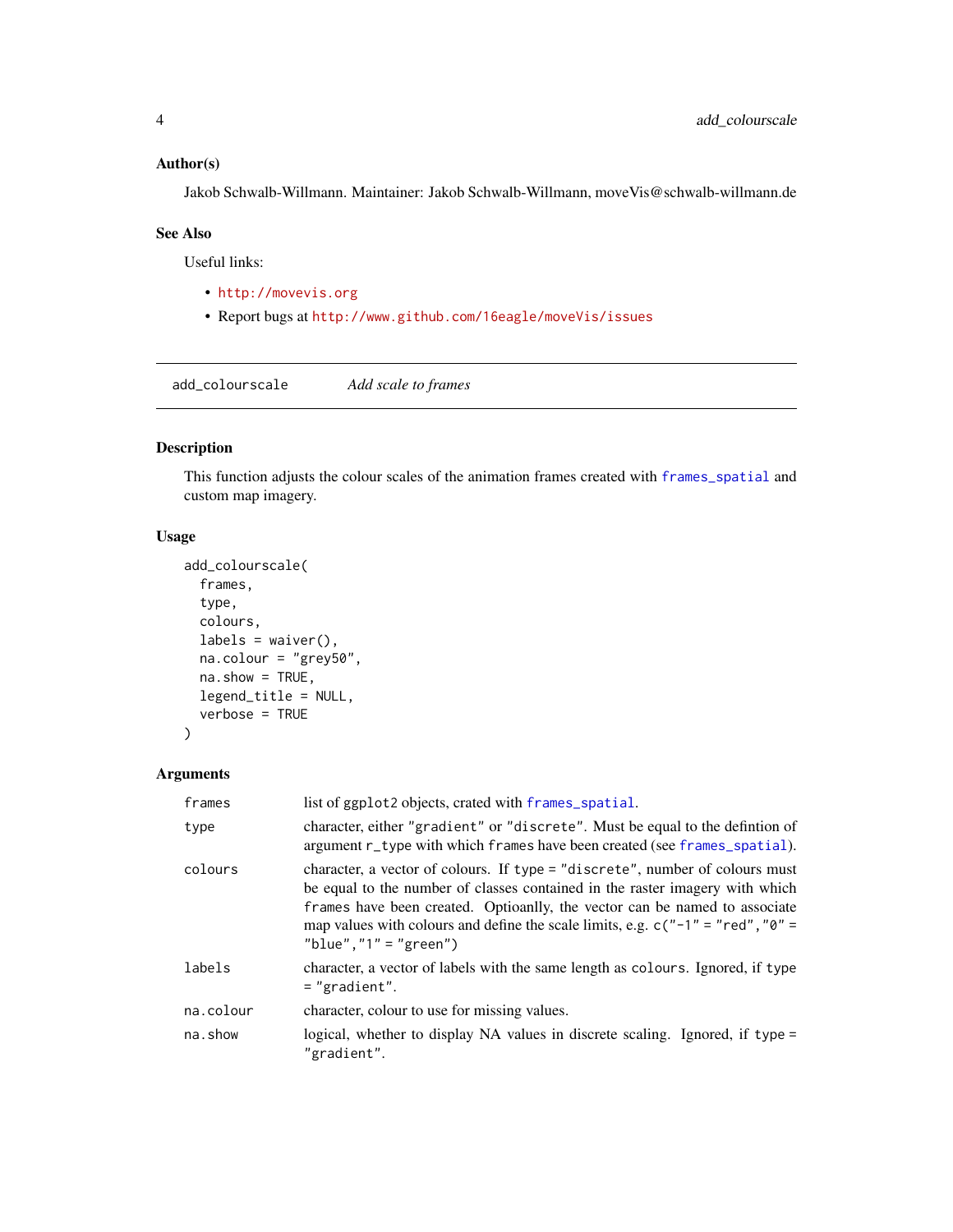# <span id="page-4-0"></span>add\_colourscale 5

| legend_title | character, a legend title.                                                                     |
|--------------|------------------------------------------------------------------------------------------------|
| verbose      | logical, if TRUE, messages and progress information are displayed on the console<br>(default). |

#### Value

List of frames.

#### Author(s)

Jakob Schwalb-Willmann

#### See Also

[frames\\_spatial](#page-26-1) [frames\\_graph](#page-23-1) [animate\\_frames](#page-18-1)

```
library(moveVis)
library(move)
data("move_data", "basemap_data")
# align movement
m \leq -align_move(move_data, res = 4, unit = "mins")# create spatial frames with frames_spatial:
r_list <- basemap_data[[1]]
r_times <- basemap_data[[2]]
frames <- frames_spatial(m, r_list = r_list, r_times = r_times, r_type = "gradient",
                         fade_raster = TRUE)
frames[[100]] # take a look at one of the frames
# default blue is boring, let's change the colour scale of all frames
frames <- add_colourscale(frames, type = "gradient", colours = c("orange", "white", "darkgreen"),
                          legend_title = "NDVI")
frames[[100]]
# let's make up some classification data with 10 classes
r_list <- lapply(r_list, function(x){
  y <- raster::setValues(x, round(raster::getValues(x)*10))
  return(y)
})
# turn fade_raster to FALSE, since it makes no sense to temporally interpolate discrete classes
frames <- frames_spatial(m, r_list = r_list, r_times = r_times, r_type = "discrete",
                         fade_raster = FALSE)
frames[[100]]
# now, let's assign a colour per class value to frames
colFUN <- colorRampPalette(c("orange", "lightgreen", "darkgreen"))
```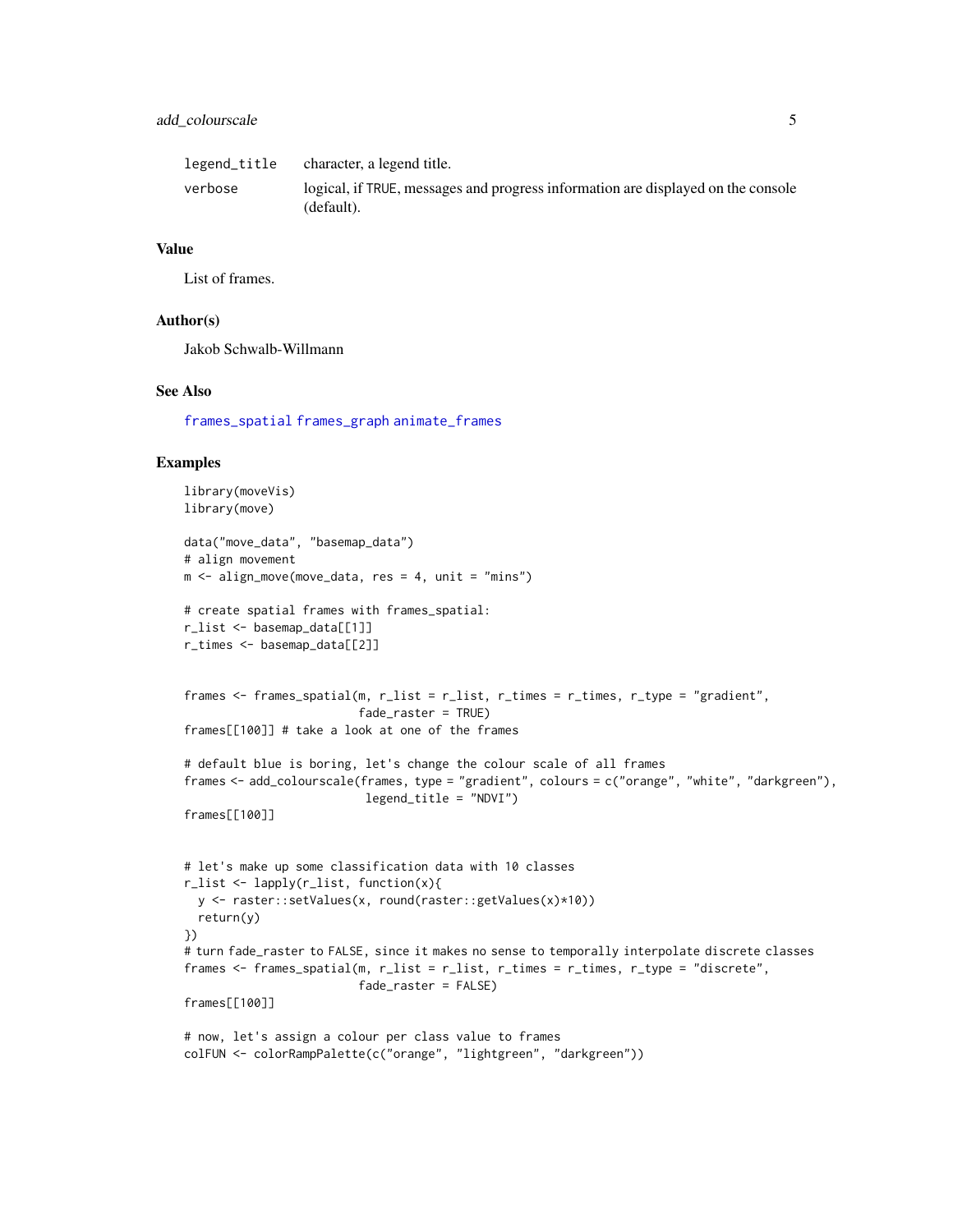```
cols <- colFUN(10)
frames <- add_colourscale(frames, type = "discrete", colours = cols, legend_title = "Classes")
frames[[100]]
```
#### <span id="page-5-1"></span>add\_gg *Add* ggplot2 *function to frames*

#### Description

This function adds ggplot2 functions (e.g. to add layers, change scales etc.) to the animation frames created with [frames\\_spatial](#page-26-1).

#### Usage

 $add\_gg(frames, gg, data = NULL, ..., verbose = T)$ 

#### **Arguments**

| frames  | list of ggplot2 objects, crated with frames_spatial.                                                   |
|---------|--------------------------------------------------------------------------------------------------------|
| gg      | ggplot2 expressions (see details), either as                                                           |
|         | • an expression of one or a list of ggplot2 functions to be added to every<br>frame.                   |
|         | • a list of such of the same length as frames to add different ggplot2 expres-<br>sions per frame      |
| data    | optional data used by gg (see details), either                                                         |
|         | • an object of any class, e.g. a data. frame, used by gg that will be added to<br>all frames.          |
|         | • a list, e.g. of multiple data. frames, with length of frames to add different<br>data to each frame. |
| .       | additional (non-iterated) objects that should be visible to gg.                                        |
| verbose | logical, if TRUE, messages and progress information are displayed on the console<br>(default).         |

#### Details

Agrument gg expects ggplot2 functions handed over as expressions (see [expr](#page-0-0)) to avoid their evaluation before thex are called for the correct frame. Simply wrap your ggplot2 function into expr() and supply it to gg. To add multiple ggplot2 functions to be applied on every frame, supply an expression containing a list of ggplot2 functions (e.g. expr(list(geom\_label(...),geom\_text(...)))). This expression would be added to all frames. To add specific ggplot2 functions per frame, supply a list of expressions of the same length as frames. Each expression may contain a list of ggplot2 functions, if you want to add multiple functions per frame.

If data is used, the ggplot2 expressions supplied with gg can use the object by the name data for plotting. If data is a list, it must be of the same length as frames. The list will be iterated,

<span id="page-5-0"></span>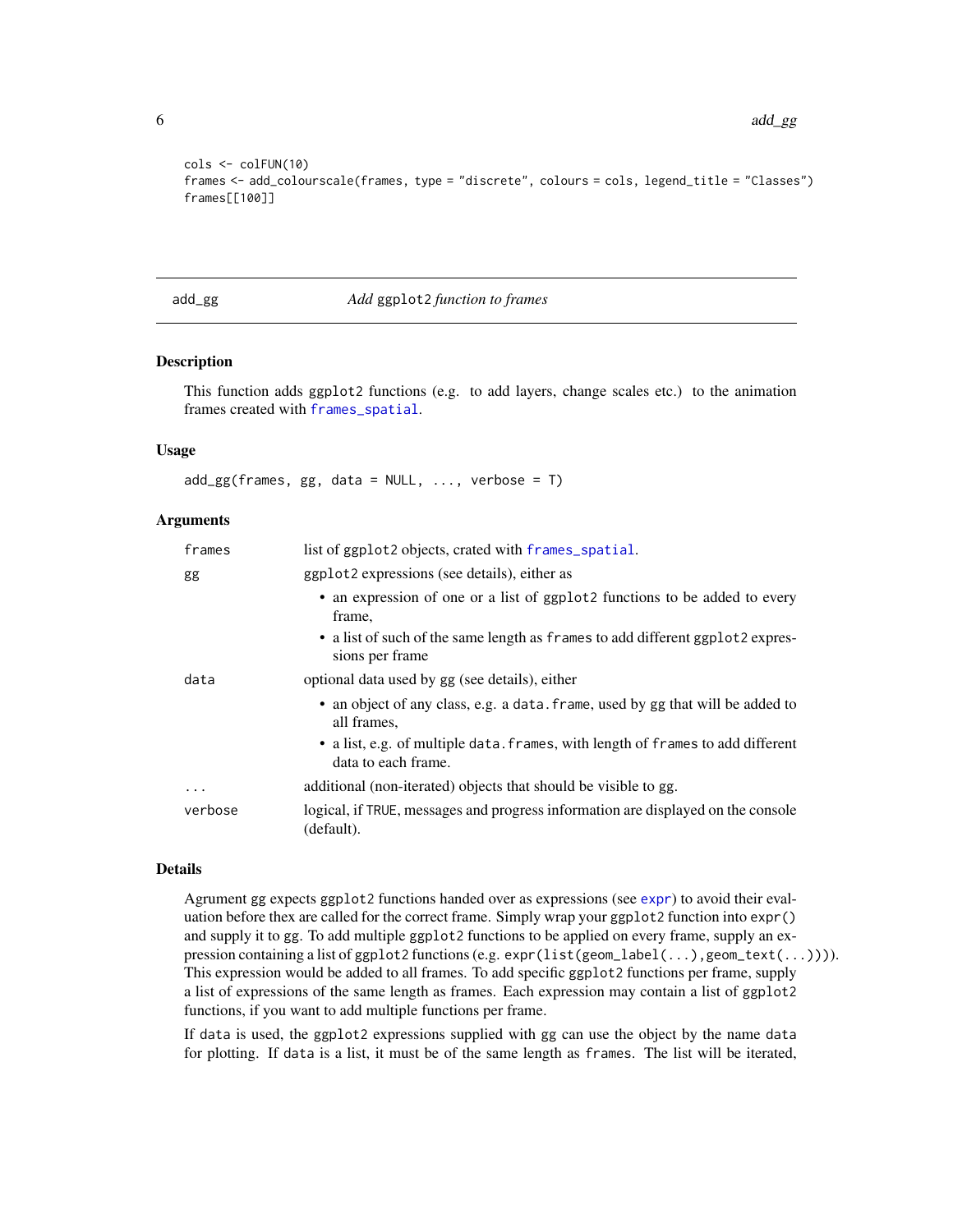<span id="page-6-0"></span>so that functions in gg will have access to the individual objects within the list by the name data per each frame. If the data you want to display is does not change with frames and may only be a character vector or similiar, you may not need data, as you can supply the needed values within the expression supplied through gg.

If you supply gg as a list of expressions for each frame and data as a list of objects (e.g. data.frames) for each frame, each frame will be manipulated with the corresponding ggplot2 function and the corresponding data.

#### Value

List of frames.

#### Author(s)

Jakob Schwalb-Willmann

#### See Also

[frames\\_spatial](#page-26-1) [frames\\_graph](#page-23-1) [animate\\_frames](#page-18-1)

```
library(moveVis)
library(move)
library(ggplot2)
data("move_data", "basemap_data")
# align movement
m \le - align_move(move_data, res = 4, unit = "mins")
frames <- frames_spatial(m, map_service = "osm", map_type = "watercolor")
frames[[100]] # take a look at one of the frames
# let's draw a polygon on frames:
data <- data.frame(x = c(8.917, 8.924, 8.924, 8.916, 8.917),
                   y = c(47.7678, 47.7675, 47.764, 47.7646, 47.7678))
frames = add\_gg(frames, gg = exp(r(geom_path(aes(x = x, y = y)), data = data,color = "red", linetype = "dashed")), data = data)
# add some text
frames \le add_text(frames, "Static feature", x = 8.9205, y = 47.7633,
                    colour = "black", size = 3)frames[[100]]
# add_gg can also be used iteratively to manipulate each frame differently.
# Let's create unique polygons per frame:
# create data.frame containing corner coordinates
data <- data.frame(x = c(8.96, 8.955, 8.959, 8.963, 8.968, 8.963, 8.96),
                   y = c(47.725, 47.728, 47.729, 47.728, 47.725, 47.723, 47.725))
```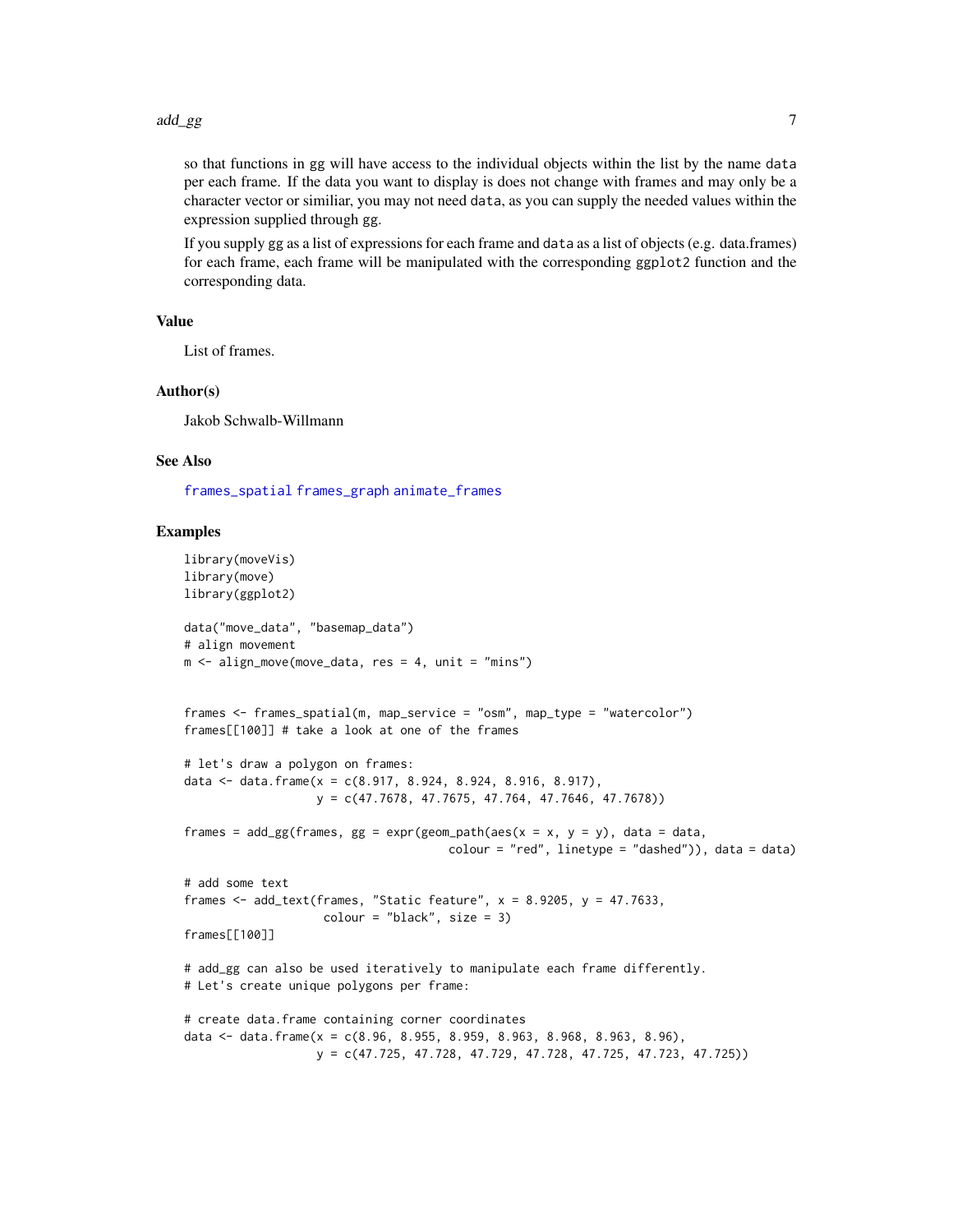```
# make a list from it by replicating it by the length of frames
data <- rep(list(data), length.out = length(frames))
# now alter the coordinates to make them shift
data <- lapply(data, function(x){
 y \le - rnorm(nrow(x)-1, mean = 0.00001, sd = 0.0001)
 x + c(y, y[1])})
# draw each individual polygon to each frame
frames = add\_gg(frames, gg = exp(r(geom_path(aes(x = x, y = y)), data = data,color = "black"), data = data)
# add a text label
frames \leq add_text(frames, "Dynamic feature", x = 8.959, y = 47.7305,
                   colour = "black", size = 3)
frames[[100]]
# animate frames to see how the polygons "flip"
animate_frames(frames, out_file = tempfile(fileext = ".mov"))
# you can use add_gg on any list of ggplot2 objects,
# also on frames made using frames_gr
r_list <- basemap_data[[1]]
r_times <- basemap_data[[2]]
frames.gr <- frames_graph(m, r_list = r_list, r_times = r_times, r_type = "gradient",
                          fade_raster = TRUE, graph_type = "hist", val_by = 0.01)frames.gr[[100]]
# manipulate the labels, since they are very dense:
# just replace the current scale
frames.gr <- add_gg(frames.gr, expr(scale_x_continuous(breaks=seq(0,1,0.1),
                                    labels = seq(0, 1, 0.1), expand = c(0, 0))))frames.gr[[100]]
```
<span id="page-7-1"></span>add\_labels *Add labels to frames*

# **Description**

This function adds character labels such as title or axis labels to animation frames created with [frames\\_spatial](#page-26-1).

#### Usage

```
add_labels(
  frames,
  title = waiver(),
```
<span id="page-7-0"></span>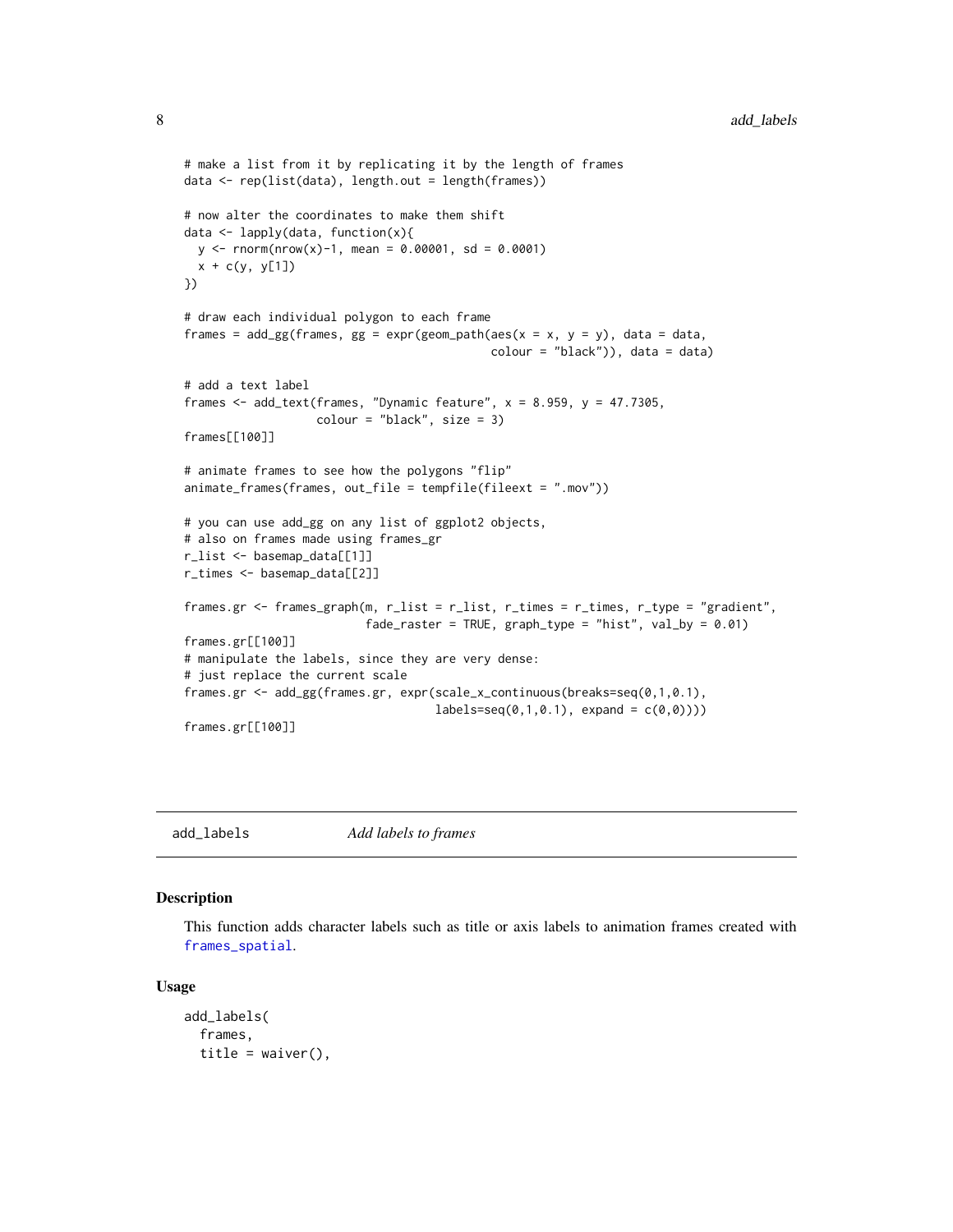# <span id="page-8-0"></span>add\_labels 9

```
subtitle = waiver(),
caption = waiver(),
tag = <math>waiver()</math>,x = \text{waiver}(),
y = \text{waiver}(),
verbose = TRUE
```
# Arguments

 $\mathcal{L}$ 

| frames   | list of ggplot2 objects, crated with frames_spatial.                                                                                                                          |
|----------|-------------------------------------------------------------------------------------------------------------------------------------------------------------------------------|
| title    | character, frame title. If NULL, an existing title of frames is removed. If waiver ()<br>$(default, see ggplot2::waiver(), an existing title of frames is kept.$              |
| subtitle | character, frame subtitle. If NULL, an existing title of frames is removed. If<br>waiver() (default, see $ggplot2$ : : waiver()), an existing title of frames is kept.        |
| caption  | character, frame caption. If NULL, an existing title of frames is removed. If<br>waiver() (default, see $ggplot2::waiver()$ ), an existing title of frames is kept.           |
| tag      | character, frame tag. If NULL, an existing title of frames is removed. If waiver()<br>$(default, see ggplot2::waiver$ ), an existing title of frames is kept.                 |
| X        | character, label of the x axis. If NULL, an existing title of frames is removed.<br>If waiver() (default, see $ggplot2$ : :waiver()), an existing title of frames is<br>kept. |
| У        | character, label of the y axis. If NULL, an existing title of frames is removed.<br>If waiver() (default, see ggplot2::waiver()), an existing title of frames is<br>kept.     |
| verbose  | logical, if TRUE, messages and progress information are displayed on the console<br>(default).                                                                                |

# Value

List of frames.

# Author(s)

Jakob Schwalb-Willmann

# See Also

[frames\\_spatial](#page-26-1) [frames\\_graph](#page-23-1) [animate\\_frames](#page-18-1)

```
library(moveVis)
library(move)
data("move_data", "basemap_data")
m \le align_move(move_data, res = 4, unit = "mins")
```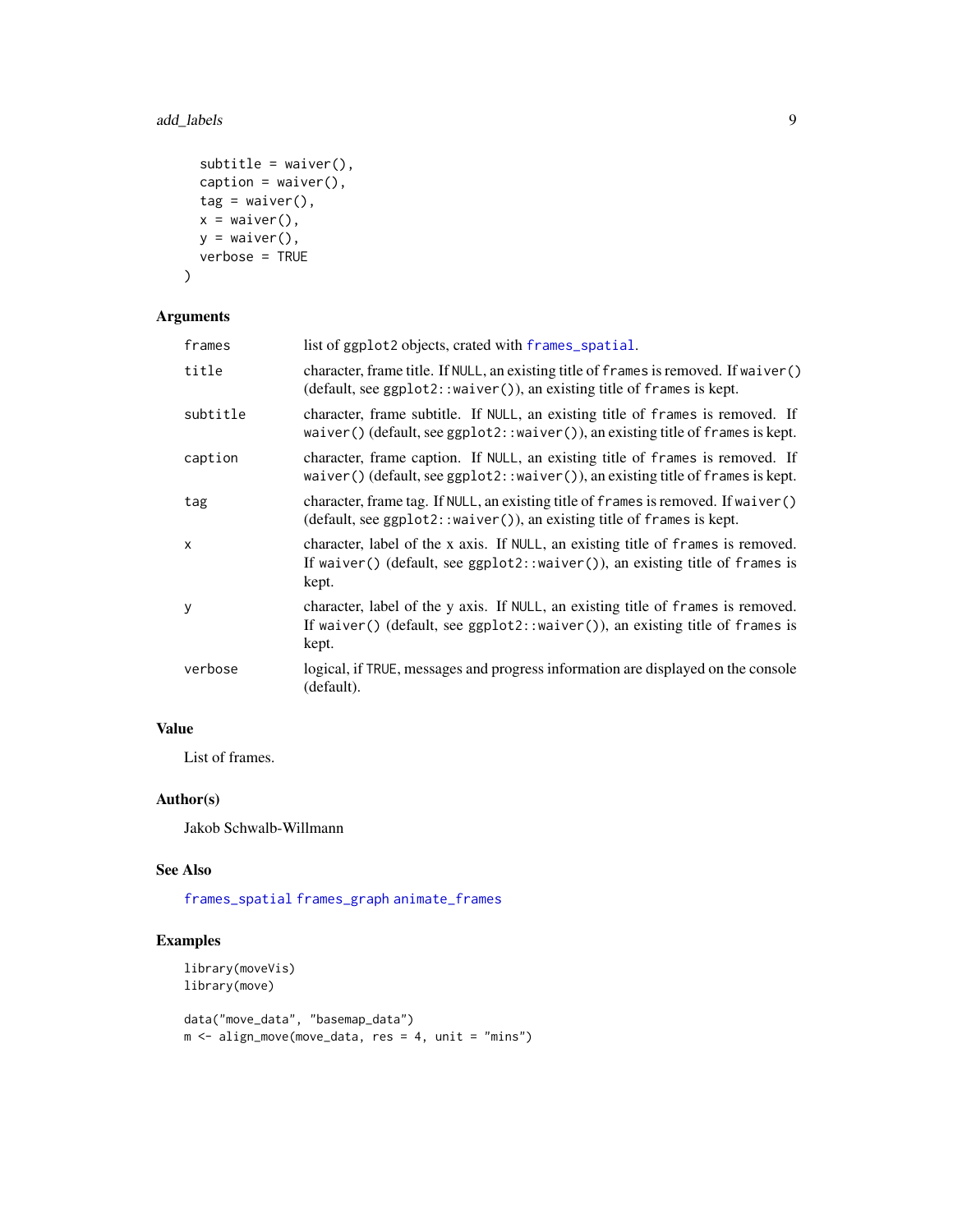```
# create spatial frames using a custom NDVI base layer
r_list <- basemap_data[[1]]
r_times <- basemap_data[[2]]
frames <- frames_spatial(m, r_list = r_list, r_times = r_times, r_type = "gradient",
                         fade_raster = TRUE)
# add labels to frames:
frames <- add_labels(frames, title = "Example animation using moveVis::add_labels()",
                 subtitle = "Adding a subtitle to frames created using frames_spatial()",
                 caption = "Projection: Geographical, WGS84. Sources: moveVis examples.",
                     x = "Longitude", y = "Latitude")# have a look at one frame
frames[[100]]
```
<span id="page-9-1"></span>add\_northarrow *Add north arrow to frames*

# Description

This function adds a north arrow to the animation frames created with [frames\\_spatial](#page-26-1).

#### Usage

```
add_northarrow(
  frames,
  height = 0.05,
  position = "bottomright",
  x = NULL,y = NULL,colour = "black",
  size = 1,
  label\_text = "N",label\_margin = 0.4,
  label\_size = 5,
  verbose = TRUE
)
```
#### Arguments

| frames   | list of ggplot2 objects, crated with frames_spatial.                                                                                  |
|----------|---------------------------------------------------------------------------------------------------------------------------------------|
| height   | numeric, height of the north arrow in a range from 0 to 1 as the proportion of<br>the overall height of the frame map.                |
| position | character, position of the north arrow on the map. Either "bottomleft", "upperleft", "upperright", "I<br>Ignored, if x and y are set. |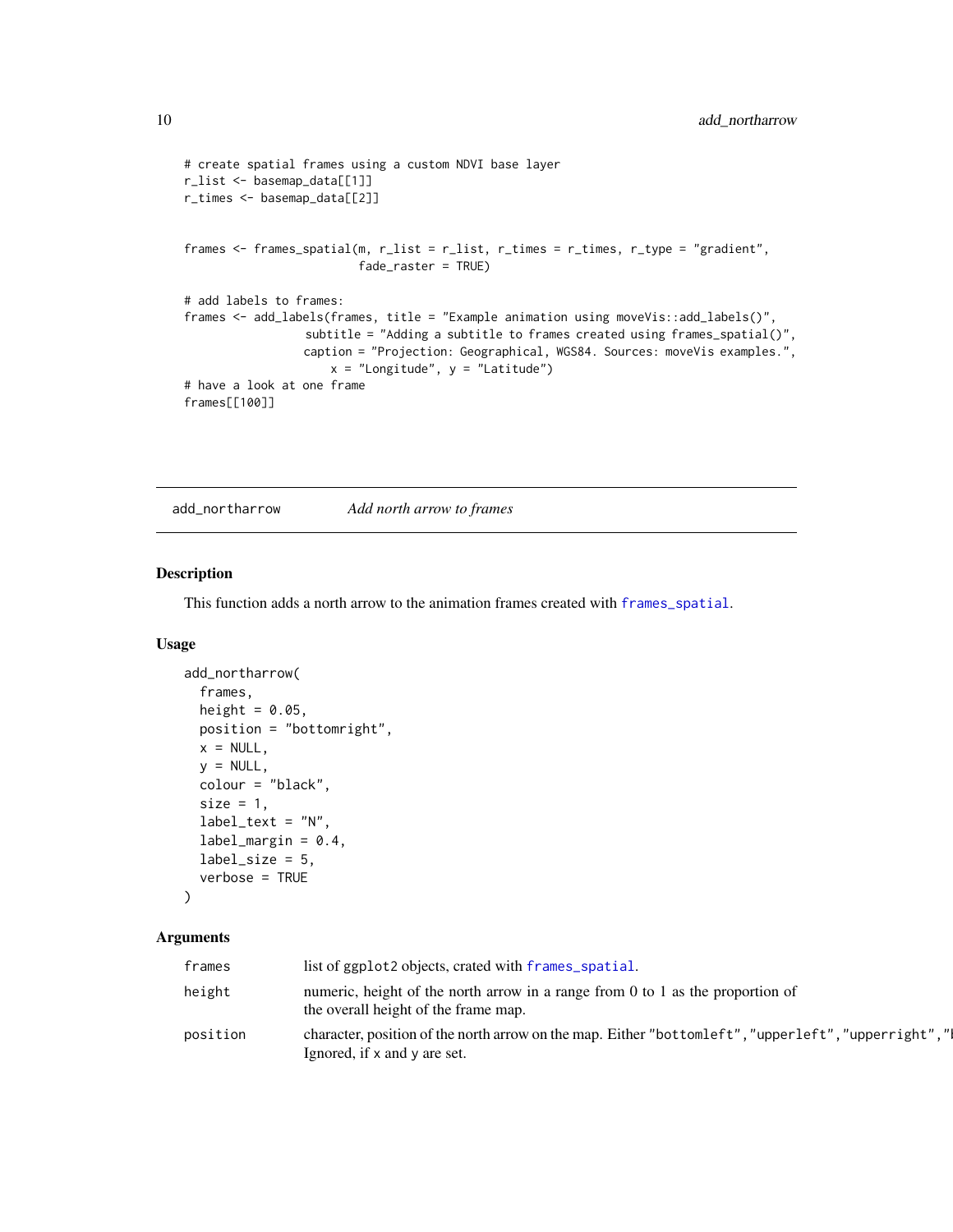# <span id="page-10-0"></span>add\_northarrow 11

| $\mathsf{x}$ | numeric, position of the bottom left corner of the north arrow on the x axis. If<br>not set, position is used to calculate the position of the north arrow. |
|--------------|-------------------------------------------------------------------------------------------------------------------------------------------------------------|
| y            | numeric, position of the bottom left corner of the north arrow on the y axis. If<br>not set, position is used to calculate the position of the north arrow. |
| colour       | character, colour.                                                                                                                                          |
| size         | numeric, arrow size.                                                                                                                                        |
| label_text   | character, text below the north arrow.                                                                                                                      |
| label_margin | numeric, margin between label and north arrow as a proportion of the size of the<br>north arrow.                                                            |
| label size   | numeric, label font size.                                                                                                                                   |
| verbose      | logical, if TRUE, messages and progress information are displayed on the console<br>(default).                                                              |

# Value

List of frames.

### Author(s)

Jakob Schwalb-Willmann

# See Also

[frames\\_spatial](#page-26-1) [frames\\_graph](#page-23-1) [animate\\_frames](#page-18-1)

```
library(moveVis)
library(move)
data("move_data", "basemap_data")
m \leq -align_move(move_data, res = 4, unit = "mins")# create spatial frames using a custom NDVI base layer
r_list <- basemap_data[[1]]
r_times <- basemap_data[[2]]
frames \leq frames_spatial(m, r_list = r_list, r_times = r_times, r_type = "gradient",
                         fade_raster = TRUE)
# add a north arrow to frames:
frames.a <- add_northarrow(frames)
frames.a[[100]]
# or in white at another position
frames.b <- add_northarrow(frames, colour = "white", position = "bottomleft")
frames.b[[100]]
```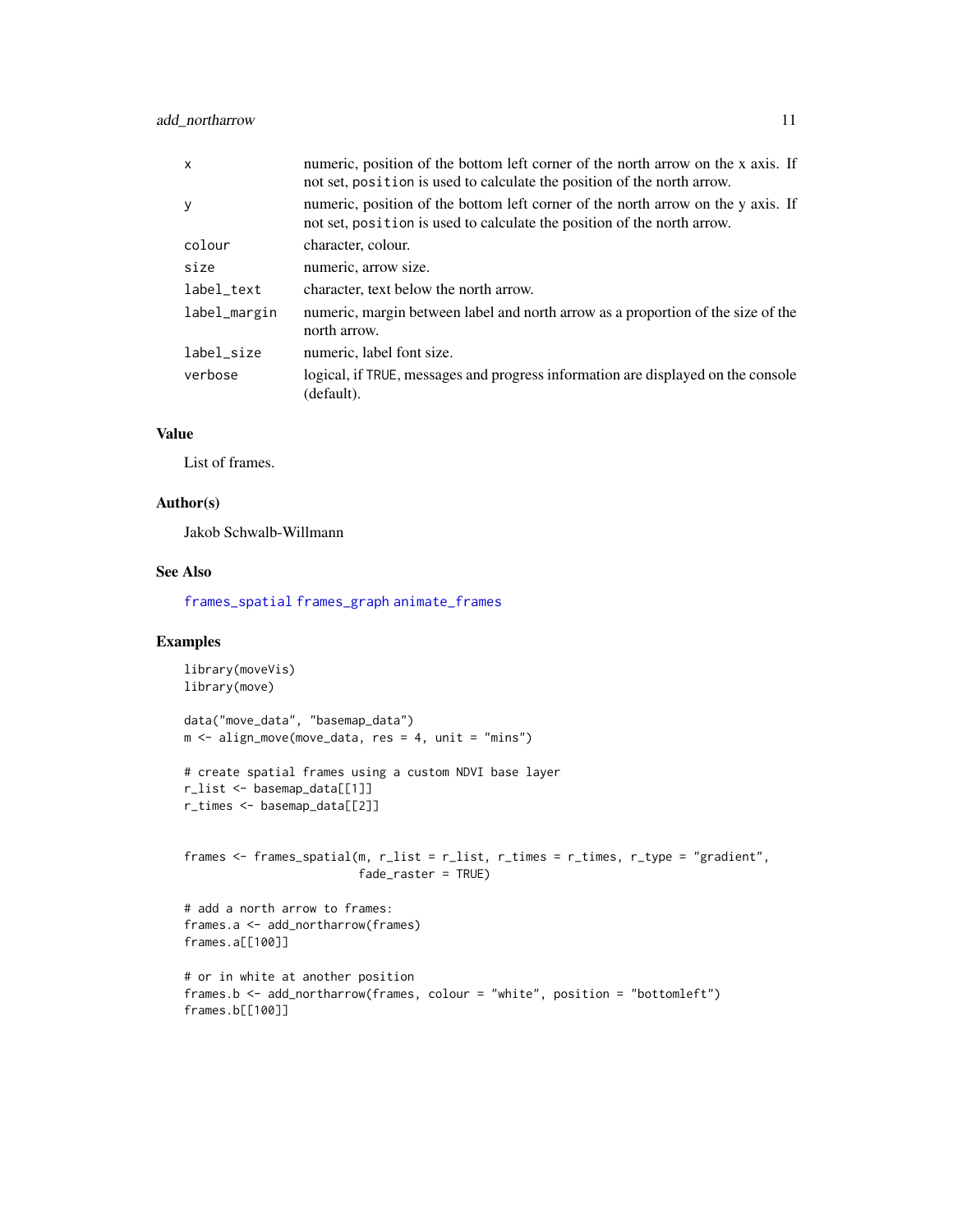<span id="page-11-1"></span><span id="page-11-0"></span>

# Description

This function adds a progress bar to animation frames created with [frames\\_spatial](#page-26-1).

# Usage

```
add\_progress(frames, colour = "grey", size = 1.8, verbose = TRUE)
```
# Arguments

| frames  | list of ggplot2 objects, crated with frames_spatial.                                           |
|---------|------------------------------------------------------------------------------------------------|
| colour  | character, progress bar colour.                                                                |
| size    | numeric, progress bar line size                                                                |
| verbose | logical, if TRUE, messages and progress information are displayed on the console<br>(default). |

# Value

List of frames.

#### Author(s)

Jakob Schwalb-Willmann

# See Also

[frames\\_spatial](#page-26-1) [frames\\_graph](#page-23-1) [animate\\_frames](#page-18-1)

```
library(moveVis)
library(move)
data("move_data", "basemap_data")
m \leq -align_move(move_data, res = 4, unit = "mins")# create spatial frames using a custom NDVI base layer
r_list <- basemap_data[[1]]
r_times <- basemap_data[[2]]
frames <- frames_spatial(m, r_list = r_list, r_times = r_times, r_type = "gradient",
                         fade_raster = TRUE)
# add a progress bar:
```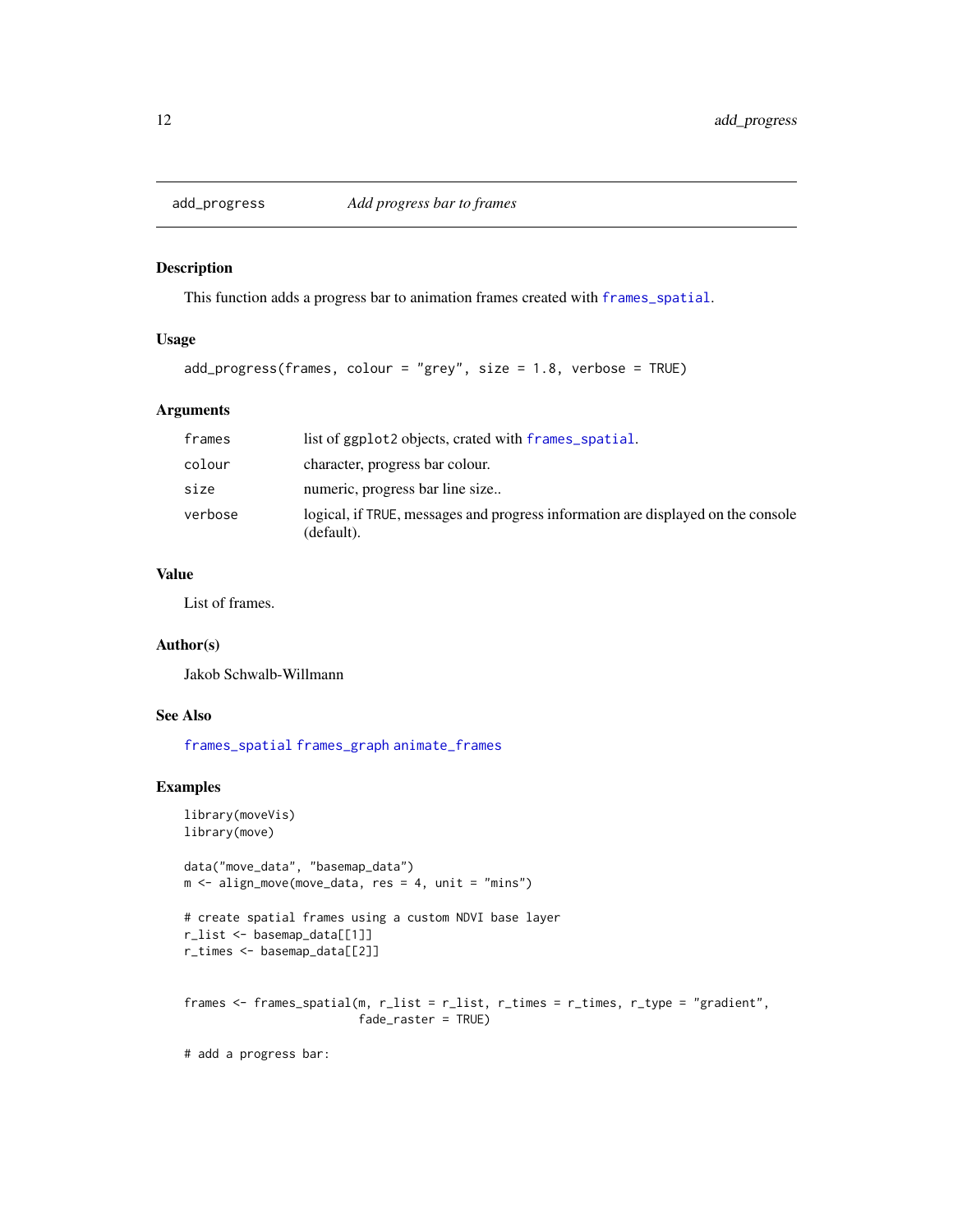# <span id="page-12-0"></span>add\_scalebar 13

```
frames.a <- add_progress(frames)
frames.a[[100]]
# or in red and larger
frames.b <- add_progress(frames, colour = "red", size = 2.5)
frames.b[[100]]
```
<span id="page-12-1"></span>add\_scalebar *Add scalebar to frames*

# Description

This function adds a scalebar to the animation frames created with [frames\\_spatial](#page-26-1).

# Usage

```
add_scalebar(
 frames,
 distance = NULL,
 height = 0.015,
 position = "bottomleft",
 x = NULL,y = NULL,colour = "black",
 label_margin = 1.2,
 units = "km",verbose = TRUE
)
```
# Arguments

| frames   | list of ggplot2 objects, crated with frames_spatial.                                                                                                                          |
|----------|-------------------------------------------------------------------------------------------------------------------------------------------------------------------------------|
| distance | numeric, optional. Distance displayed by the scalebar (in either km or miles<br>defined by argument units) By default, the displayed distance is calculated<br>automatically. |
| height   | numeric, height of the scalebar in a range from 0 to 1 as the proportion of the<br>overall height of the frame map. Default is 0.015.                                         |
| position | character, position of the scalebar on the map. Either "bottomleft", "upperleft", "upperright", "bot<br>Ignored, if x and y are set.                                          |
| X        | numeric, position of the bottom left corner of the scalebar on the x axis. If not<br>set, position is used to calculate the position of the scalebar.                         |
| У        | numeric, position of the bottom left corner of the scalebar on the y axis. If not<br>set, position is used to calculate the position of the scalebar.                         |
| colour   | character, colour of the distance labels. Default is "black".                                                                                                                 |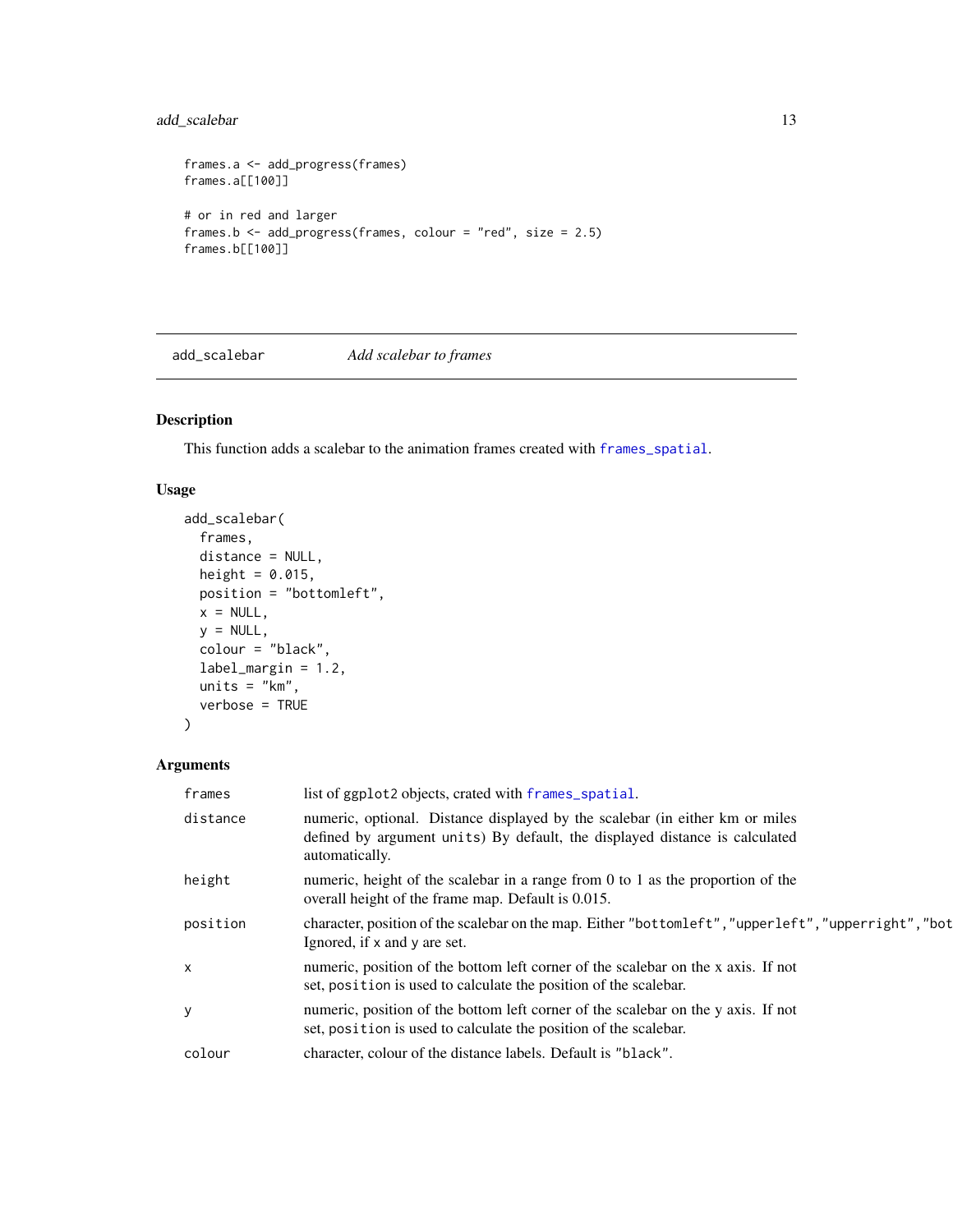<span id="page-13-0"></span>

| label_margin | numeric, distance of the labels to the scalebar as a proportion of the height of<br>the scalebar (e.g. if set to 2, the labels will be positioned with a distance to the<br>scalebar of twice the scalebar height). |
|--------------|---------------------------------------------------------------------------------------------------------------------------------------------------------------------------------------------------------------------|
| units        | character, either "km" for kilometers or "miles" for miles.                                                                                                                                                         |
| verbose      | logical, if TRUE, messages and progress information are displayed on the console<br>(default).                                                                                                                      |

#### Value

List of frames.

#### Author(s)

Jakob Schwalb-Willmann

#### See Also

[frames\\_spatial](#page-26-1) [frames\\_graph](#page-23-1) [animate\\_frames](#page-18-1)

```
library(moveVis)
library(move)
data("move_data", "basemap_data")
m <- align_move(move_data, res = 4, unit = "mins")
# create spatial frames using a custom NDVI base layer
r_list <- basemap_data[[1]]
r_times <- basemap_data[[2]]
frames <- frames_spatial(m, r_list = r_list, r_times = r_times, r_type = "gradient",
                         fade_raster = TRUE)
# add a scale bar to frames:
frames.a <- add_scalebar(frames)
frames.a[[100]]
# or in white at another position
frames.b <- add_scalebar(frames, colour = "white", position = "bottomright")
frames.b[[100]]
# or with another height
frames.c <- add_scalebar(frames, colour = "white", position = "bottomright", height = 0.025)
frames.c[[100]]
```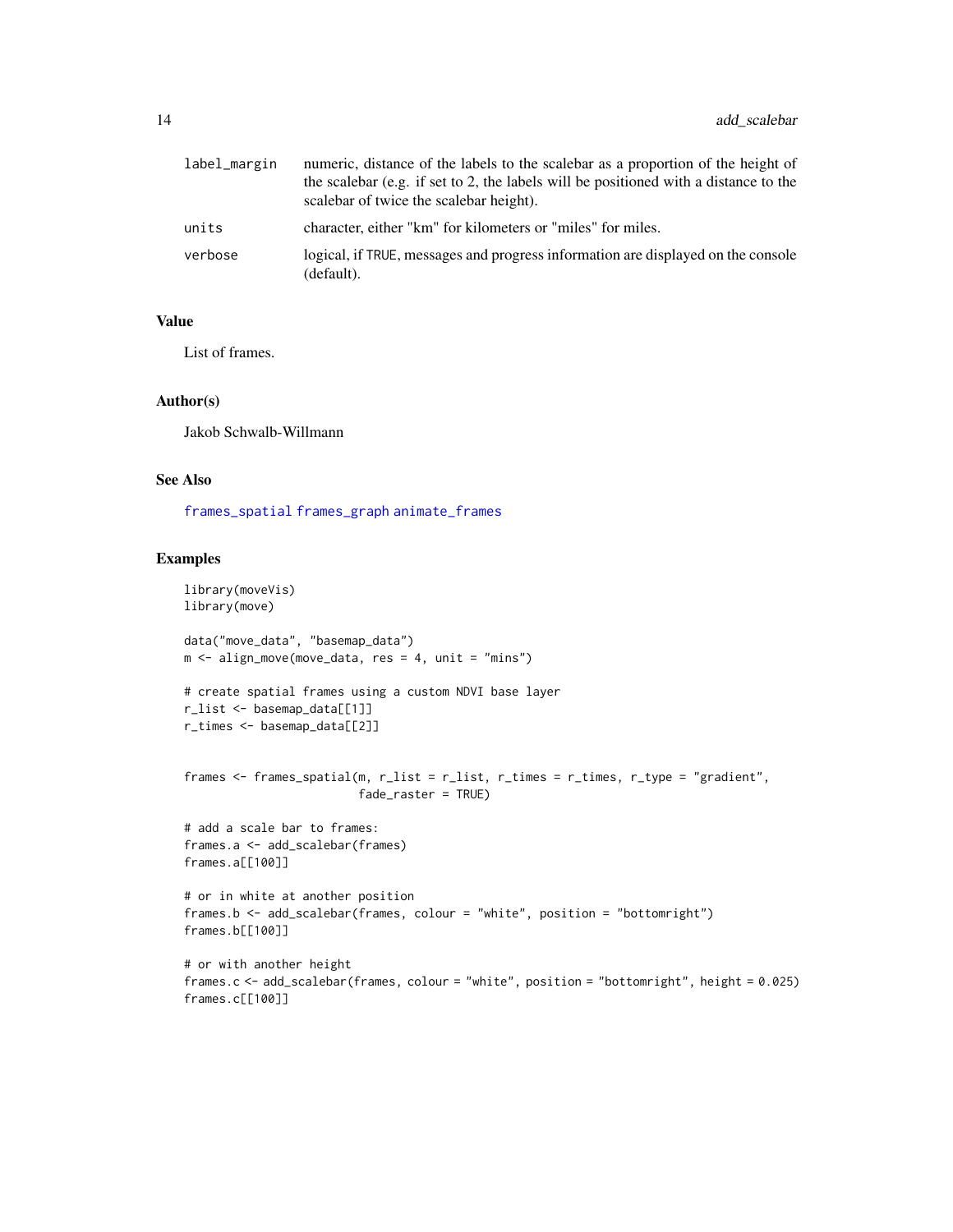<span id="page-14-1"></span><span id="page-14-0"></span>

# Description

This function adds static or dynamically changing text to the animation frames created with [frames\\_spatial](#page-26-1).

# Usage

```
add_text(
  frames,
 labels,
 x,
 y,
 colour = "black",
  size = 3,type = "text",verbose = TRUE
)
```
# Arguments

| frames  | list of ggplot2 objects, crated with frames_spatial.                                                                        |
|---------|-----------------------------------------------------------------------------------------------------------------------------|
| labels  | character, text to be added to frames. Either a single character value or a char-<br>acter vector of same length as frames. |
| x       | numeric, position of text on the x scale. Either a single numeric value or a<br>numeric vector of same length as frames.    |
| У       | numeric, position of text on the y scale. Either a single numeric value or a<br>numeric vector of same length as frames.    |
| colour  | character, the text colour(s). Either a single character value or a character vector<br>of same length as frames.           |
| size    | numeric, the text size(s). Either a single numeric value or a numeric vector of<br>same length as frames.                   |
| type    | character, either "text" to draw text or "label" to draw text inside a box.                                                 |
| verbose | logical, if TRUE, messages and progress information are displayed on the console<br>(default).                              |

# Value

List of frames.

# Author(s)

Jakob Schwalb-Willmann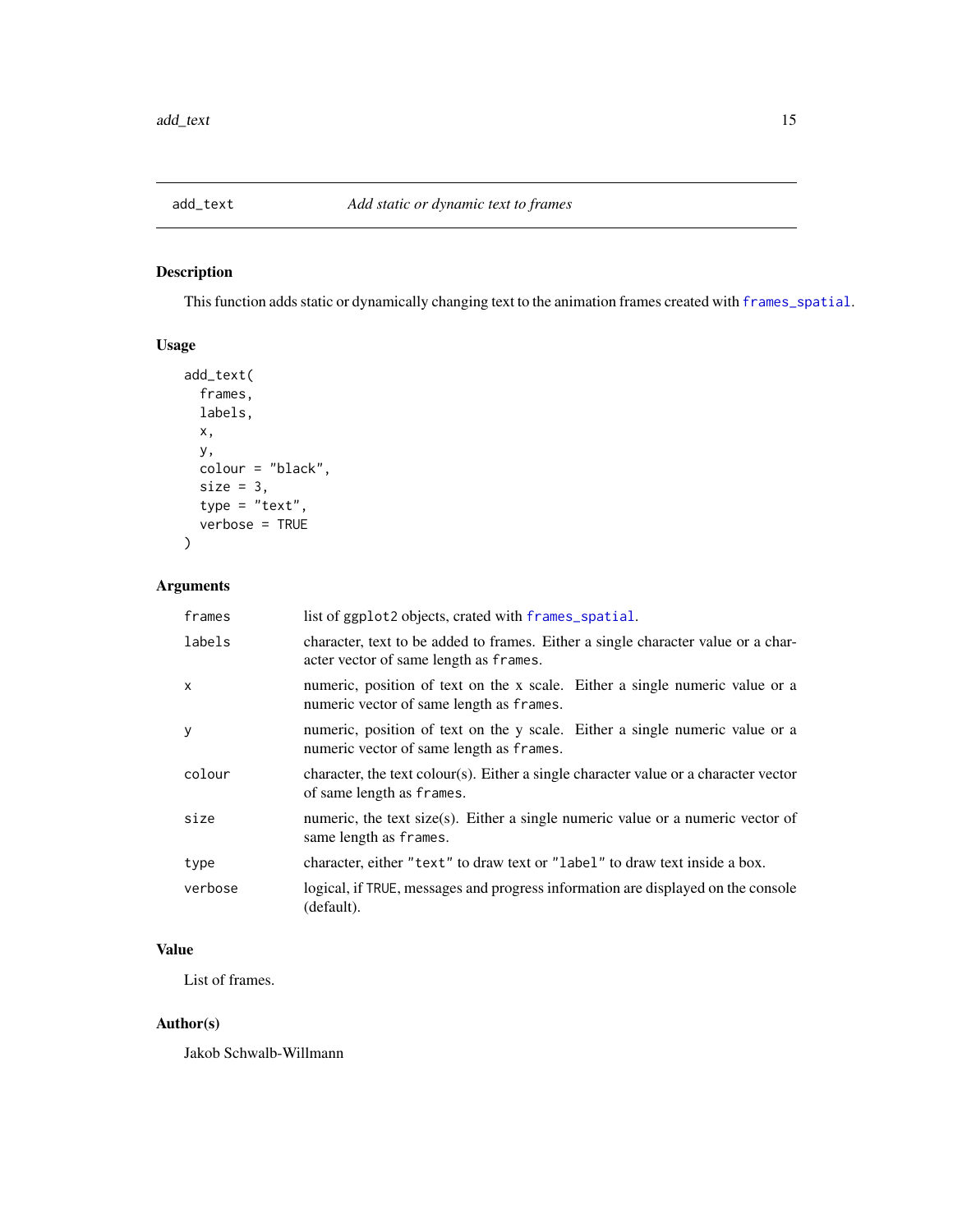# See Also

[frames\\_spatial](#page-26-1) [frames\\_graph](#page-23-1) [animate\\_frames](#page-18-1)

#### Examples

```
library(moveVis)
library(move)
data("move_data", "basemap_data")
m <- align_move(move_data, res = 4, unit = "mins")
# create spatial frames using a custom NDVI base layer
r_list <- basemap_data[[1]]
r_times <- basemap_data[[2]]
frames <- frames_spatial(m, r_list = r_list, r_times = r_times, r_type = "gradient",
                         fade_raster = TRUE)
# add text somewhere to all frames:
frames.a <- add_text(frames, "Water area", x = 8.959, y = 47.7305,
                     color = "white", size = 3)frames.a[[100]]
# or use the ggplot2 "label" type:
frames.b \leq add_text(frames, "Water area", x = 8.959, y = 47.7305,
                     colour = "black", size = 3, type = "label")
frames.b[[100]]
```
<span id="page-15-1"></span>add\_timestamps *Add timestamps to frames*

#### Description

This function adds timestamps to animation frames created with [frames\\_spatial](#page-26-1).

#### Usage

```
add\_times(frames, m = NULL, x = NULL, y = NULL, ..., verbose = TRUE)
```
#### Arguments

| frames | list of ggplot2 objects, crated with frames_spatial.                                                                                                                                                                                                      |
|--------|-----------------------------------------------------------------------------------------------------------------------------------------------------------------------------------------------------------------------------------------------------------|
| m      | move or move Stack, optional. If defined, timestamps are extracted from m that<br>must be the same object used to create frames with frames spatial. If un-<br>defined (recommended), timestamps are extracted from the attributes of frames<br>directly. |
|        |                                                                                                                                                                                                                                                           |

<span id="page-15-0"></span>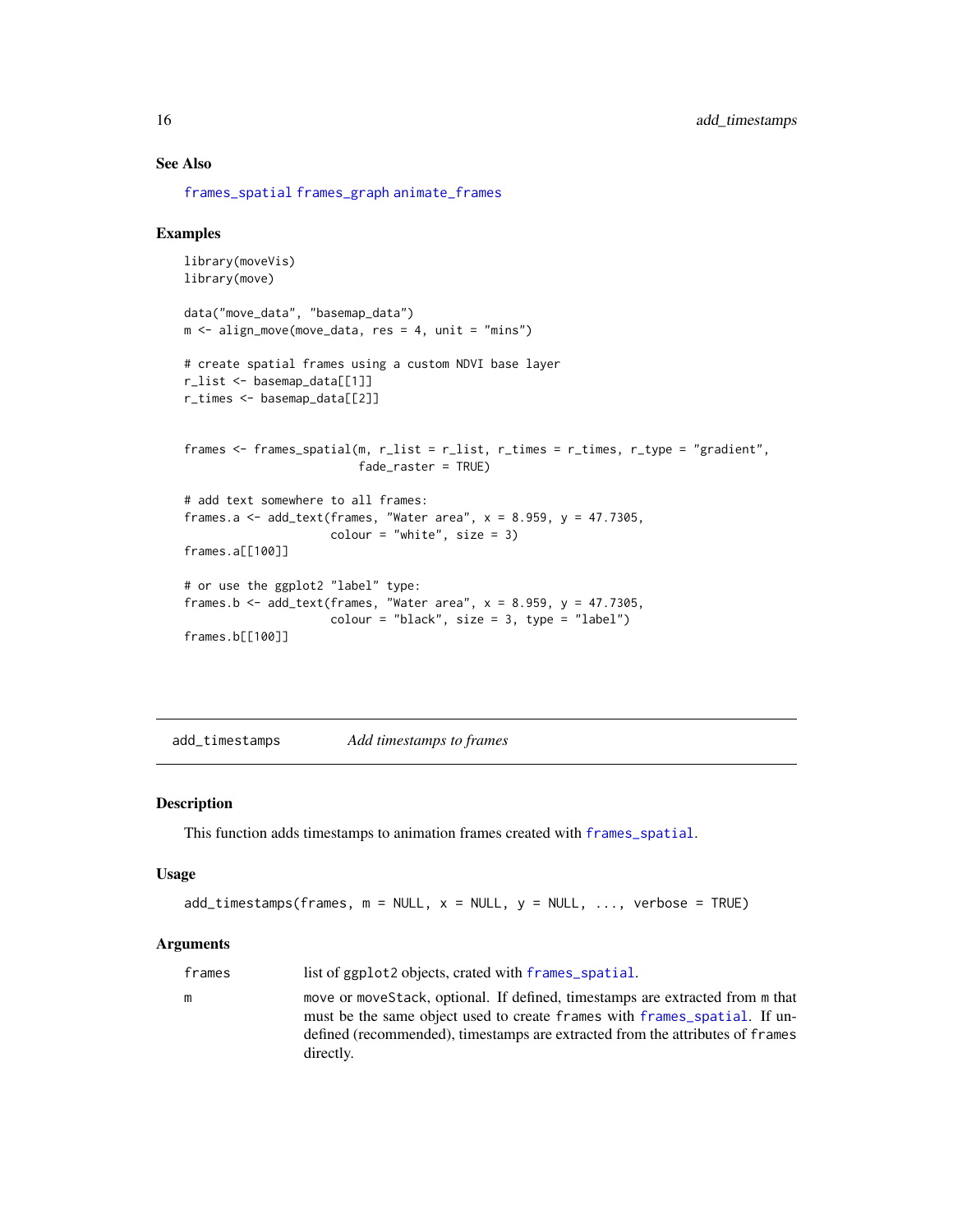# <span id="page-16-0"></span>add\_timestamps 17

| x        | numeric, optional, position of timestamps on the x scale. By default, timestamps<br>will be displayed in the top center. |
|----------|--------------------------------------------------------------------------------------------------------------------------|
| ۷        | numeric, optional, position of timestamps on the y scale.                                                                |
| $\cdots$ | optional, arguments passed to add_text, such as colour, size, type.                                                      |
| verbose  | logical, if TRUE, messages and progress information are displayed on the console<br>(default).                           |

# Value

List of frames.

# Author(s)

Jakob Schwalb-Willmann

# See Also

[frames\\_spatial](#page-26-1) [frames\\_graph](#page-23-1) [animate\\_frames](#page-18-1)

```
library(moveVis)
library(move)
data("move_data", "basemap_data")
m <- align_move(move_data, res = 4, unit = "mins")
# create spatial frames using a custom NDVI base layer
r_list <- basemap_data[[1]]
r_times <- basemap_data[[2]]
frames <- frames_spatial(m, r_list = r_list, r_times = r_times, r_type = "gradient",
                        fade_raster = TRUE)
# add timestamps as text
frames.a <- add_timestamps(frames, type = "text")
frames.a[[100]]
# or use the ggplot2 "label" type:
frames.b <- add_timestamps(frames, type = "label")
frames.b[[100]]
```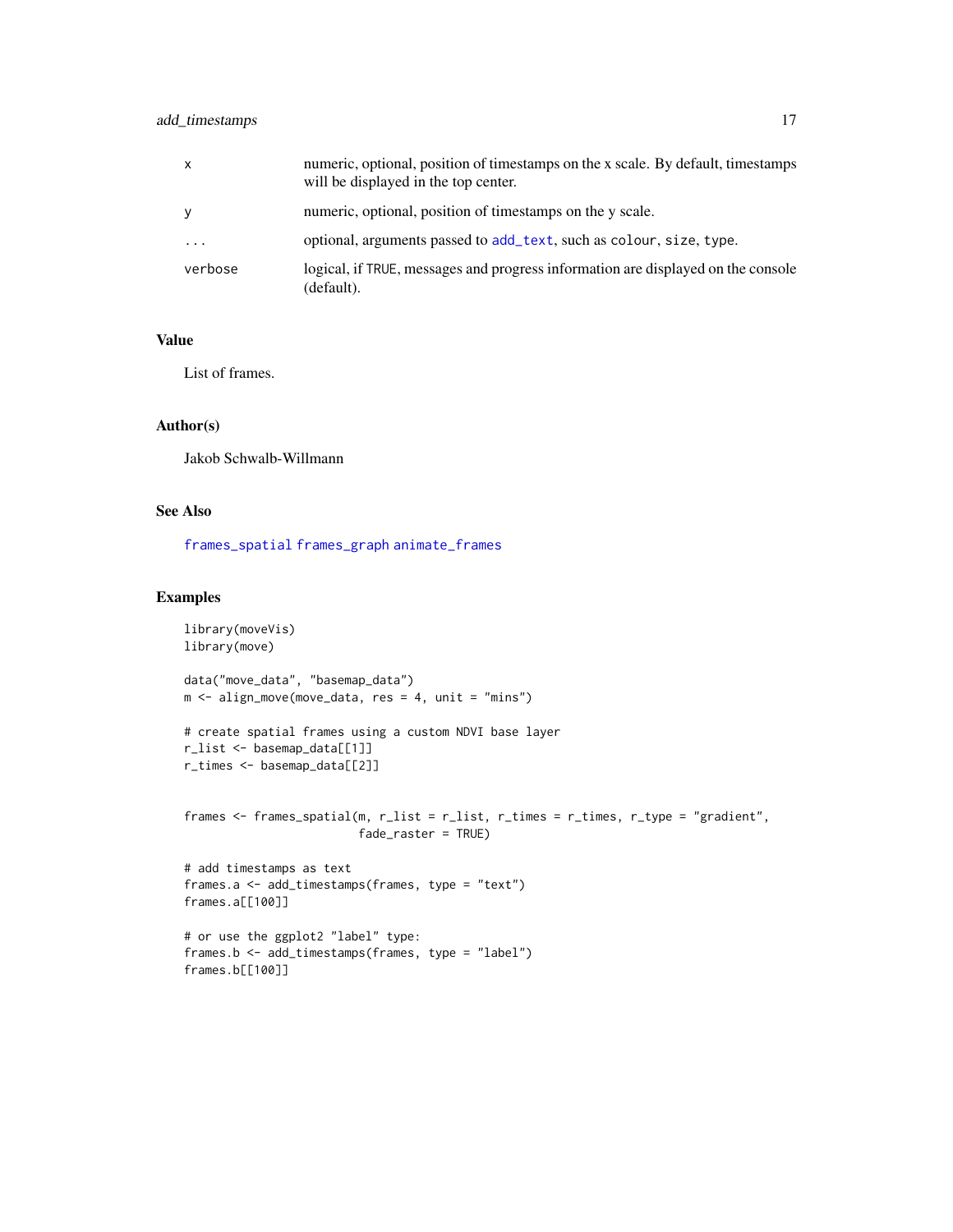<span id="page-17-1"></span><span id="page-17-0"></span>

# Description

This function aligns movement data to a uniform time scale with a uniform temporal resolution throughout the complete movement sequence. This prepares the provided movement data to be interpretable by [frames\\_spatial](#page-26-1), which necessitates a uniform time scale and a consistent, unique temporal resolution for all moving individuals to turn recording times into frame times.

# Usage

```
align_move(
  m,
  res = "min",
  digit = "min",
  unit = "secs",spaceMethod = "greatcircle"
\mathcal{L}
```
# Arguments

| m           | move or moveStack, which is allowed to contain irregular timestamps and di-<br>verging temporal resolutions to be aligned (see df2move to convert a data. frame<br>to a move object).                                                 |
|-------------|---------------------------------------------------------------------------------------------------------------------------------------------------------------------------------------------------------------------------------------|
| res         | either numeric, representing the temporal resolution, to which m should be aligned<br>to (see argument unit), or character:                                                                                                           |
|             | • "min" to use the smalles temporal resolution of m (default)                                                                                                                                                                         |
|             | • "max" to use the largest temporal resolution of m                                                                                                                                                                                   |
|             | • "mean" to use the rounded average temporal resolution of m                                                                                                                                                                          |
| digit       | either numeric, indicating to which digits of a specific unit (see argument unit)<br>the time scale of m should be aligned (e.g. 0 to align the time scale to second<br>":00", if unit is set to secs), or character:                 |
|             | • "min" to use the smallest digit of the defined unit (default)                                                                                                                                                                       |
|             | • "max" to use the largest digit of the defined unit                                                                                                                                                                                  |
|             | • "mean" to use the rounded average digit of the defined unit                                                                                                                                                                         |
| unit        | character, either "secs", "mins", "hours", "days", indicating the temporal<br>unit, to which res and digit are referring.                                                                                                             |
| spaceMethod | character, either "euclidean", "greatcircle" or "rhumbline", indicating the<br>interpolation function to be used to interpolate locations of m to the aligned time<br>scale. Interpolation is performed using move:: interpolateTime. |

## Value

Aligned move or moveStack, ready to be used with [frames\\_spatial](#page-26-1)-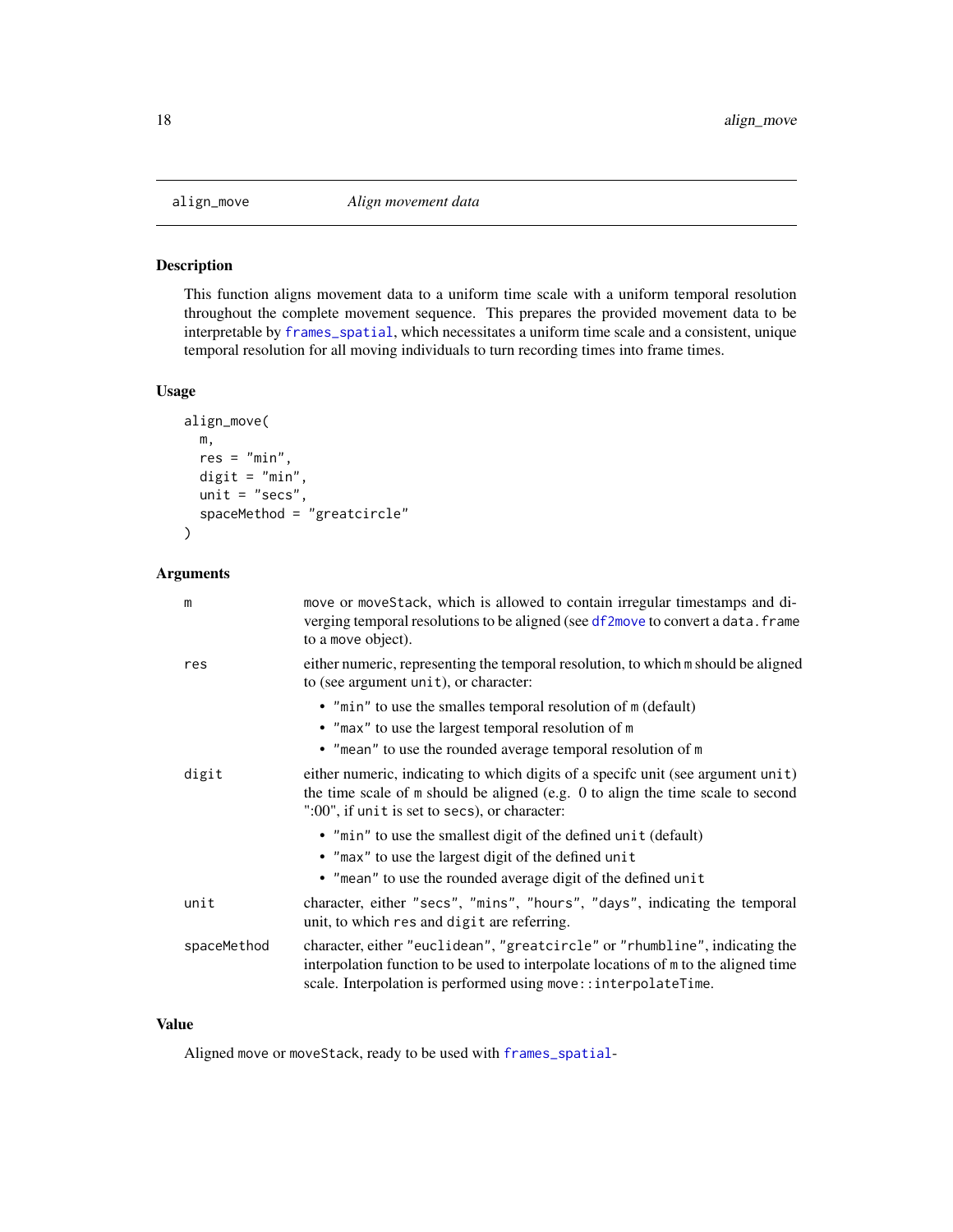<span id="page-18-0"></span>animate\_frames 19

#### Author(s)

Jakob Schwalb-Willmann

#### See Also

[df2move](#page-22-1) [frames\\_spatial](#page-26-1) [frames\\_graph](#page-23-1)

#### Examples

```
library(moveVis)
library(move)
data("move_data")
```

```
# the tracks in move_data have irregular timestamps and sampling rates.
# print unique timestamps and timeLag
unique(timestamps(move_data))
unique(unlist(timeLag(move_data, units = "secs")))
```

```
# use align_move to correct move_data to a uniform time scale and lag using interpolation.
# resolution of 4 minutes (240 seconds) at digit 0 (:00 seconds) per timestamp:
m \le - align_move(move_data, res = 240, digit = 0, unit = "secs")
unique(unlist(timeLag(m, units = "secs")))
```

```
# resolution of 1 hour (3600 seconds) at digit 0 (:00 seconds) per timestamp:
m \le - align_move(move_data, res = 3600, digit = 0, unit = "secs")
unique(unlist(timeLag(m, units = "secs")))
```

```
# resolution of 1 hour (15 seconds) at digit 0 (:00 seconds) per timestamp:
m \le - align_move(move_data, res = 15, digit = 0, unit = "secs")
unique(unlist(timeLag(m, units = "secs")))
```

```
# resolution of 1 hour:
m < - align_move(move_data, res = 60, unit = "mins")
unique(unlist(timeLag(m, units = "secs")))
```
<span id="page-18-1"></span>animate\_frames *Animate frames*

# **Description**

animate\_frames creates an animation from a list of frames computed with [frames\\_spatial](#page-26-1).

#### Usage

```
animate_frames(
  frames,
  out_file,
  fps = 25,
```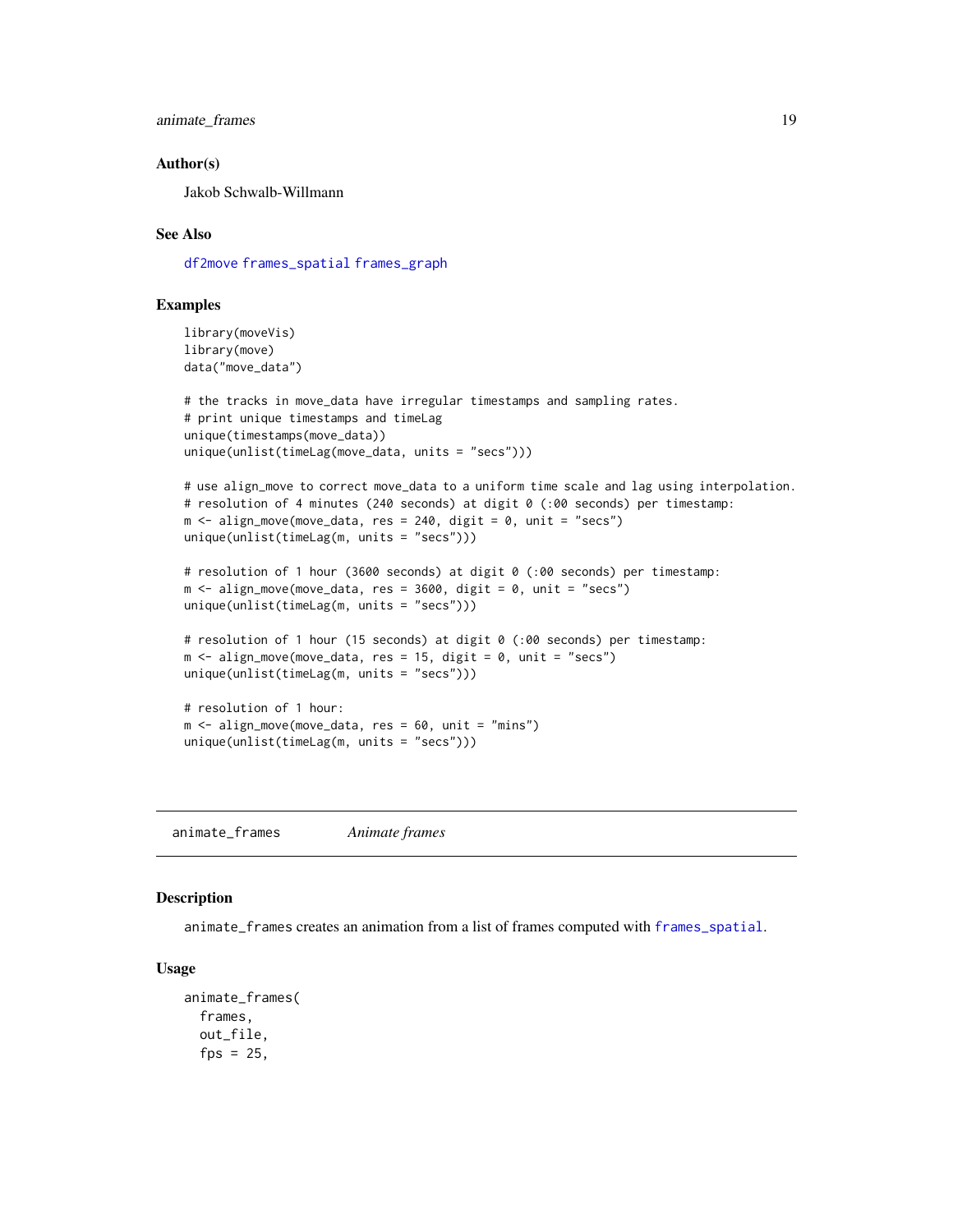```
width = 700,
 height = 700,
 res = 100,
 end_pause = 0,
 display = TRUE,
 overwrite = FALSE,
 verbose = TRUE,
  ...
)
```
#### Arguments

| frames    | list of ggplot2 objects, crated with frames_spatial.                                                                                                                                                                                               |
|-----------|----------------------------------------------------------------------------------------------------------------------------------------------------------------------------------------------------------------------------------------------------|
| out_file  | character, the output file path, e.g. "/dir/to/file.mov". The file extension must<br>correspond to a file format known by the available renderers of the running sys-<br>tem. Use suggest_formats to get a vector of suggested known file formats. |
| fps       | numeric, the number of frames to be displayed per second. Default is 2.                                                                                                                                                                            |
| width     | numeric, width of the output animation in pixels.                                                                                                                                                                                                  |
| height    | numeric, height of the output animation in pixels.                                                                                                                                                                                                 |
| res       | numeric, resolution of the output animation in ppi.                                                                                                                                                                                                |
| end_pause | numeric, defining how many seconds the last frame of the animation should be<br>hold to add a pause at the the end of the animation. Default is 0 seconds to not<br>add a pause.                                                                   |
| display   | logical, whether the animation should be displayed after rendering or not.                                                                                                                                                                         |
| overwrite | logical, wether to overwrite an existing file, if out_file is already present.                                                                                                                                                                     |
| verbose   | logical, if TRUE, messages and progress information are displayed on the console<br>(default).                                                                                                                                                     |
| $\cdots$  | additional arguments to be passed to the render function.                                                                                                                                                                                          |

# Details

An appropriate render function is selected depending on the file extension in out\_file: For .gif files, gifski::save\_gif is used, for any other (video) format, av::av\_capture\_graphics is used.

# Value

None or the default image/video viewer displaying the animation

# Author(s)

Jakob Schwalb-Willmann

# See Also

[frames\\_spatial](#page-26-1) [frames\\_graph](#page-23-1) [join\\_frames](#page-33-1)

<span id="page-19-0"></span>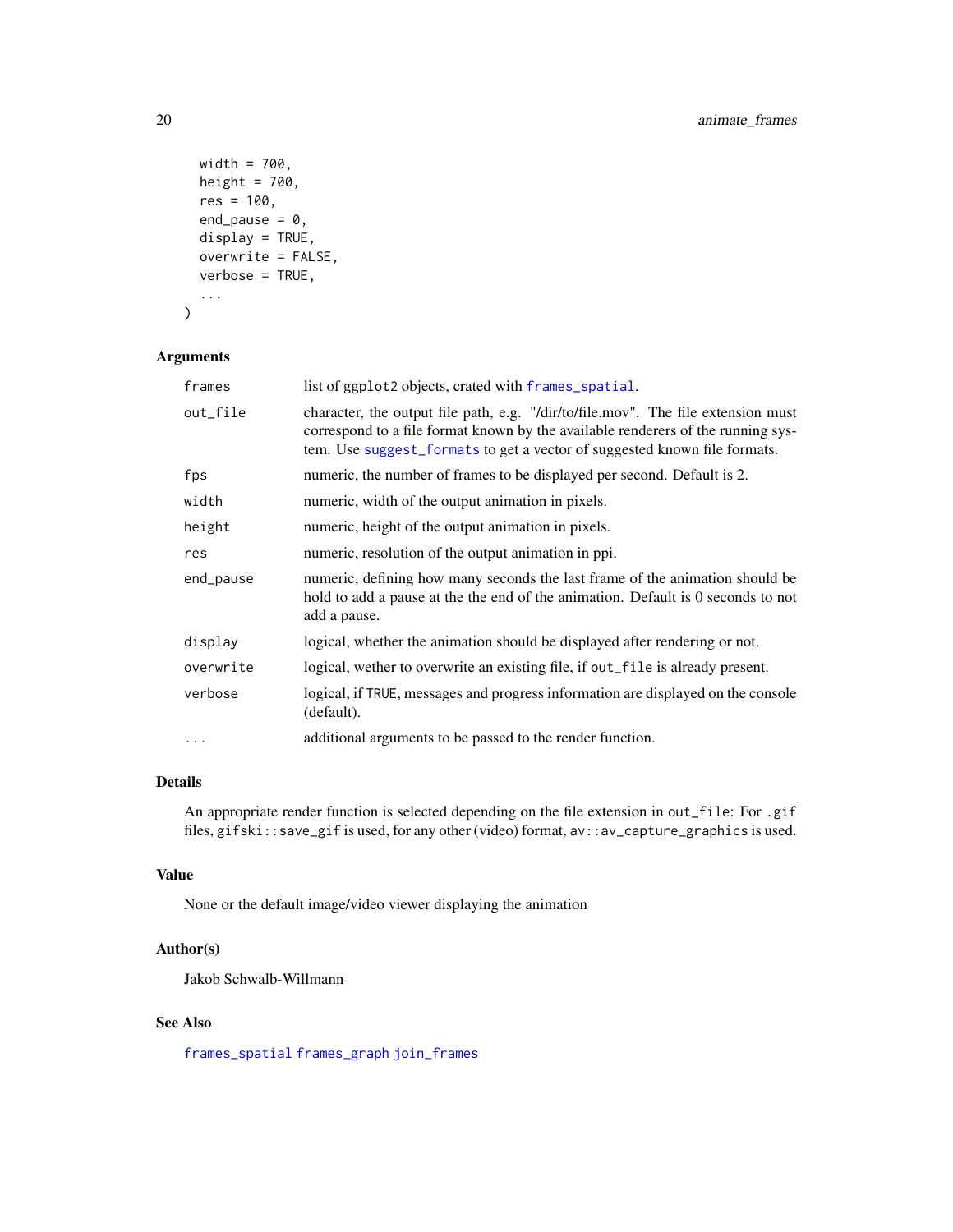# <span id="page-20-0"></span>basemap\_data 21

#### Examples

```
library(moveVis)
library(move)
data("move_data", "basemap_data")
# align movement
m \leq -align_move(move_data, res = 4, unit = "mins")# create spatial frames with frames_spatial:
r_list <- basemap_data[[1]]
r_times <- basemap_data[[2]]
frames <- frames_spatial(m, r_list = r_list, r_times = r_times, r_type = "gradient",
                         fade_raster = TRUE)
# customize
frames <- add_colourscale(frames, type = "gradient",
                      colours = c("orange", "white", "darkgreen"), legend_title = "NDVI")
frames <- add_northarrow(frames, position = "bottomleft")
frames <- add_scalebar(frames, colour = "white", position = "bottomright")
frames <- add_progress(frames)
frames <- add_timestamps(frames, m, type = "label")
# check available formats
suggest_formats()
# animate frames as GIF
animate_frames(frames, out_file = tempfile(fileext = ".gif"))
# animate frames as mov
animate_frames(frames, out_file = tempfile(fileext = ".gif"))
```
basemap\_data *Example manipulated NDVI data*

# Description

This dataset contains two lists of equal lenghts:

- a list of ten single-layer raster objects, representing NDVI images covering the Lake of Constance area.
- a list of made-up times that simulate acquisition times with a temporal resolution, remote sensing scientiest would dream of...

#### Usage

```
data(basemap_data)
```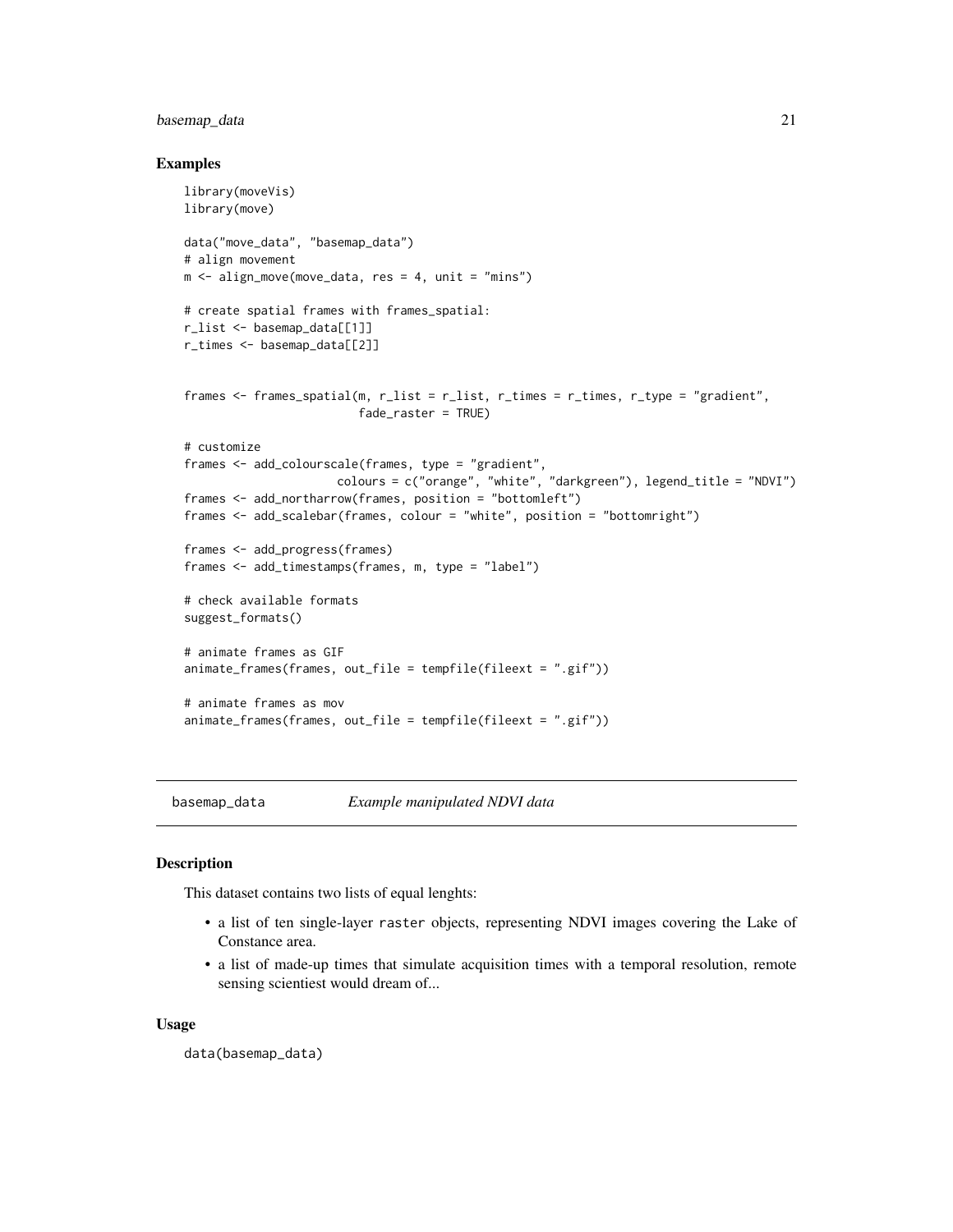# <span id="page-21-0"></span>Format

List containing two lists of equal lengths: a list of raster objects and a list of POSIXct times.

# Details

This object is used by some moveVis examples and unit tests.

#### **Note**

All data contained should only be used for testing moveVis and are not suitable to be used for analysis or interpretation.

# Source

MODIS (MOD13Q1 NDVI)

deprecated *Deprecated functions*

# Description

Several functions are deprecated due to a rewrite of moveVis with version 0.10.

#### Usage

```
animate_move(...)
animate_raster(...)
animate_stats(...)
get_formats(...)
```
get\_libraries(...)

#### Arguments

... deprecated arguments.

# Details

The new version of moveVis makes it much easier to animate movement data and multi-temporal imagery (see ?moveVis). You gain more control about the preprocessing of your movement data as well as the visual customization of each animation frame through a more consequent link of moveVis to gpplot2.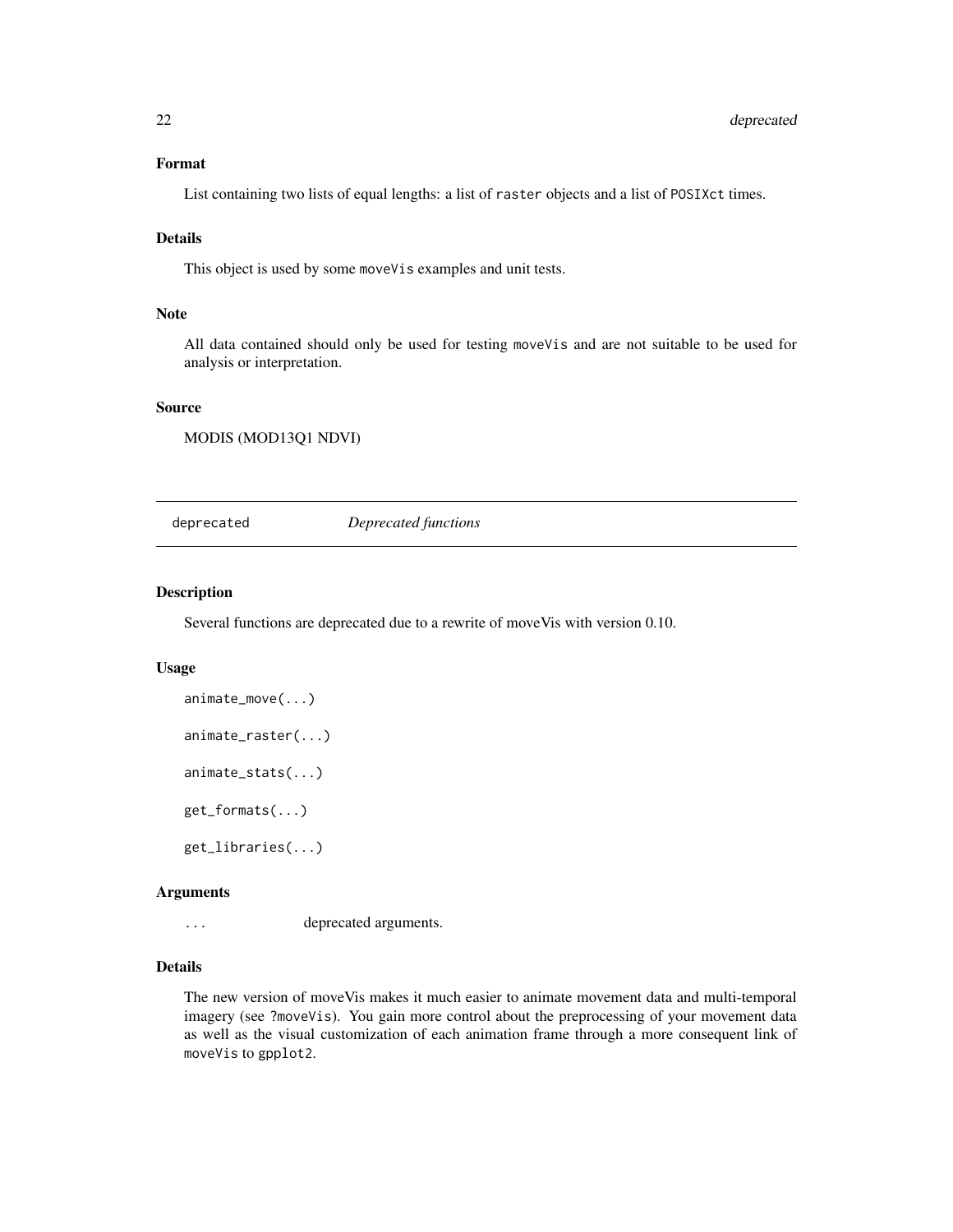#### <span id="page-22-0"></span>df2move 23

# Note

To install the old version of moveVis (0.9.9), see [https://github.com/16EAGLE/moveVis/releas](https://github.com/16EAGLE/moveVis/releases/tag/v0.9.9)es/ [tag/v0.9.9](https://github.com/16EAGLE/moveVis/releases/tag/v0.9.9).

#### See Also

[frames\\_spatial](#page-26-1) [frames\\_graph](#page-23-1) [join\\_frames](#page-33-1) [animate\\_frames](#page-18-1)

<span id="page-22-1"></span>df2move *Convert a data.frame into a move or moveStack object*

# Description

This function is a simple wrapper that converts a data. frame into a move or moveStack object. Both can be used as inputs to [frames\\_spatial](#page-26-1) or [frames\\_graph](#page-23-1).

#### Usage

 $df2move(df, proj, x, y, time, track_id = NULL, data = NULL, ...)$ 

# Arguments

| df       | data.frame, a data.frame with rows representing observations and columns rep-<br>resenting x and y coordinates, time and optionally track IDs, if multiple tracks<br>are contained. |
|----------|-------------------------------------------------------------------------------------------------------------------------------------------------------------------------------------|
| proj     | projection, character (proj4string) or CRS object, indicating the projection that<br>the coordinates of df represent.                                                               |
| X        | character, name of the column in df that represents x coordinates.                                                                                                                  |
| y        | character, name of the column in df that represents y coordinates.                                                                                                                  |
| time     | character, name of the column in df that represents timestamps. Timestamps<br>need to be of class POSIXct.                                                                          |
| track_id | character, optional, name of the column in df that represents track names or IDs.<br>If set, a move Stack is returned, otherwise, a move object is returned.                        |
| data     | data.frame, optional, to add additional data such as path colours (see move).<br>Number of rows must equal number of rows of df.                                                    |
| $\cdots$ | additional arguments passed to move.                                                                                                                                                |

# Value

A move or moveStack object.

# See Also

[frames\\_spatial](#page-26-1) [frames\\_graph](#page-23-1) [subset\\_move](#page-36-1)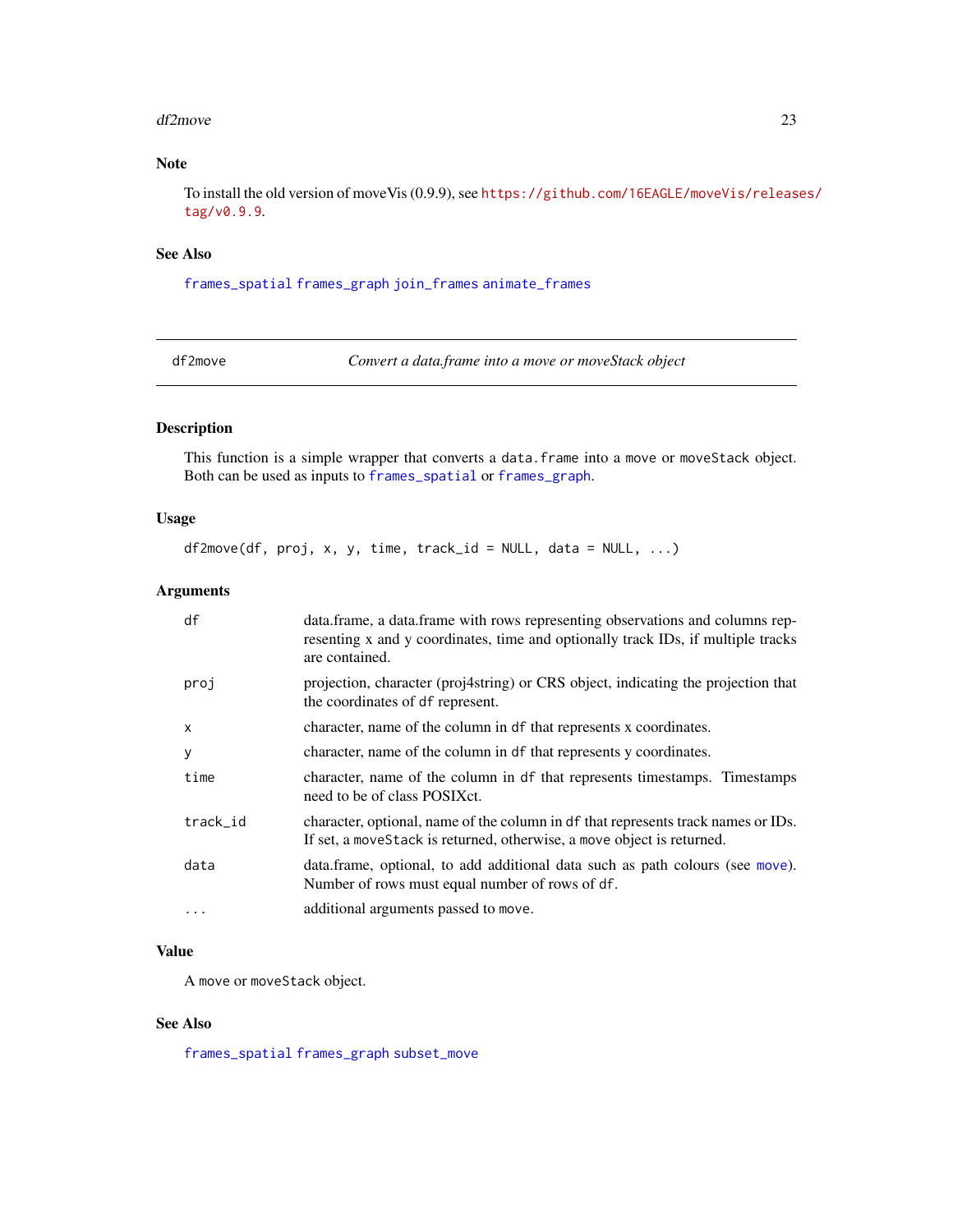## Examples

```
library(moveVis)
library(move)
# load the example data and convert them into a data.frame
data("move_data")
move_df <- methods::as(move_data, "data.frame")
# use df2move to convert the data.frame into a moveStack
df2move(move_df,
     proj = "+init=epsg:4326 +proj=longlat +datum=WGS84 +no_defs +ellps=WGS84 +towgs84=0,0,0",
        x = "coordinates.x1", y = "coordinates.x2", time = "timesamps", track_id = "trackId")
```
<span id="page-23-1"></span>

| frames_graph | Create frames of movement-environment interaction graphs for ani- |
|--------------|-------------------------------------------------------------------|
|              | mation                                                            |

# Description

frames\_graph creates a list of ggplot2 graphs displaying movement-environment interaction. Each object represents a single frame. Each frame can be viewed or modified individually. The returned list of frames can be animated using [animate\\_frames](#page-18-1).

#### Usage

```
frames_graph(
 m,
  r_list,
  r_times,
  r_type = "gradient",
  fade_raster = FALSE,
  crop_raster = TRUE,
  return_data = FALSE,
  graph_type = "flow",
  path_size = 1,
 path_legend = TRUE,
  path_legend_title = "Names",
  val_min = NULL,
  val_max = NULL,
  val_by = 0.1,
  verbose = T
)
```
#### **Arguments**

m move or moveStack of uniform time scale and time lag, e.g. prepared with [align\\_move](#page-17-1) (recommended). May contain a column named colour to control path colours (see details).

<span id="page-23-0"></span>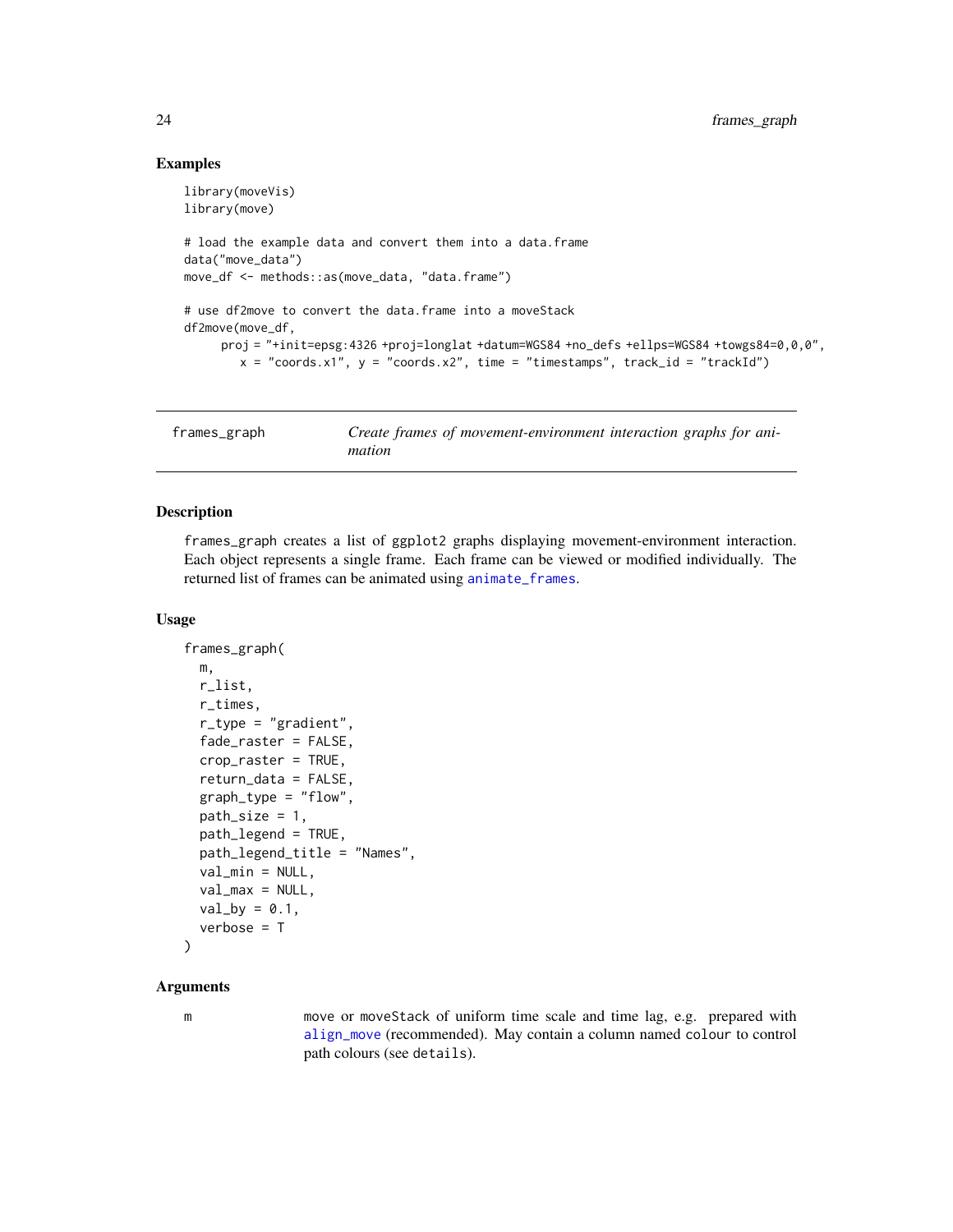<span id="page-24-0"></span>

| r_list            | list of raster or rasterStack. Each list element referrs to the times given<br>in r_times. Use single-layer raster objects for gradient or discrete data (see<br>r_type). Use a rasterStack containing three bands for RGB imagery (in the<br>order red, green, blue).                     |
|-------------------|--------------------------------------------------------------------------------------------------------------------------------------------------------------------------------------------------------------------------------------------------------------------------------------------|
| $r_t$ imes        | list of POSIXct times. Each list element represents the time of the corresponding<br>element in r_list. Must be of same length as r_list.                                                                                                                                                  |
| $r_t$ ype         | character, either "gradient" or "discrete". Ignored, if r_list contains rasterStacks<br>of three bands, which are treated as RGB.                                                                                                                                                          |
| fade_raster       | logical, if TRUE, r_list is interpolated over time based on r_times. If FALSE,<br>r_list elements are assigned to those frames closest to the equivalent times in<br>r_times.                                                                                                              |
| crop_raster       | logical, whether to crop rasters in r_list to plot extent before plotting or not.                                                                                                                                                                                                          |
| return_data       | logical, if TRUE, instead of a list of frames, a data. frame containing the val-<br>ues extracted from r_list per individual, location and time is returned. This<br>data. frame can be used to create your own multi- or monotemporal ggplot2<br>movement-environemnt interaction graphs. |
| graph_type        | character, defines the type of multi-temporal graph that should be drawn as<br>frames. Currently supported graphs are:                                                                                                                                                                     |
|                   | • "flow", a time flow graph with frame time on the x axis and values of the<br>visited cell at x on the y axis per individual track<br>• "hist", a cumulative histogram with cell values on the x axis and time-                                                                           |
|                   | cumulative counts of visits on the y axis per individual track.                                                                                                                                                                                                                            |
| path_size         | numeric, size of each path.                                                                                                                                                                                                                                                                |
| path_legend       | logical, wether to add a path legend from m or not. Legend tracks and colours<br>will be ordered by the tracks' temporal apperances, not by their order in m.                                                                                                                              |
| path_legend_title |                                                                                                                                                                                                                                                                                            |
|                   | character, path legend title. Default is "Names".                                                                                                                                                                                                                                          |
| val_min           | numeric, minimum value of the value axis. If undefined, the minimum is col-<br>lected automatically.                                                                                                                                                                                       |
| val_max           | numeric, maximum value of the value axis. If undefined, the maximum is col-<br>lected automatically.                                                                                                                                                                                       |
| val_by            | numeric, increment of the value axis sequence. Default is 0.1. If graph_type =<br>"discrete", this value should be an integer of 1 or greater.                                                                                                                                             |
| verbose           | logical, if TRUE, messages and progress information are displayed on the console<br>(default).                                                                                                                                                                                             |

# Details

To later on side-by-side join spatial frames created using [frames\\_spatial](#page-26-1) with frames created with [frames\\_graph](#page-23-1) for animation, equal inputs must have been used for both function calls for each of the arguments m, r\_list, r\_times and fade\_raster.

# Value

List of ggplot2 objects, each representing a single frame. If return\_data is TRUE, a data. frame is returned (see return\_data).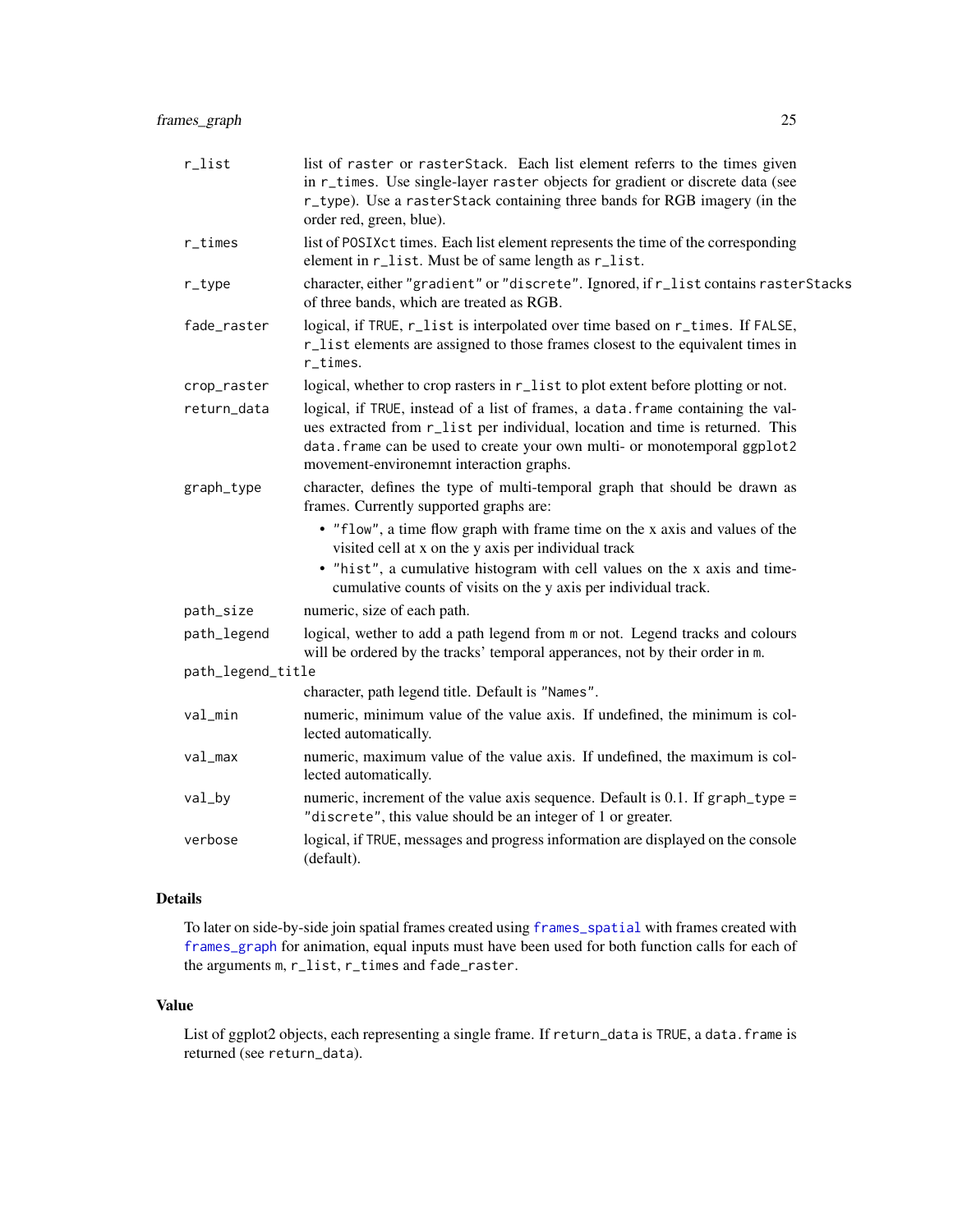#### Author(s)

Jakob Schwalb-Willmann

# See Also

[frames\\_spatial](#page-26-1) [join\\_frames](#page-33-1) [animate\\_frames](#page-18-1)

```
library(moveVis)
library(move)
library(ggplot2)
data("move_data", "basemap_data")
# align movement
m \leq -align_move(move_data, res = 4, unit = "mins")r_list <- basemap_data[[1]]
r_times <- basemap_data[[2]]
# use the same inputs to create a non-spatial graph, e.g. a flow graph:
frames.gr <- frames_graph(m, r_list = r_list, r_times = r_times, r_type = "gradient",
                         fade_raster = TRUE, graph_type = "flow")
# take a look
frames.gr[[100]]
# make a histogram graph:
frames.gr <- frames_graph(m, r_list = r_list, r_times = r_times, r_type = "gradient",
                          fade_raster = TRUE, graph_type = "hist")
# change the value interval:
frames.gr <- frames_graph(m, r_list = r_list, r_times = r_times, r_type = "gradient",
                          fade_raster = TRUE, graph_type = "hist", val_by = 0.01)
frames.gr[[100]]
# manipulate the labels, since now they are very dense:
# just replace the current scale
frames.gr <- add_gg(frames.gr, expr(scale_x_continuous(breaks=seq(0,1,0.1),
                                    labels=seq(0,1,0.1), expand = c(0,0)))frames.gr[[100]]
# the same can be done for discrete data, histogram will then be shown as bin plots
# to make your own graphs, use frames_graph to return data instead of frames
frames.gr <- frames_graph(m, r_list = r_list, r_times = r_times, r_type = "gradient",
                        fade_raster = TRUE, return_data = TRUE)
# then simply animate the frames using animate_frames
# see all add_ functions on how to customize your frames created with frames_spatial
# or frames_graph
# see ?animate_frames on how to animate your list of frames
```
<span id="page-25-0"></span>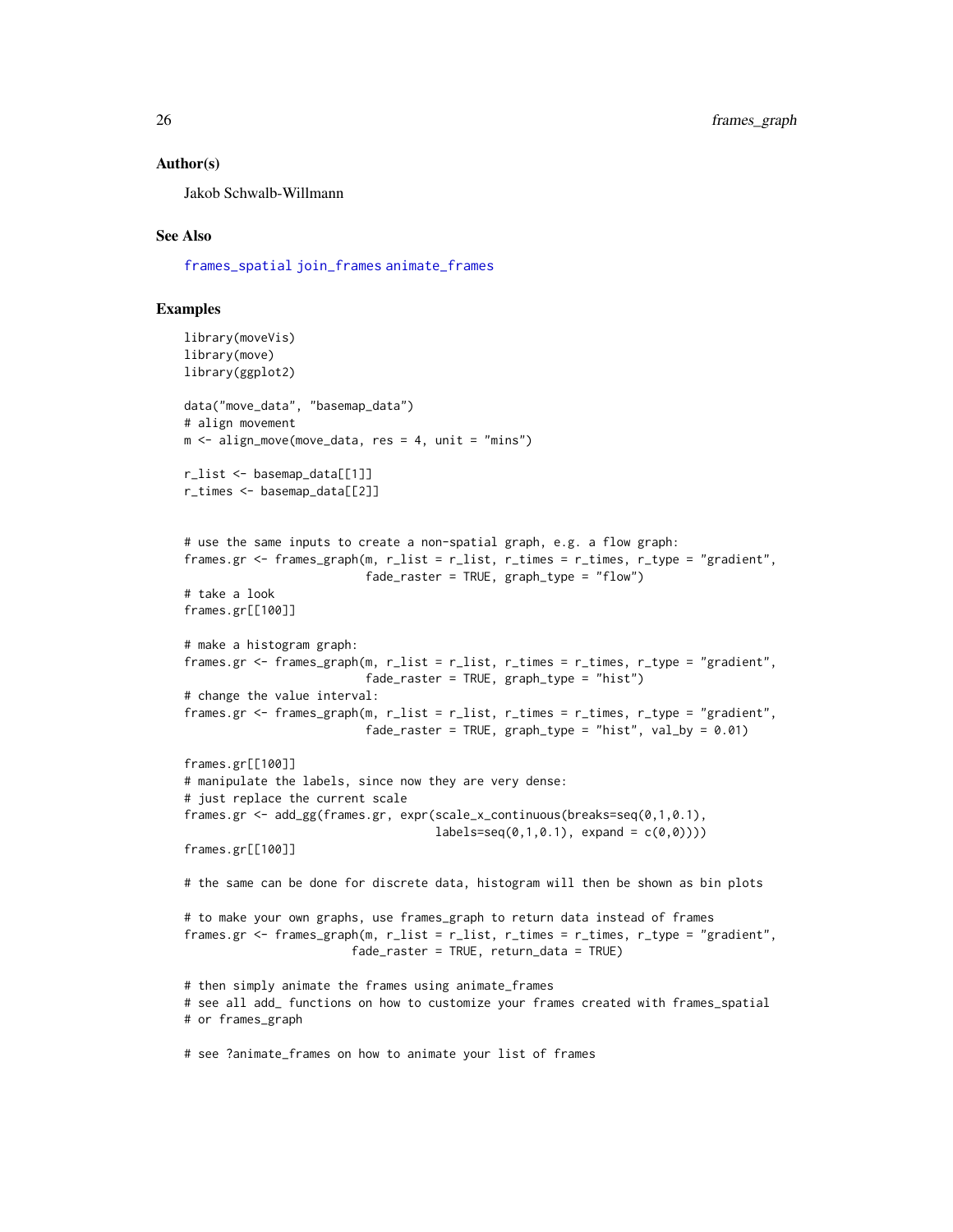<span id="page-26-1"></span><span id="page-26-0"></span>

#### Description

frames\_spatial creates a list of ggplot2 maps displaying movement. Each object represents a single frame. Each frame can be viewed or modified individually. The returned list of frames can be animated using [animate\\_frames](#page-18-1).

# Usage

```
frames_spatial(
 m,
  r<sup>-</sup>list = NULL,
 r_times = NULL,
  r_type = "gradient",
  fade_raster = FALSE,
  crop_raster = TRUE,
 map_service = "osm",
 map_type = "streets",
 map\_res = 1,
 map_token = NULL,
 map\_dir = NULL,
 margin_factor = 1.1,
  equidistant = NULL,
  ext = NULL,path_size = 3,
 path_end = "round",
  path_join = "round",
 path_mitre = 10,
 path_arrow = NULL,
 path_colours = NA,
 path_alpha = 1,
 path_fade = FALSE,
 path_legend = TRUE,
  path_legend_title = "Names",
  tail length = 19,
  tail\_size = 1,
  tail_colour = "white",
  trace_show = FALSE,
  trace_colour = "white",
  cross_dateline = FALSE,
  ...,
  verbose = TRUE
)
```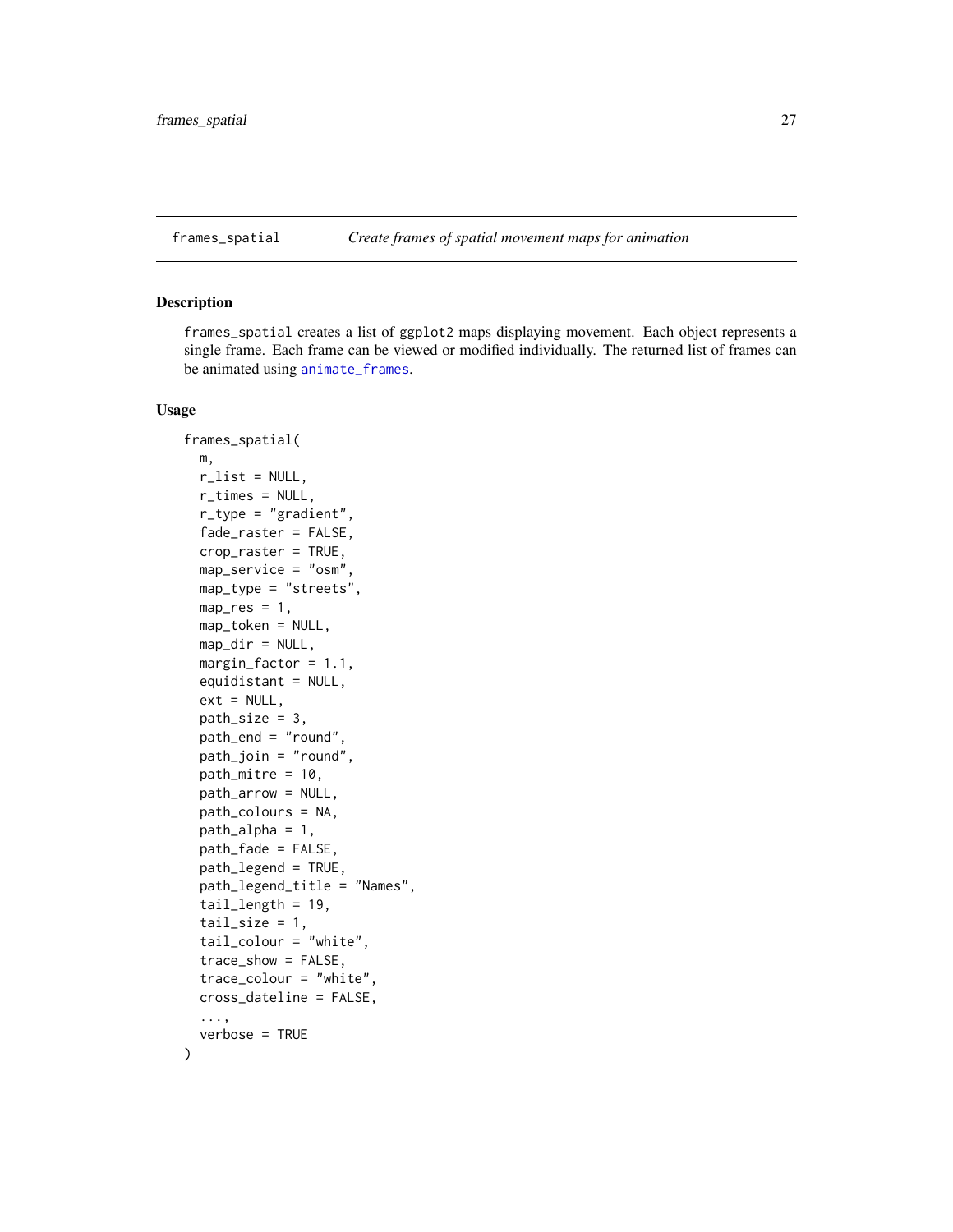# <span id="page-27-0"></span>Arguments

| m             | move or moveStack of uniform time scale and time lag, e.g. prepared with<br>align_move (recommended). May contain a column named colour to control<br>path colours (see details).                                                                                                                                                                                                              |
|---------------|------------------------------------------------------------------------------------------------------------------------------------------------------------------------------------------------------------------------------------------------------------------------------------------------------------------------------------------------------------------------------------------------|
| r_list        | list of raster or rasterStack. Each list element referrs to the times given<br>in r_times. Use single-layer raster objects for gradient or discrete data (see<br>r_type). Use a rasterStack containing three bands for RGB imagery (in the<br>order red, green, blue).                                                                                                                         |
| $r_t$ imes    | list of POSIXct times. Each list element represents the time of the corresponding<br>element in r_list. Must be of same length as r_list.                                                                                                                                                                                                                                                      |
| $r_t$ ype     | character, either "gradient" or "discrete". Ignored, if r_list contains rasterStacks<br>of three bands, which are treated as RGB.                                                                                                                                                                                                                                                              |
| fade_raster   | logical, if TRUE, r_list is interpolated over time based on r_times. If FALSE,<br>r_list elements are assigned to those frames closest to the equivalent times in<br>r_times.                                                                                                                                                                                                                  |
| crop_raster   | logical, whether to crop rasters in r_list to plot extent before plotting or not.                                                                                                                                                                                                                                                                                                              |
| map_service   | character, either "osm", "carto" or "mapbox". Default is "osm".                                                                                                                                                                                                                                                                                                                                |
| map_type      | character, a map type, e.g. "streets". For a full list of available map types, see<br>get_maptypes.                                                                                                                                                                                                                                                                                            |
| map_res       | numeric, resolution of base map in range from 0 to 1.                                                                                                                                                                                                                                                                                                                                          |
| map_token     | character, mapbox authentification token for mapbox basemaps. Register at<br>https://www.mapbox.com/ to get a mapbox token. Mapbox is free of charge<br>after registration for up to 50.000 map requests per month. Ignored, if map_service<br>$=$ " $osm$ ".                                                                                                                                  |
| map_dir       | character, directory where downloaded basemap tiles can be stored. By default,<br>a temporary directory is used. If you use move Vis often for the same area it is<br>recommended to set this argument to a directory persistent throughout sessions<br>(e.g. in your user folder), so that baesmap tiles that had been already down-<br>loaded by move Vis do not have to be requested again. |
| margin_factor | numeric, factor relative to the extent of m by which the frame extent should be<br>increased around the movement area. Ignored, if ext is set.                                                                                                                                                                                                                                                 |
| equidistant   | logical, whether to make the map extent equidistant (squared) with y and x axis<br>measuring equal distances or not. Especially in polar regions of the globe it<br>might be necessaray to set equidistant to FALSE to avoid strong stretches. By<br>default (equidistant = NULL), equidistant is set automatically to FALSE, if ext<br>is set, otherwise TRUE. Read more in the details.      |
| ext           | sf bbox or sp extent in same CRS as m, optional. If set, frames are cropped to<br>this extent. If not set, a squared extent around m, optional with a margin set by<br>margin_factor, is used (default).                                                                                                                                                                                       |
| path_size     | numeric, size of each path.                                                                                                                                                                                                                                                                                                                                                                    |
| path_end      | character, either "round", "butt" or "square", indicating the path end style.                                                                                                                                                                                                                                                                                                                  |
| path_join     | character, either "round", "mitre" or "bevel", indicating the path join style.                                                                                                                                                                                                                                                                                                                 |
| path_mitre    | numeric, path mitre limit (number greater than 1).                                                                                                                                                                                                                                                                                                                                             |
|               |                                                                                                                                                                                                                                                                                                                                                                                                |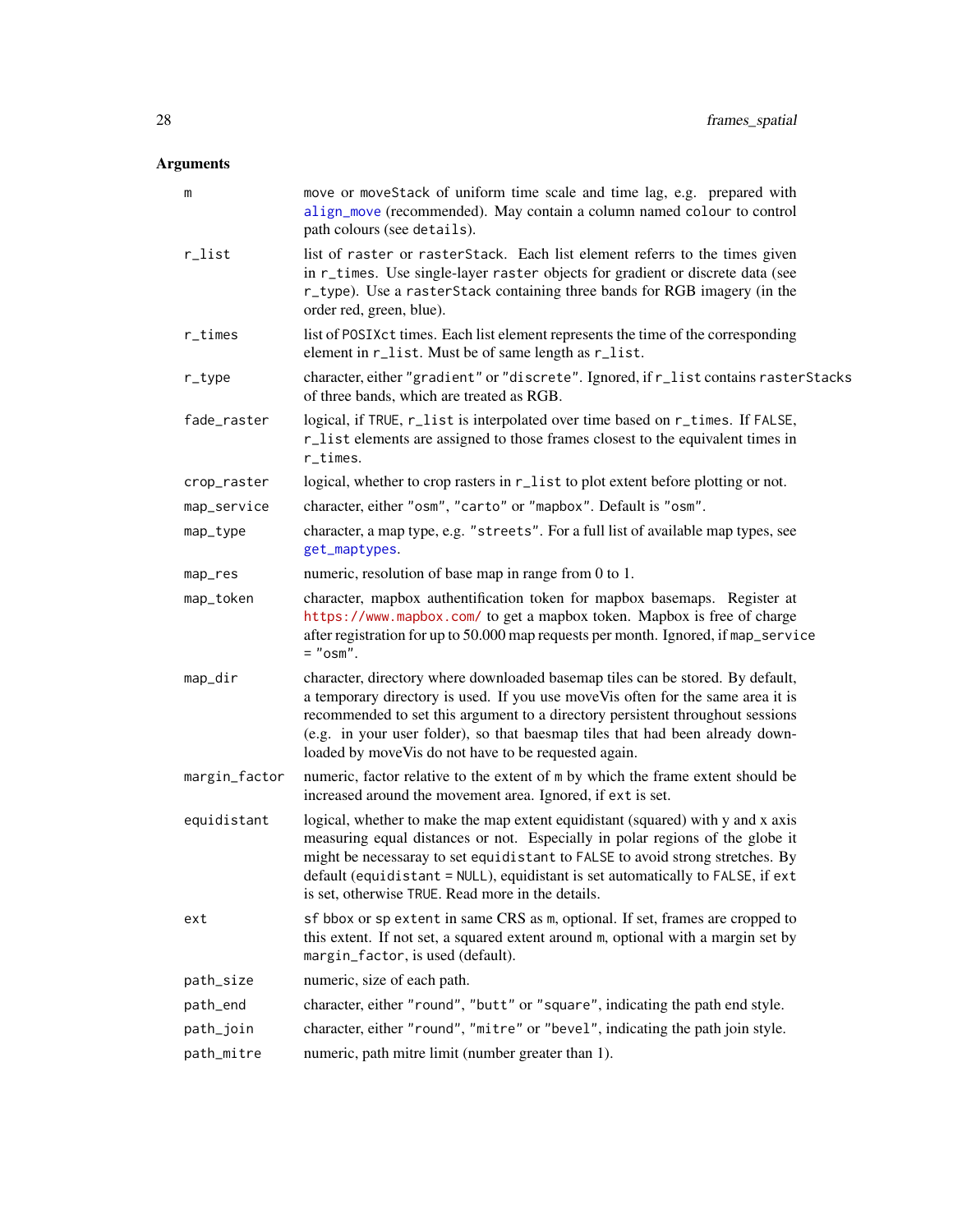<span id="page-28-0"></span>

| path_arrow        | arrow, path arrow specification, as created by grid::arrow().                                                                                                                                                                                                                                                                                                   |
|-------------------|-----------------------------------------------------------------------------------------------------------------------------------------------------------------------------------------------------------------------------------------------------------------------------------------------------------------------------------------------------------------|
| path_colours      | character, a vector of colours. Must be of same length as number of individual<br>tracks in m and refers to the order of tracks in m. If undefined (NA) and m con-<br>tains a column named colour, colours provided within m are used (see details).<br>Othwersie, colours are selected randomly per individual track.                                          |
| path_alpha        | numeric, defines alpha (transparency) of the path. Value between 0 and 1. De-<br>fault is 1.                                                                                                                                                                                                                                                                    |
| path_fade         | logical, whether paths should be faded towards the last frame or not. Useful,<br>if trace_show = TRUE and you want to hold the last frame using end_pause in<br>animate_frames.                                                                                                                                                                                 |
| path_legend       | logical, wether to add a path legend from m or not. Legend tracks and colours<br>will be ordered by the tracks' temporal apperances, not by their order in m.                                                                                                                                                                                                   |
| path_legend_title |                                                                                                                                                                                                                                                                                                                                                                 |
|                   | character, path legend title. Default is "Names".                                                                                                                                                                                                                                                                                                               |
| tail_length       | numeric, length of tail per movement path.                                                                                                                                                                                                                                                                                                                      |
| tail_size         | numeric, size of the last tail element. Default is 1.                                                                                                                                                                                                                                                                                                           |
| tail_colour       | character, colour of the last tail element, to which the path colour is faded. De-<br>fault is "white".                                                                                                                                                                                                                                                         |
| trace_show        | logical, whether to show the trace of the complete path or not.                                                                                                                                                                                                                                                                                                 |
| trace_colour      | character, colour of the trace. Default is "white". It is recommended to de-<br>fine the same colours for both trace_colour and tail_colour to enforce an<br>uninterrupted colour transition form the tail to the trace.                                                                                                                                        |
| cross_dateline    | logical, whether tracks are crossing the dateline (longitude 180/-180) or not. If<br>TRUE, frames are expanded towards the side of the dateline that is smaller in<br>space. Applies only if the CRS of m is not projected (geographical, lon/lat). If<br>FALSE (default), frames are clipped at the minimum and maximum longitudes<br>and tracks cannot cross. |
| .                 | Additional arguments customizing the frame background:                                                                                                                                                                                                                                                                                                          |
|                   | • alpha, numeric, background transparency (0-1).                                                                                                                                                                                                                                                                                                                |
|                   | • maxpixels, maximum number of pixels to be plotted per frame. Defaults<br>to 500000. Reduce to decrease detail and increase rendering speeds.                                                                                                                                                                                                                  |
|                   | • macColorValue, numeric, only relevant for RGB backgrounds (i.e. if r_type<br>= "RGB" or if a default base map is used). Maximum colour value (e.g. 255).<br>Defaults to maximum raster value.                                                                                                                                                                 |
| verbose           | logical, if TRUE, messages and progress information are displayed on the console<br>(default).                                                                                                                                                                                                                                                                  |

# Details

If argument path\_colours is not defined (set to NA), path colours can be defined by adding a character column named colour to m, containing a colour code or name per row (e.g. "red". This way, for example, column colour for all rows belonging to individual A can be set to "green", while column colour for all rows belonging to individual B can be set to "red". Colours could also be arranged to change through time or by behavioral segments, geographic locations, age,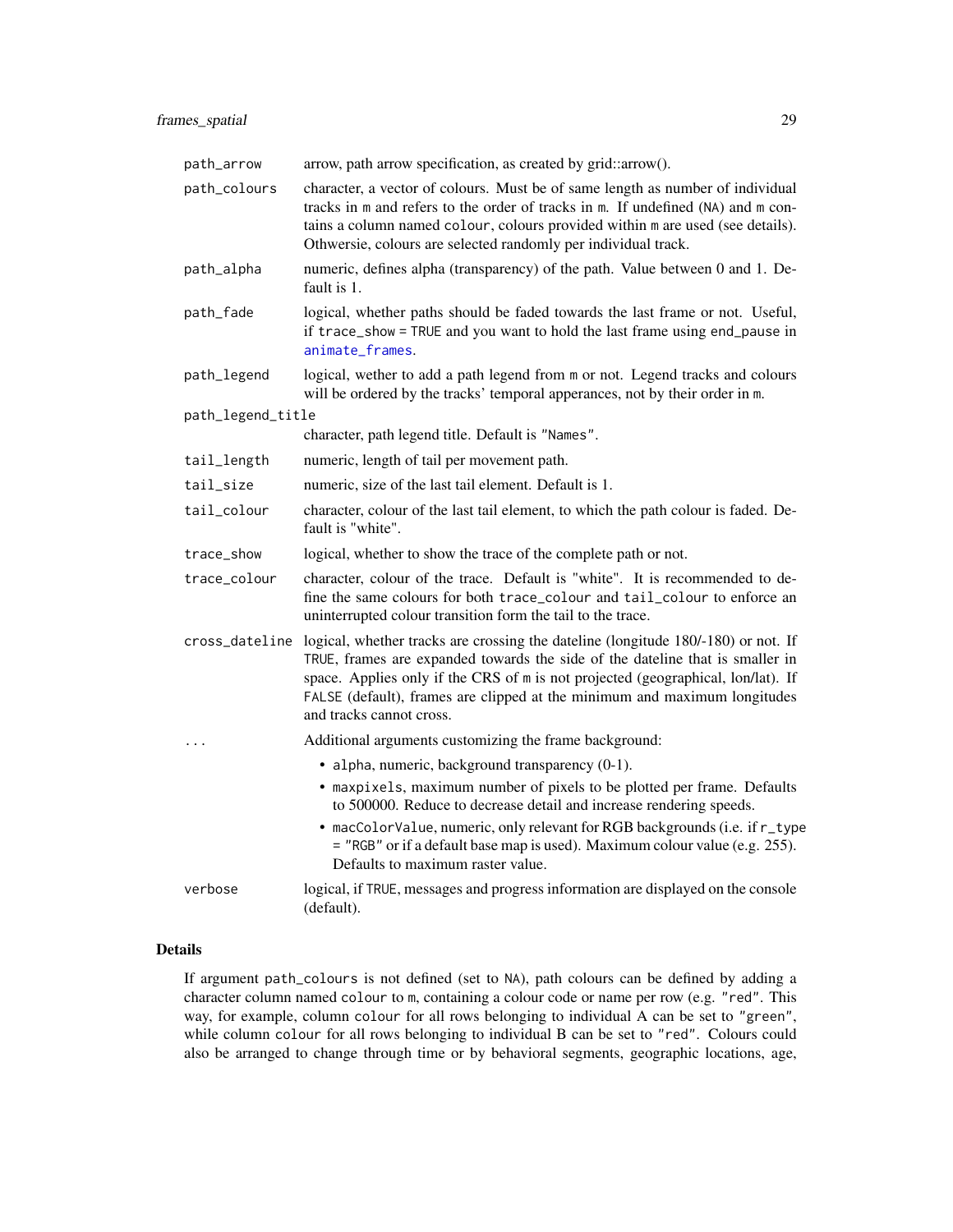environmental or health parameters etc. If a column name colour in m is missing, colours will be selected automatically. Call colours() to see all available colours in R.

Basemap colour scales can be changed/added using [add\\_colourscale](#page-3-1) or by using ggplot2 commands (see examples). For continous scales, use r\_type = "gradient". For discrete scales, use r\_type = "discrete".

The projection of m is treated as target projection. Default base maps accessed through a map service will be reprojected into the projection of m. Thus, depending on the projection of m, it may happen that map labels are distorted. To get undistorted map labels, reproject m to the web mercator projection (the default projection of the base maps):  $sprTansform(m,crs("+init=epsg:3857"))$ . The ggplot2 coordinate system will be computed based on the projection of m using coord\_sf. If argument equidistant is set, the map extent is calculated (thus enlarged into one axis direction) to represent equal surface distances on the x and y axis.

#### Value

List of ggplot2 objects, each representing a single frame.

#### Author(s)

Jakob Schwalb-Willmann

## See Also

[frames\\_graph](#page-23-1) [join\\_frames](#page-33-1) [animate\\_frames](#page-18-1)

```
library(moveVis)
library(move)
library(ggplot2)
data("move_data")
# align movement
m \leq -align_move(move_data, res = 4, unit = "mins")# with osm watercolor base map
frames <- frames_spatial(m, map_service = "osm", map_type = "watercolor")
# take a look at one of the frames, e.g. the 100th
frames[[100]]
# make base map a bit transparent
frames <- frames_spatial(m, map_service = "osm", map_type = "watercolor", alpha = 0.5)
frames[[100]] # take a look
# use a larger margin around extent
frames <- frames_spatial(m, map_service = "osm", map_type = "watercolor", alpha = 0.5,
                         margin_factor = 1.8)
# use a extent object as your AOI
ext <- extent(m)
```
<span id="page-29-0"></span>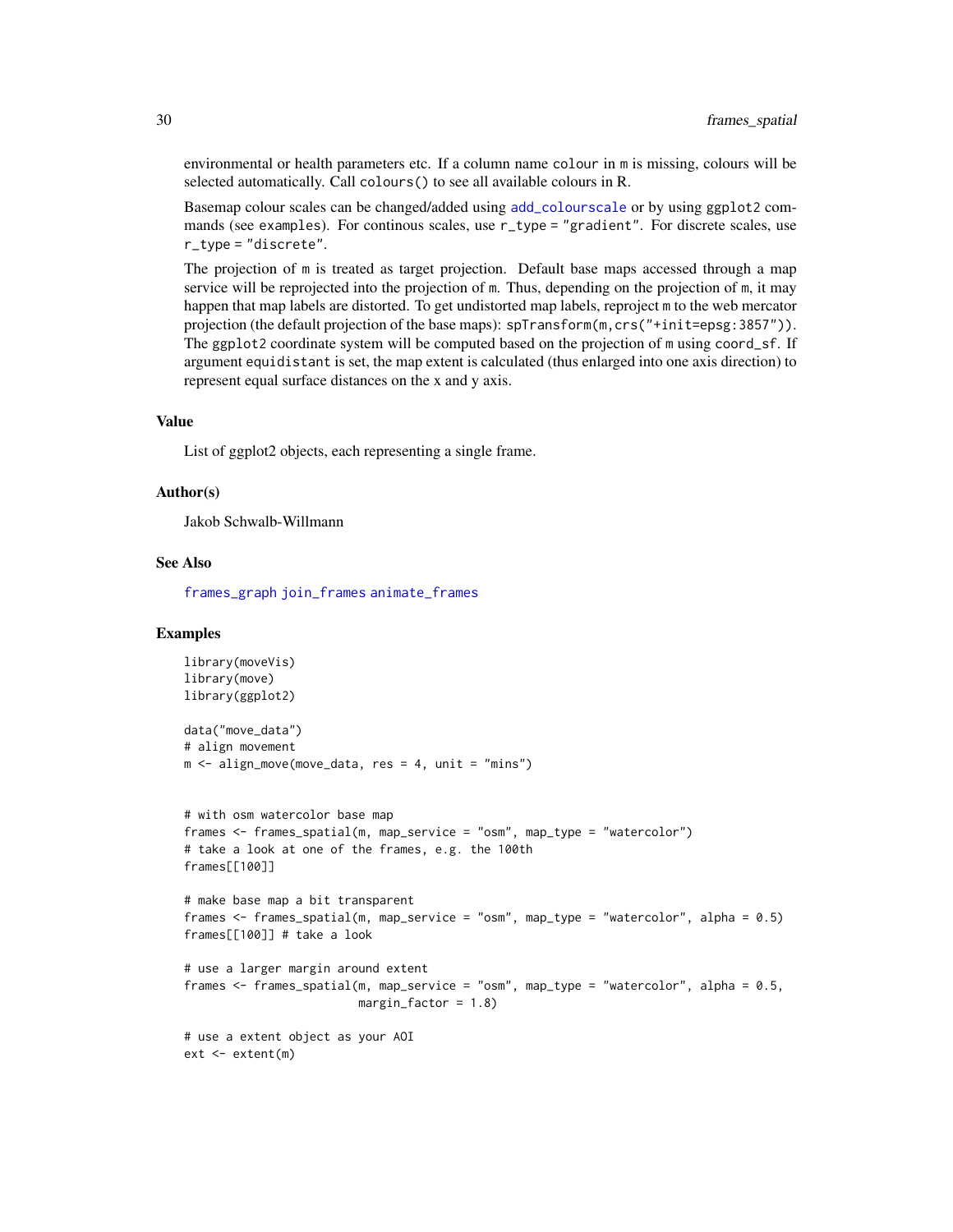```
ext@xmin <- ext@xmin - (ext@xmin*0.003)
ext@xmax <- ext@xmax + (ext@xmax*0.003)
frames <- frames_spatial(m, map_service = "osm", map_type = "watercolor", alpha = 0.5,
                       ext = ext# alter path appearance (make it longer and bigger)
frames <- frames_spatial(m, map_service = "osm", map_type = "watercolor", alpha = 0.5,
                       path_size = 4, tail_length = 29)
# adjust path colours manually
frames <- frames_spatial(m, map_service = "osm", map_type = "watercolor", alpha = 0.5,
                       path_colours = c("black", "blue", "purple"))
# or do it directly within your moveStack, e.g. like:
m.list <- split(m) # split m into list by individual
m.list \leq mapply(x = m.list, y = c("orange", "purple", "darkgreen"), function(x, y){
 x$colour <- y
 return(x)
}) # add colour per individual
m <- moveStack(m.list) # putting it back together into a moveStack
frames <- frames_spatial(m, map_service = "osm", map_type = "watercolor", alpha = 0.5)
# this way, you do not have to assign colours per individual track
# instead, you could assign colours by segment, age, speed or other variables
# get available map types
get_maptypes()
# use mapbox to get a satellite or other map types (register to on mapbox.com to get a token)
# frames <- frames_spatial(m, map_service = "mapbox",
# map_token = "your_token_from_your_mapbox_account",
# map_type = "satellite")
# if you make a lot of calls to frames_spatial during mutliple sessions, use a map directory
# to save all base maps offline so that you do not have to query the servers each time
# frames <- frames_spatial(m, map_service = "mapbox",
# map_token = "your_token_from_your_mapbox_account",
# map_type = "satellite",
# map_dir = "your/map_directory/")
# use your own custom base maps
data("basemap_data")
r_list <- basemap_data[[1]]
r_times <- basemap_data[[2]]
# using gradient data (e.g. NDVI)
frames <- frames_spatial(m, r_list = r_list, r_times = r_times, r_type = "gradient",
                       fade_raster = TRUE)
# using discrete data (e.g. classifications)
# let's make up some classification data with 10 classes
r_list <- lapply(r_list, function(x){
 y <- raster::setValues(x, round(raster::getValues(x)*10))
 return(y)
```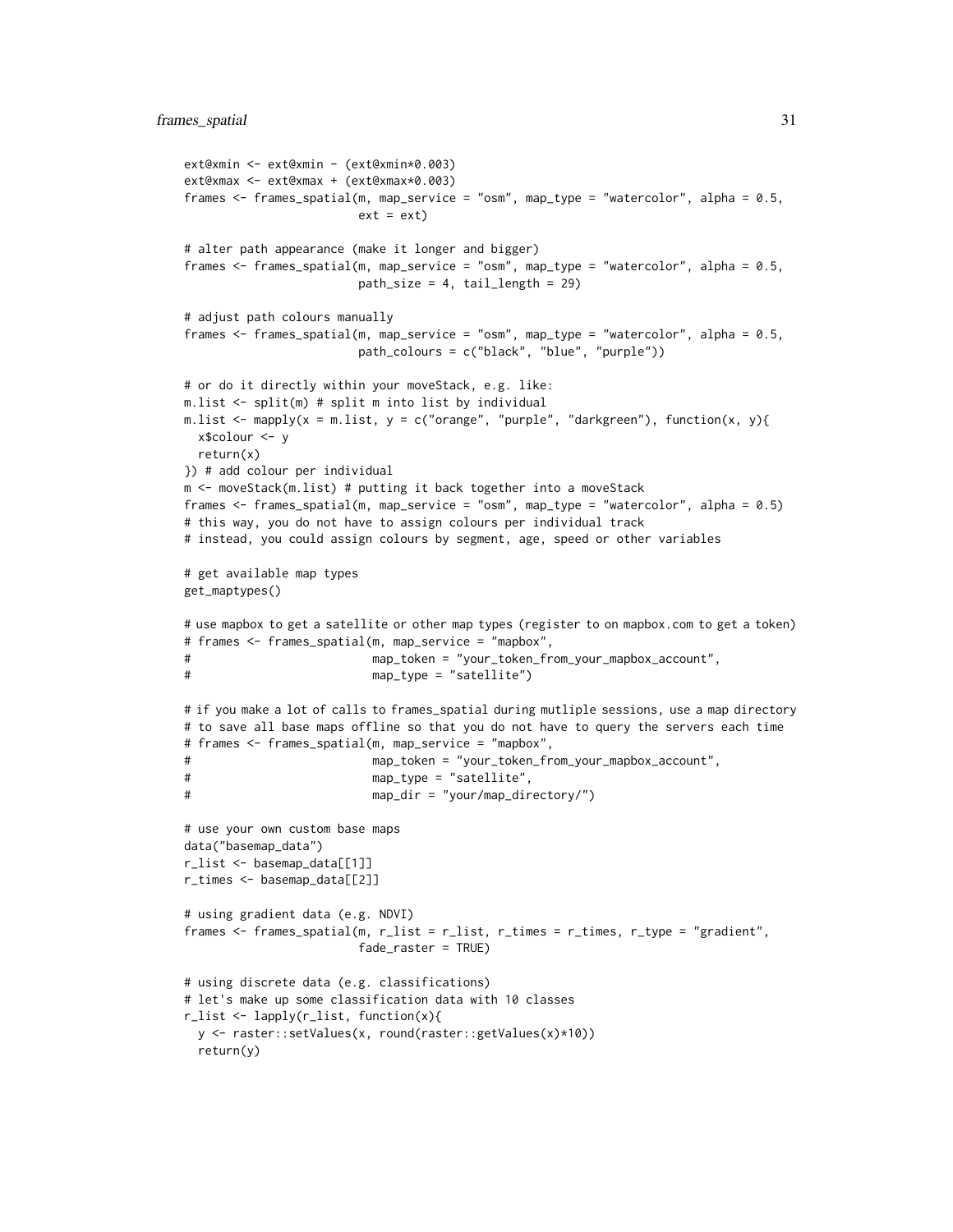```
})
# turn fade_raster to FALSE, since it makes no sense to temporally interpolate discrete classes
frames <- frames_spatial(m, r_list = r_list, r_times = r_times, r_type = "discrete",
                         fade_raster = FALSE)
# then simply animate the frames using animate_frames
# see ?add_colourscale to learn how to change colours of custom base maps
# see all add_ functions on how to customize your frames created with frames_spatial
# or frames_graph
# see ?animate_frames on how to animate your list of frames
```
<span id="page-31-1"></span>get\_frametimes *Get frame times from frames*

#### Description

This function extracts the timestamps associated with each frame of a list of frames created using [frames\\_spatial](#page-26-1) or [frames\\_graph](#page-23-1) and returns them as a vector.

# Usage

```
get_frametimes(frames)
```
#### Arguments

frames list, list of frames created using [frames\\_spatial](#page-26-1) or [frames\\_graph](#page-23-1).

### Details

moveVis stores the times represented by a frame as an attribute "time" for each ggplot frame.

# Value

A POSIXct vector of timestamps representing the time assoicated with each frame in frames.

#### See Also

[frames\\_spatial](#page-26-1) [frames\\_graph](#page-23-1)

```
library(moveVis)
library(move)
```

```
data("move_data")
# align movement
m \leq -align_move(move_data, res = 4, unit = "mins")
```
<span id="page-31-0"></span>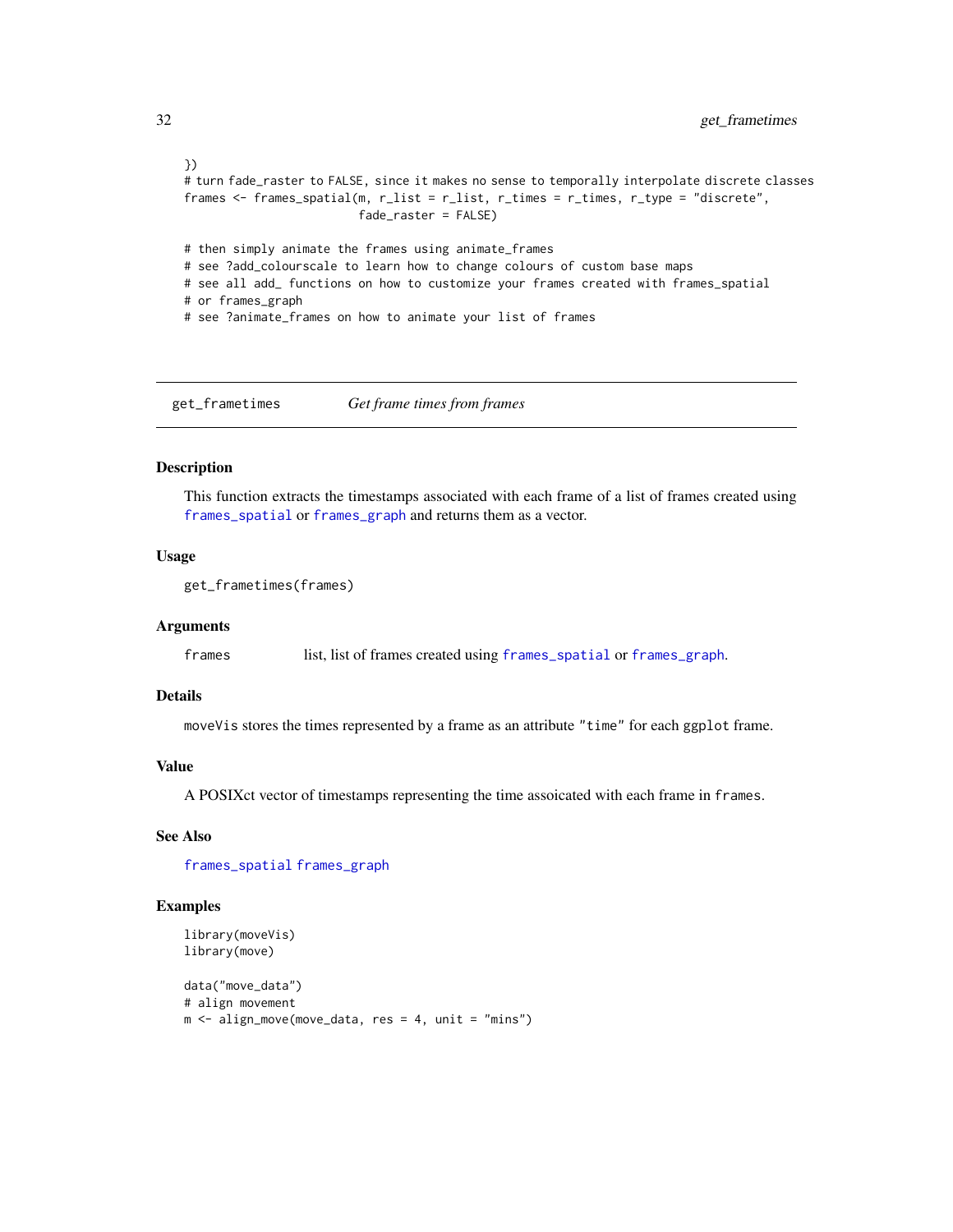```
frames <- frames_spatial(m, map_service = "osm", map_type = "watercolor")
frames.ts <- get_frametimes(frames)
print(frames.ts)
```
<span id="page-32-1"></span>get\_maptypes *Get all supported map types*

# Description

This function returns every supported map type that can be used as input to the map\_type argument of [frames\\_spatial](#page-26-1).

# Usage

get\_maptypes(map\_service = NULL)

# Arguments

map\_service character, optional, either "osm", "carto" or "mapbox". Otherwise, a list of map types for both services is returned.

# Value

A character vector of supported map types

# See Also

[frames\\_spatial](#page-26-1)

#### Examples

# for all services get\_maptypes()

# for osm only get\_maptypes("osm") # or get\_maptypes()\$osm

```
# for mapbox only
get_maptypes("mapbox")
# or
get_maptypes()$mapbox
```
# same for all other map services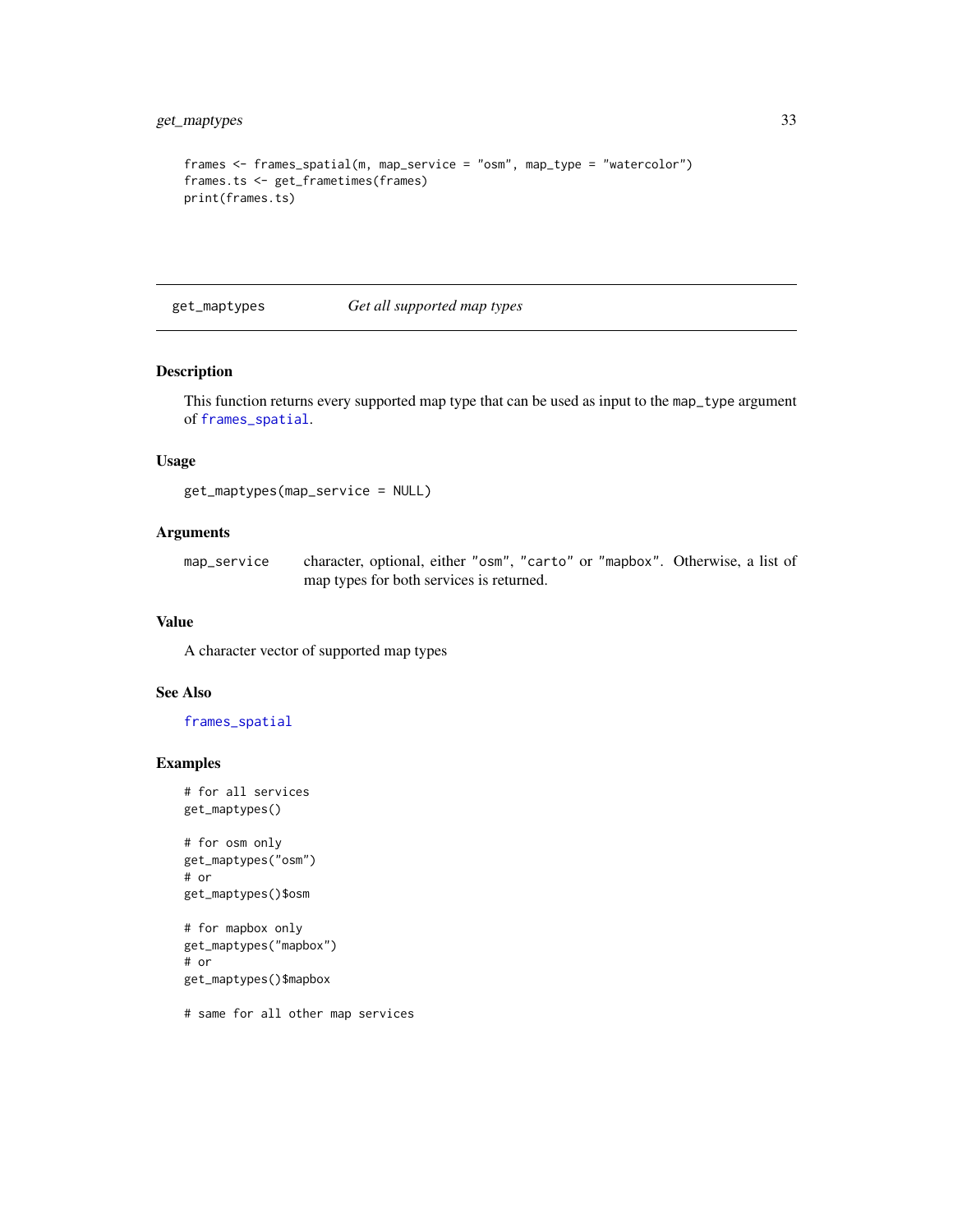#### Description

This function side-by-side joins the ggplot2 objects of two or more frames lists of equal lengths into a single plot per frame using [plot\\_grid](#page-0-0). This is useful if you want to side-by-side combine spatial frames returned by [frames\\_spatial](#page-26-1) with graph frames returned by [frames\\_graph](#page-23-1).

#### Usage

```
join_frames(frames_lists, ..., verbose = T)
```
#### Arguments

| frames_lists | list, a list of two or more frames lists that you want to combine. All frames lists<br>contained in frames_lists must be of equal lengths. The contained ggplot2<br>objects are passed frame-wise to the plotlist argument of plot_grid. |
|--------------|------------------------------------------------------------------------------------------------------------------------------------------------------------------------------------------------------------------------------------------|
| $\cdots$     | Further arguments, specifying the appearance of the joined ggplot2 objects,<br>passed to plot_grid. See plot_grid for further options.                                                                                                   |
| verbose      | logical, if TRUE, messages and progress information are displayed on the console<br>(default).                                                                                                                                           |

#### Value

List of ggplot2 objects, each representing a single frame.

#### See Also

[frames\\_spatial](#page-26-1) [frames\\_graph](#page-23-1) [animate\\_frames](#page-18-1)

```
## Not run:
library(moveVis)
library(move)
data("move_data", "basemap_data")
# align movement
m \leq -align_move(move_data, res = 4, unit = "mins")# create spatial frames and graph frames:
r_list <- basemap_data[[1]]
r_times <- basemap_data[[2]]
frames.sp <- frames_spatial(m, r_list = r_list, r_times = r_times, r_type = "gradient",
                            fade_raster = TRUE)
frames.sp <- add_colourscale(frames.sp, type = "gradient",
```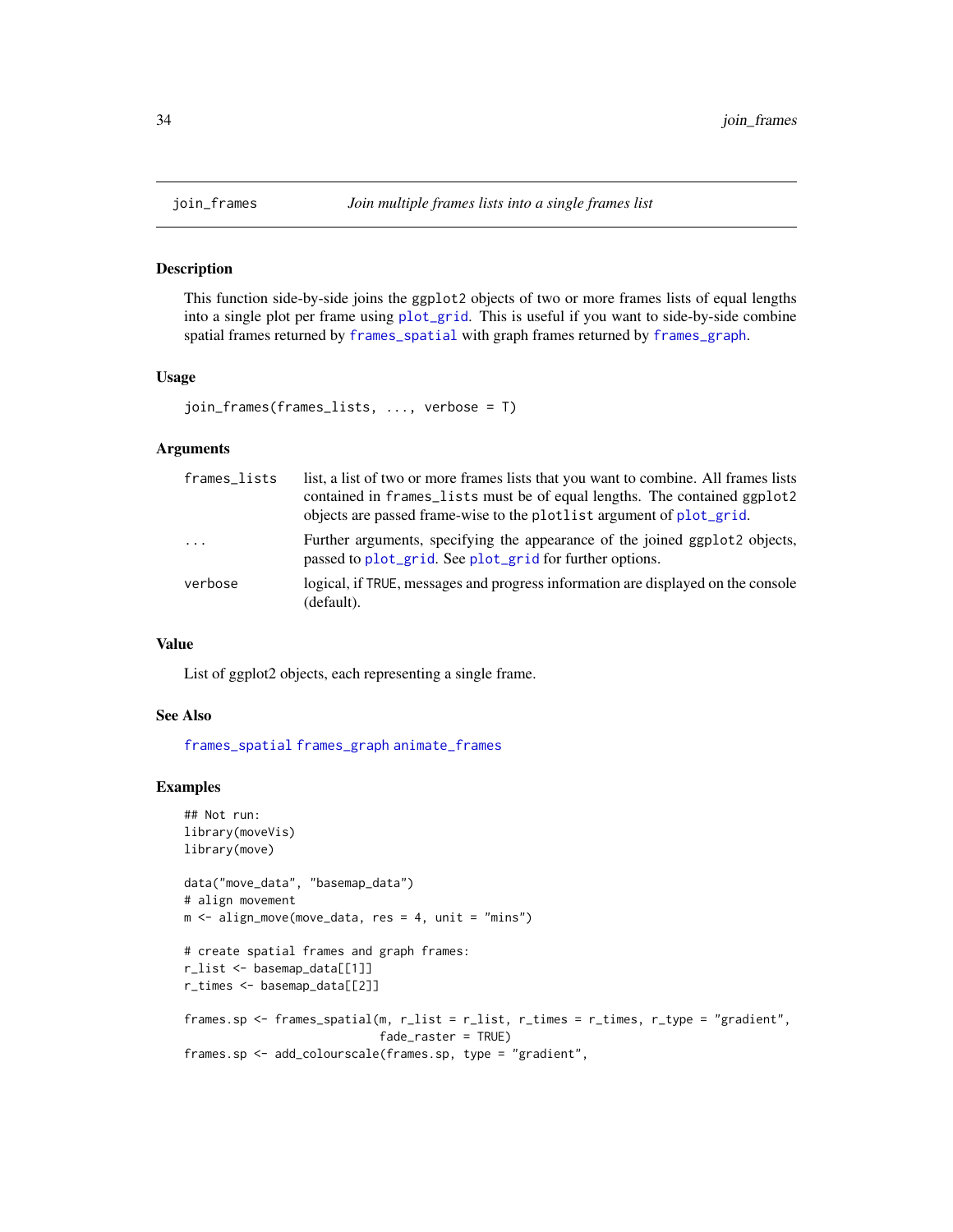```
colours = c("orange", "white", "darkgreen"), legend_title = "NDVI")
frames.flow <- frames_graph(m, r_list, r_times, path_legend = FALSE, graph_type = "flow")
frames.hist <- frames_graph(m, r_list, r_times, path_legend = FALSE, graph_type = "hist")
# check lengths (must be equal)
sapply(list(frames.sp, frames.flow, frames.hist), length)
# Let's join the graph frames vertically
frames.join.gr <- join_frames(list(frames.flow, frames.hist), ncol = 1, nrow = 2)
frames.join.gr[[100]]
# Now, let's join the joined graph frames with the spatial frames horizontally
# in 2:1 ration and align all axis
frames.join <- join_frames(list(frames.sp, frames.join.gr),
                           ncol = 2, nrow = 1, rel\_widths = c(2, 1), axis = "tb")frames.join[[100]]
# in a standard graphics device, this looks a bit unproportional
# however when setting the correct width, height and resolution of a graphic device,
# it will come out well aligend.
# Do so for example with animate_move() with width = 900, dheight = 500 and res = 90
animate_frames(frames.join, out_file = tempfile(fileext = ".gif"), fps = 25,
              width = 900, height = 500, res = 90, display = TRUE, overwrite = TRUE)
## End(Not run)
```
move\_data *Example simulated movement tracks*

#### Description

This dataset contains a Move object, representing coordinates and acquisition times of three simulated movement tracks, covering a location nearby Lake of Constance, Germany. Individual names are made up for demonstration purposes.

#### Usage

```
data(move_data)
```
# Format

Move object, as used by the move package.

#### Details

This object is used by some moveVis examples and unit tests.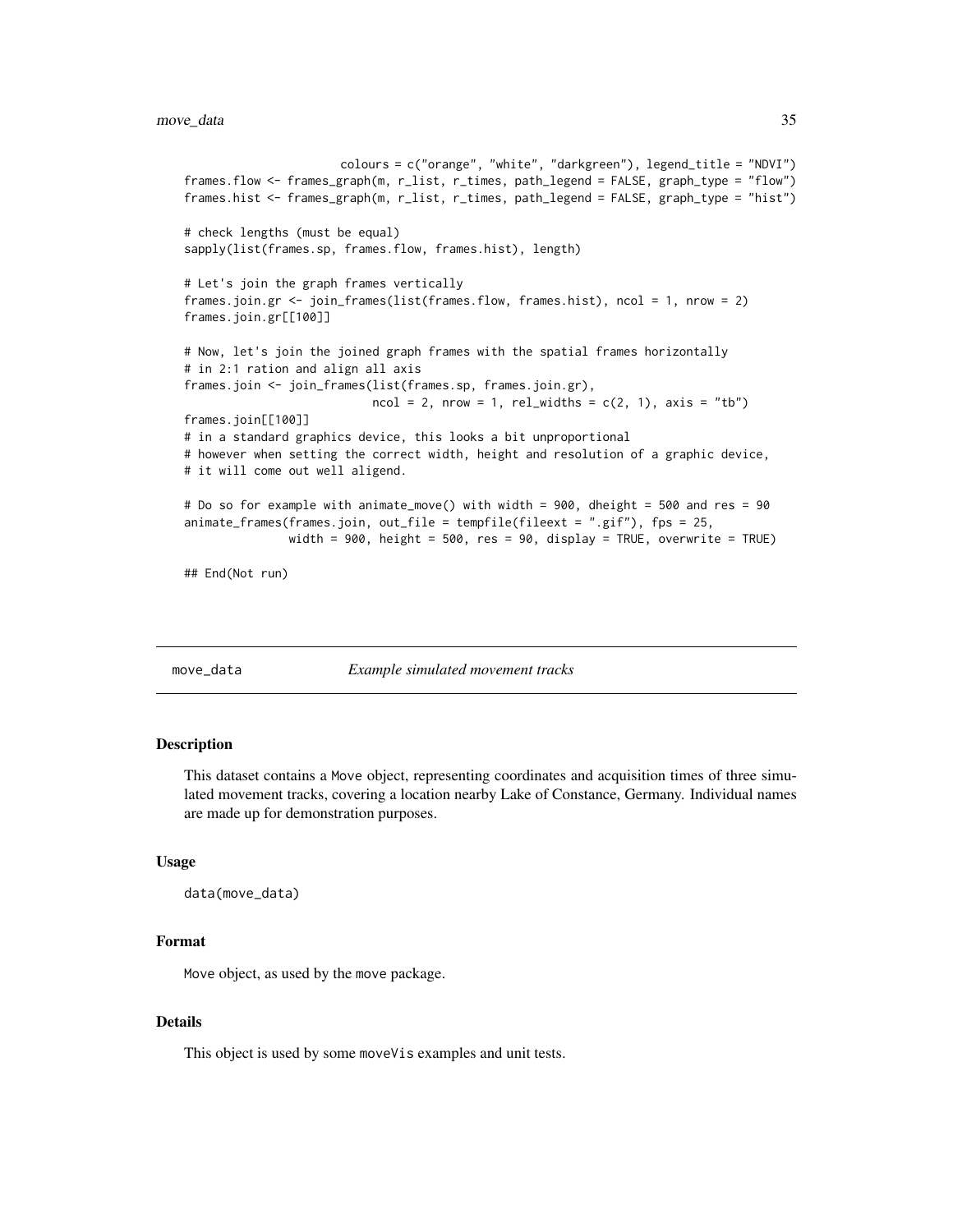#### <span id="page-35-0"></span>Note

All data contained should only be used for testing moveVis and are not suitable to be used for analysis or interpretation.

| settings | move <i>Vis</i> settings |  |
|----------|--------------------------|--|
|----------|--------------------------|--|

# <span id="page-35-1"></span>Description

These functions control session-wide settings that can increase processing speeds.

#### Usage

```
use_multicore(n_cores = NULL, verbose = TRUE)
use_disk(
  frames_to_disk = TRUE,
  dir_frames = paste0(tempdir(), "/moveVis"),
  n_memory_frames = NULL,
  verbose = TRUE
)
```
# **Arguments**

| n_cores         | numeric, optional, number of cores to be used. If not defined, the number of<br>cores will be detected automatically $(n-1)$ cores will be used with n being the<br>number of cores available). |  |
|-----------------|-------------------------------------------------------------------------------------------------------------------------------------------------------------------------------------------------|--|
| verbose         | logical, if TRUE, messages and progress information are displayed on the console<br>(default).                                                                                                  |  |
|                 | frames_to_disk logical, whether to use disk space for creating frames or not. If TRUE, frames<br>will be written to dir_frames, clearing memory.                                                |  |
| dir_frames      | character, directory where to save frame during frames creating.                                                                                                                                |  |
| n_memory_frames |                                                                                                                                                                                                 |  |
|                 | numeric, maximum number of frames allowed to be hold in memory. This num-                                                                                                                       |  |
|                 | ber defines after how many frames memory should be cleared by writing frames                                                                                                                    |  |
|                 | in memory to disk.                                                                                                                                                                              |  |

#### Details

use\_multicore enables multi-core usage of moveVis by setting the maximum number of cores to be used. This can strongly increase the speed of creating frames.

use\_disk enables the usage of disk space for creating frames. This can prevent memory overload when creating frames for very large animations.

For most tasks, moveVis is able to use multiple cores to increase computational times through parallelization. By default, multi-core usage is disabled. This function saves the number of cores that moveVis should use to the global option "moveVis.n\_cores" that can be printed using getOption("moveVis.n\_cores").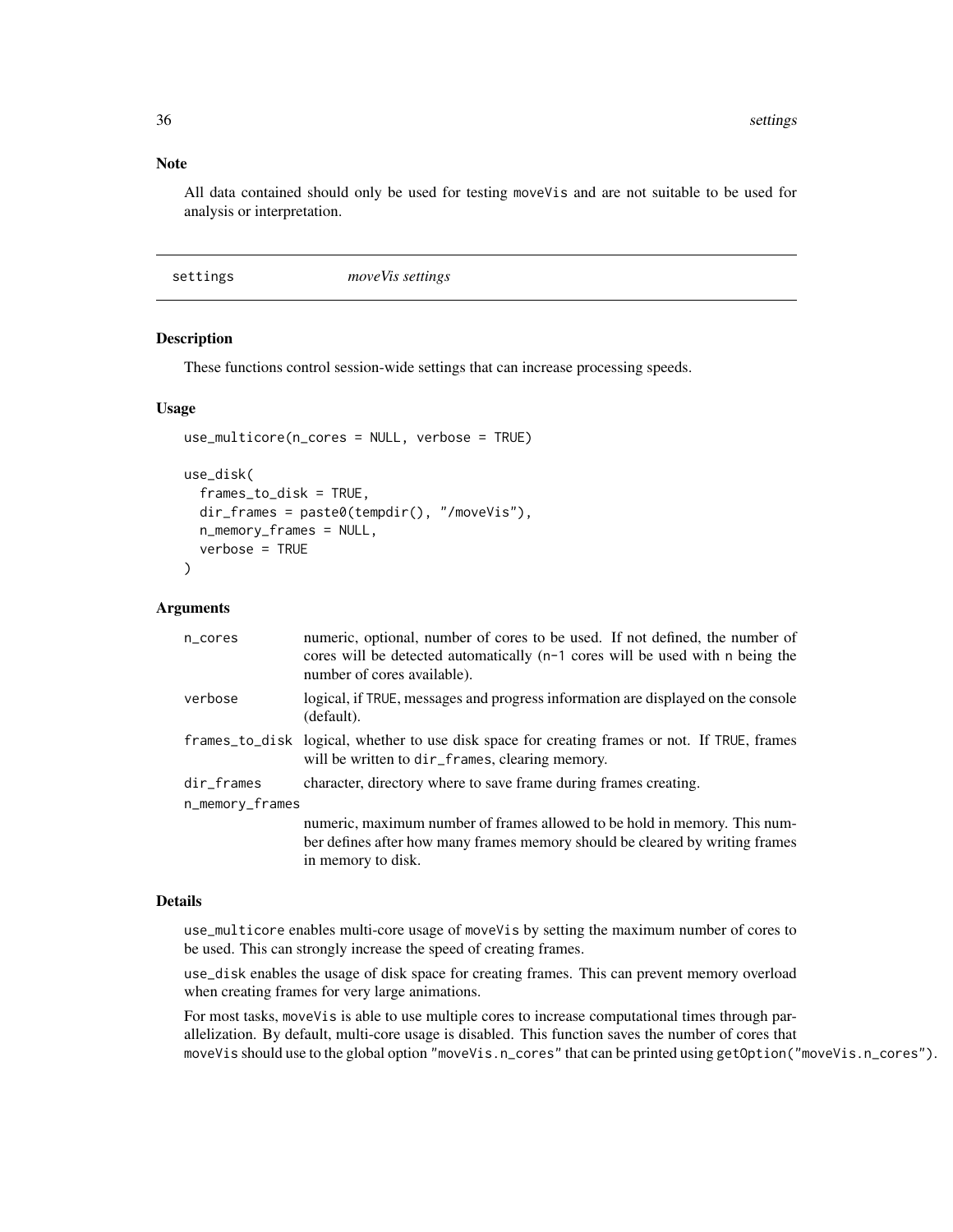<span id="page-36-0"></span>How much memory is needed to create frames depends on the frame resolution (number of pixels) and the number of frames. Depending on how much memory is available it can make sense to allow disk usage and set a maximum number of frames to be hold in memory that won't fill up the available memory completely.

moveVis uses the parallel package for parallelization.

# Value

None. These functions are used for their side effects.

#### Examples

```
# enable multi-core usage automatically
use_multicore()
# define number of cores manually
use_multicore(n_cores = 2)
# allow disk use with default directory
# and maxiumum of 50 frames in memory
use_disk(frames_to_disk = TRUE, n_memory_frames = 50)
```
<span id="page-36-1"></span>

```
subset_move Subset a move or moveStack object by a given time span
```
# Description

This function is a simple wrapper that subsets a move or moveStack by a given time span. A move or moveStack containing data only for the subset time span is returned.

#### Usage

 $subset_move(m, from, to, tz = "UTC")$ 

#### Arguments

| m    | a move or moveStack object (see df2move to convert a data. frame to a move<br>object).                                          |
|------|---------------------------------------------------------------------------------------------------------------------------------|
| from | character or POSIXct, representing the start time. If character, the format "%m-%d-%y<br>%H:%M:%S" must be used (see strptime). |
| to   | character or POSIXct, representing the stop time. If character, the format "%m-%d-%y"<br>%H:%M:%S" must be used (see strptime). |
| tz   | character, time zone that should be used if from and/or to are of type character.                                               |

## Value

A move or moveStack object.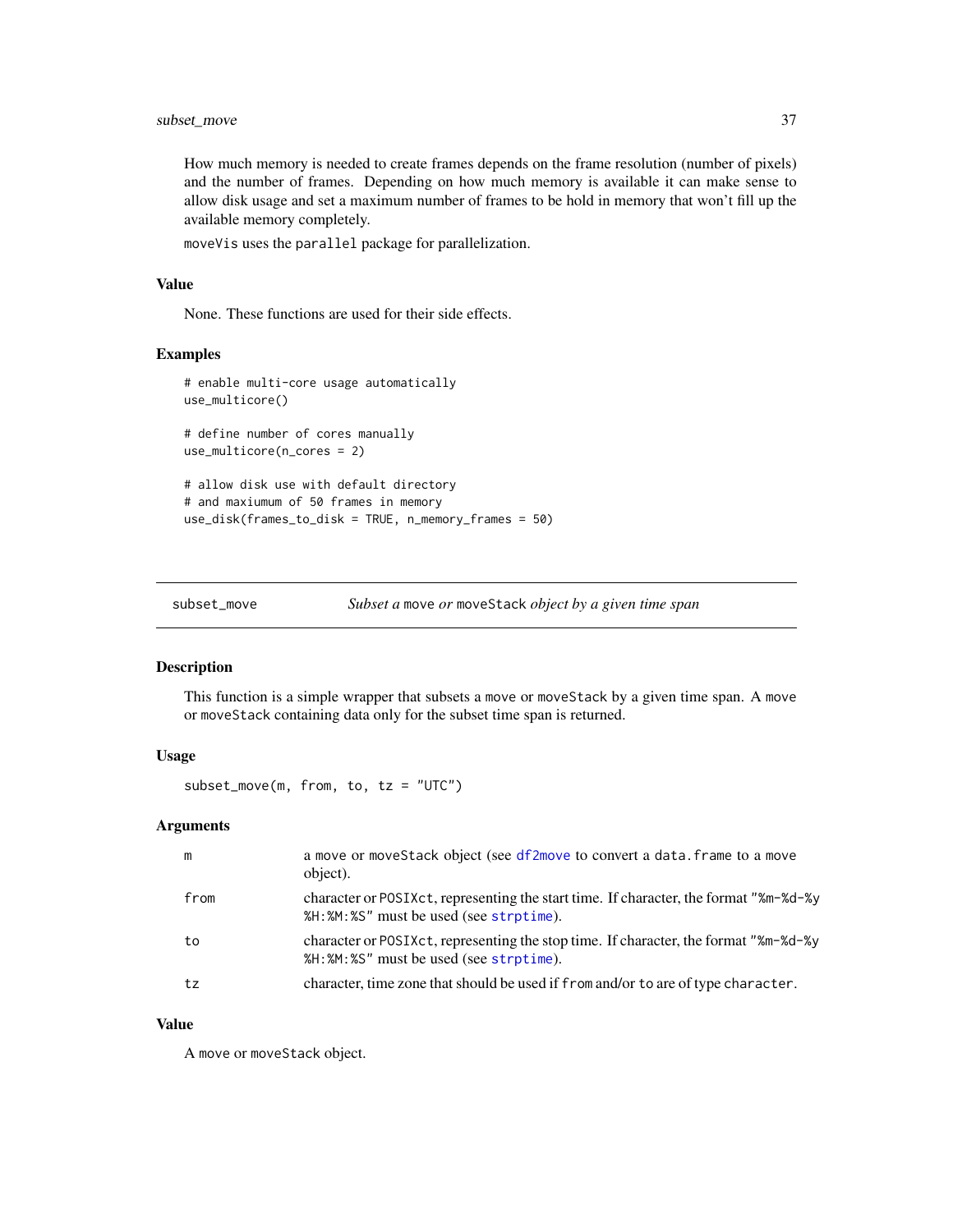# See Also

[df2move](#page-22-1)

# Examples

```
library(moveVis)
library(move)
# load the example data
data("move_data")
# check min and max of move_data timestamps
min(timestamps(move_data))
max(timestamps(move_data))
# subset by character times
m <- subset_move(move_data, from = "2018-05-15 07:00:00", to = "2018-05-15 18:00:00")
# check min and max of result
min(timestamps(m))
max(timestamps(m))
```
<span id="page-37-1"></span>suggest\_formats *Suggest known file formats*

# Description

This function returns a selection of suggested file formats that can be used with out\_file of [animate\\_frames](#page-18-1) on your system.

# Usage

```
suggest_formats(
  suggested = c("gif", "mov", "mp4", "flv", "avi", "mpeg", "3gp", "ogg")
\lambda
```
## Arguments

| suggested | character, a vector of suggested file formats which are checked to be known by                              |
|-----------|-------------------------------------------------------------------------------------------------------------|
|           | the available renderers on the running system. By default, these are $c("gif", "mov", "mp4", "flv", "avi")$ |

#### Value

A subset of suggested, containing only those file formats which are known by the renderers on the running system.

<span id="page-37-0"></span>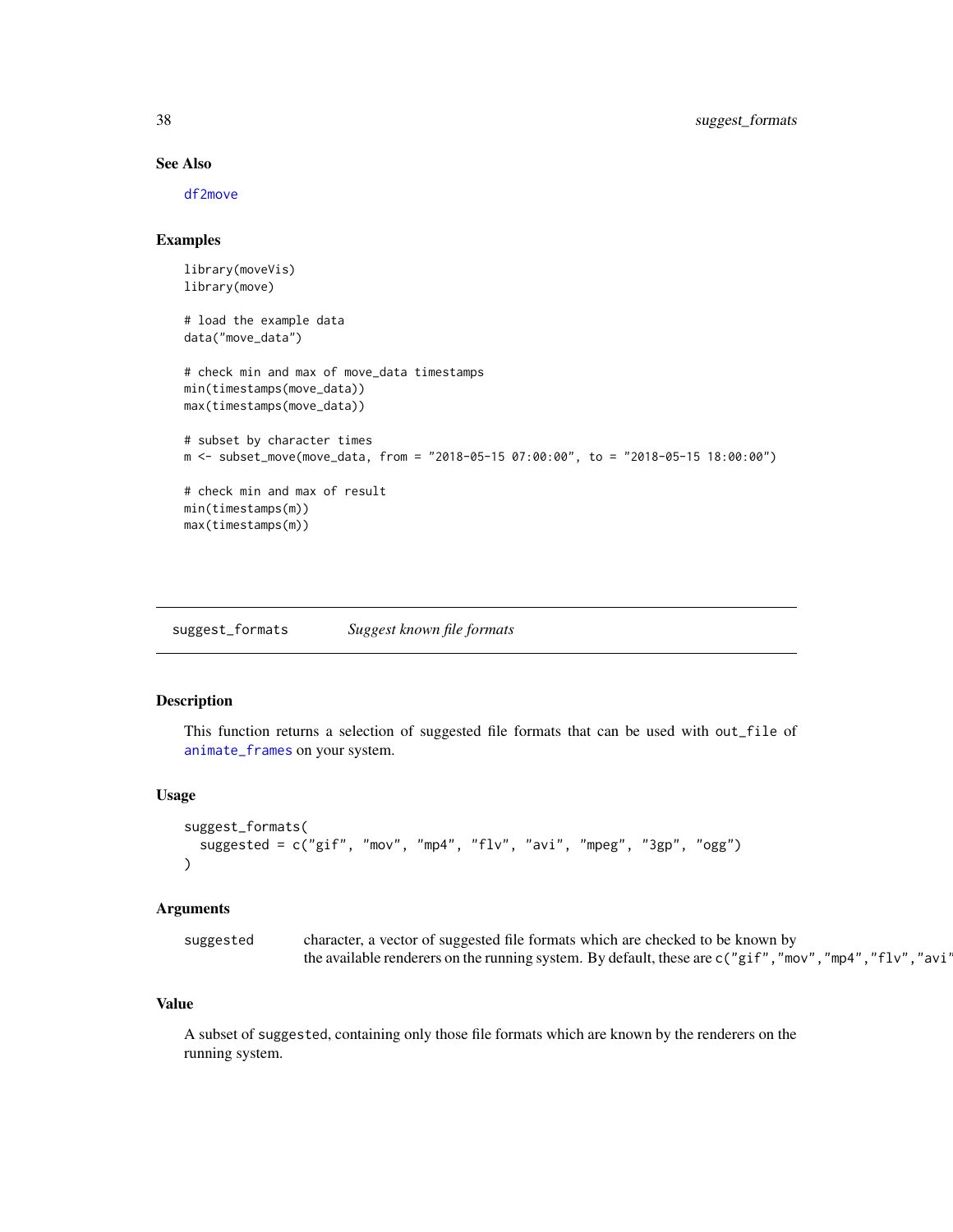# <span id="page-38-0"></span>view\_spatial 39

# See Also

[animate\\_frames](#page-18-1)

# Examples

```
# find out which formats are available
suggest_formats()
```

```
# check for a particular format not listed in "suggested" that you want to use, e.g. m4v
suggest_formats("m4v")
# if "m4v" is returned, you can use this format with animate_frames
```
<span id="page-38-1"></span>view\_spatial *View movements on an interactive map*

#### Description

view\_spatial is a simple wrapper that displays movement tracks on an interactive mapview or leaflet map.

#### Usage

```
view_spatial(
 m,
  render_as = "mapview",
  time_labels = TRUE,
  stroke = TRUE,
 path_colours = NA,
 path_legend = TRUE,
 path_legend_title = "Names",
  verbose = TRUE
\mathcal{L}
```
#### Arguments

| m            | move or moveStack. May contain a column named colour to control path<br>colours (see details).                                                                                                                                                                                                                         |
|--------------|------------------------------------------------------------------------------------------------------------------------------------------------------------------------------------------------------------------------------------------------------------------------------------------------------------------------|
| render_as    | character, either 'mapview' to return a mapview map or 'leaflet' to return a<br>leaflet map.                                                                                                                                                                                                                           |
| time_labels  | logical, wether to display timestamps for each track fix when hovering it with<br>the mouse cursor.                                                                                                                                                                                                                    |
| stroke       | logical, whether to draw stroke around circles.                                                                                                                                                                                                                                                                        |
| path_colours | character, a vector of colours. Must be of same length as number of individual<br>tracks in m and refers to the order of tracks in m. If undefined (NA) and m con-<br>tains a column named colour, colours provided within m are used (see details).<br>Othwersie, colours are selected randomly per individual track. |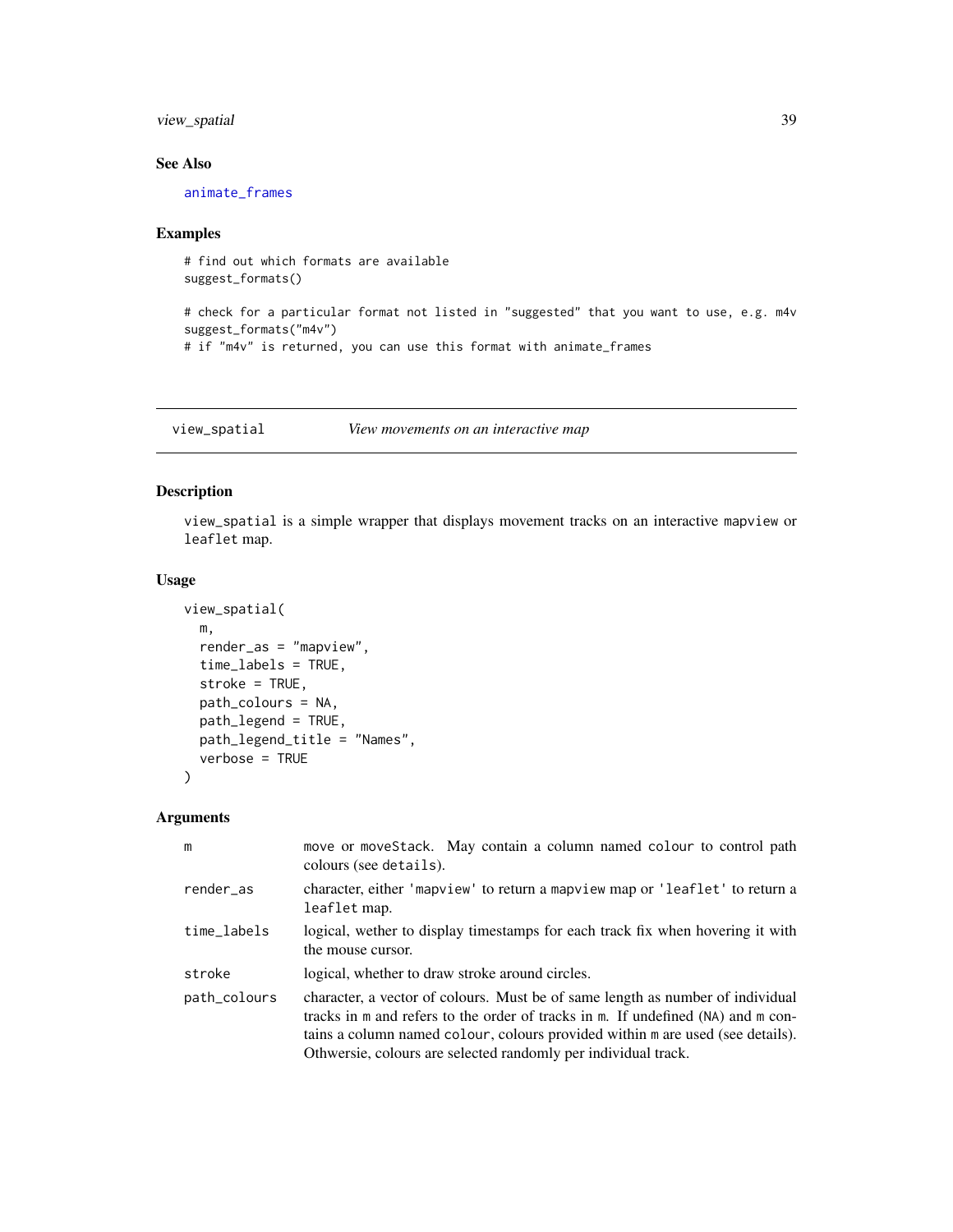<span id="page-39-0"></span>

| path_legend       | logical, wether to add a path legend from m or not. Legend tracks and colours                  |
|-------------------|------------------------------------------------------------------------------------------------|
|                   | will be ordered by the tracks' temporal apperances, not by their order in m.                   |
| path_legend_title |                                                                                                |
|                   | character, path legend title. Default is "Names".                                              |
| verbose           | logical, if TRUE, messages and progress information are displayed on the console<br>(default). |

# Details

If argument path\_colours is not defined (set to NA), path colours can be defined by adding a character column named colour to m, containing a colour code or name per row (e.g. "red". This way, for example, column colour for all rows belonging to individual A can be set to "green", while column colour for all rows belonging to individual B can be set to "red". Colours could also be arranged to change through time or by behavioral segments, geographic locations, age, environmental or health parameters etc. If a column name colour in m is missing, colours will be selected automatically. Call colours() to see all available colours in R.

#### Value

An interatcive mapview or leaflet map.

# Author(s)

Jakob Schwalb-Willmann

#### See Also

[frames\\_spatial](#page-26-1)

#### Examples

```
## Not run:
library(moveVis)
library(move)
```
data("move\_data")

# return a mapview map (mapview must be installed) view\_spatial(move\_data)

# return a leaflet map (leaflet must be installed) view\_spatial(move\_data, render\_as = "leaflet")

```
# turn off time labels and legend
view_spatial(move_data, time_labels = FALSE, path_legend = FALSE)
```
## End(Not run)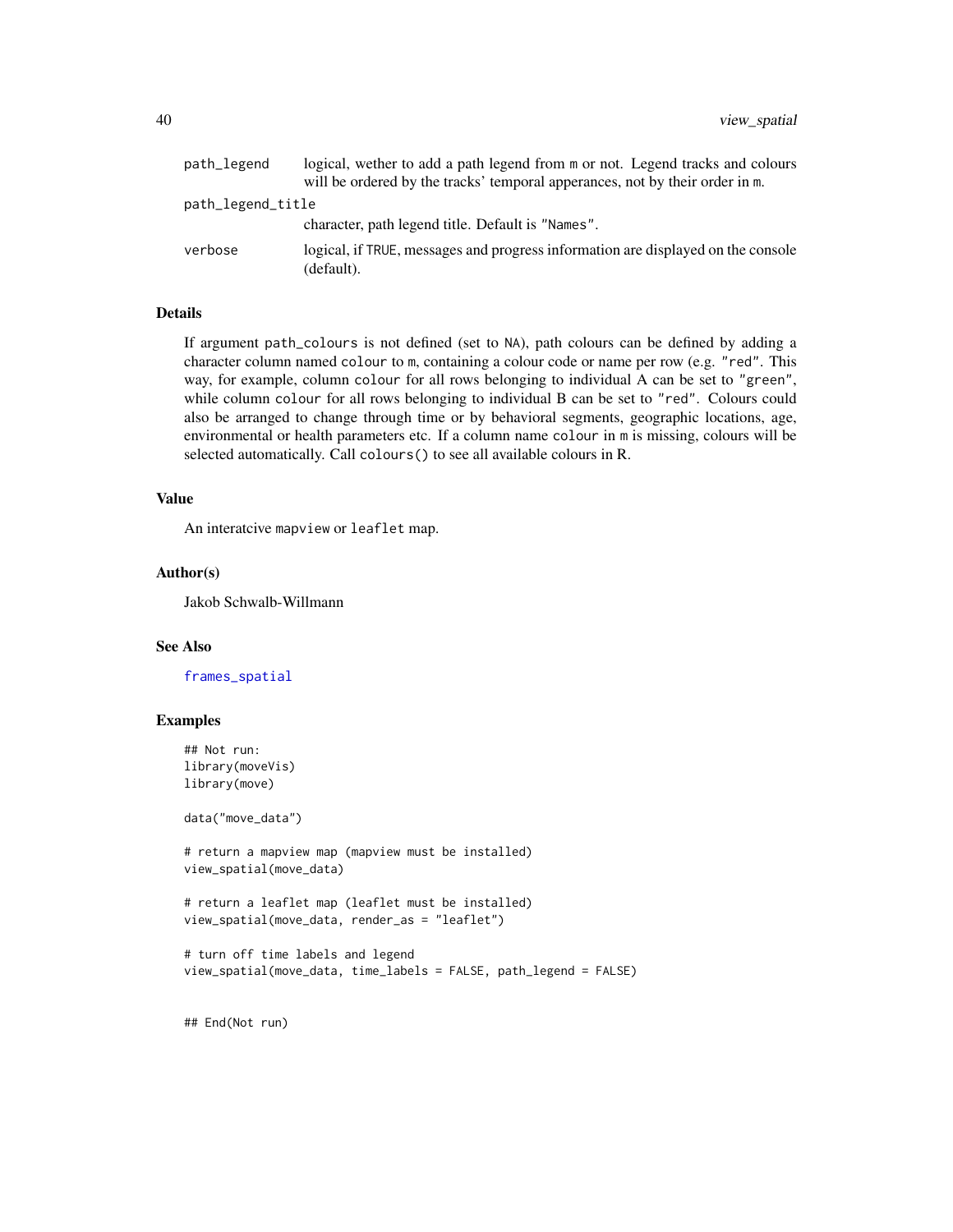<span id="page-40-0"></span>whitestork\_data *White Stork LifeTrack tracks*

#### Description

This dataset contains a data. frame object, representing coordinates and acquisition times of 15 White Storks, migrating from Lake of Constance, SW Germany, to Africa.

#### Usage

```
data(whitestork_data)
```
# Format

- df is a data.frame object
- m is a moveStack object

An object of class MoveStack with 155173 rows and 3 columns.

# Details

These objects are used by some moveVis examples and have been included for demonstrational purposes.

The dataset represents a subset of the LifeTrack White Stork dataset by Cheng et al. (2019) and Fiedler et al. (2019), available under the Creative Commons license "CC0 1.0 Universal Public Domain Dedication" on Movebank (doi:10.5441/001/1.ck04mn78/1).

#### References

Cheng Y, Fiedler W, Wikelski M, Flack A (2019) "Closer-to-home" strategy benefits juvenile survival in a long-distance migratory bird. Ecology and Evolution. doi:10.1002/ece3.5395

Fiedler W, Flack A, Schäfle W, Keeves B, Quetting M, Eid B, Schmid H, Wikelski M (2019) Data from: Study "LifeTrack White Stork SW Germany" (2013-2019). Movebank Data Repository. doi:10.5441/001/1.ck04mn78